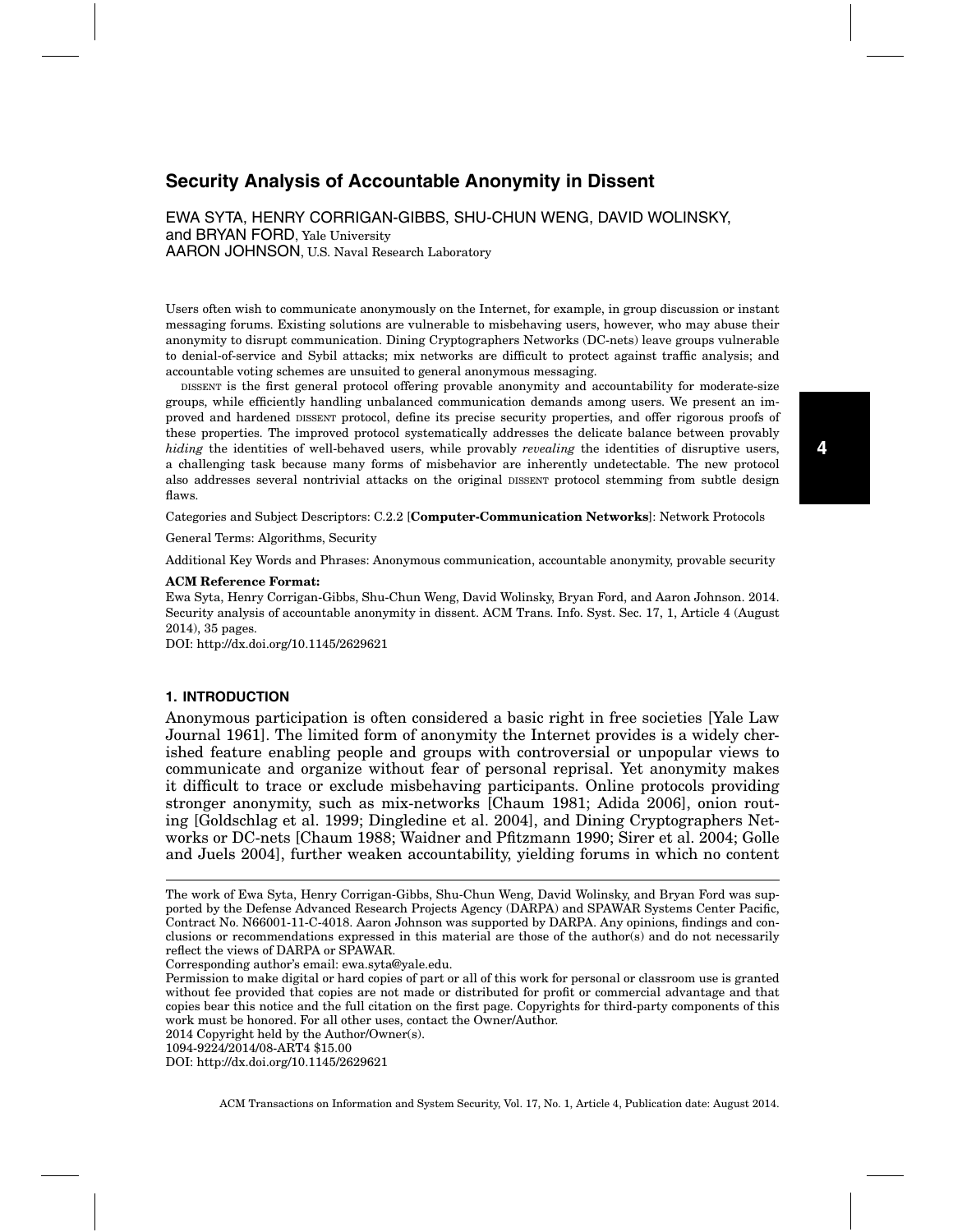may be considered trustworthy and no reliable defense is available against anonymous misbehavior.

DISSENT (Dining-cryptographers Shuffled-Send Network) is a communication protocol that provides strong integrity, accountability, and anonymity, within a welldefined *group* of participants whose membership is closed and known to its members [Corrigan-Gibbs and Ford 2010]. DISSENT enables members of such a group to send *anonymous* messages—either to each other, to the whole group, or to a nonmember such that the receiver knows that some member sent the message, but no one knows which member. DISSENT also holds members *accountable*, not by compromising their anonymity, but rather by ensuring that communication resources are allocated fairly among all communicating members, and that any disruption results in the identification of some malicious member during a "blame" process. Misbehaving members are thus unable to corrupt or block other members' messages, overrun the group with spam, stuff ballots, or create unlimited anonymous Sybil identities [Douceur 2002] or sock puppets [Stone and Richtel 2007] with which to bias or subvert a group's deliberations.

DISSENT builds on the sender-verifiable shuffle of Brickell and Shmatikov [2006], combining a similar shuffle scheme with DC-net techniques for efficient bulk communication. DISSENT uses only readily available cryptographic primitives and handles arbitrarily large messages and unbalanced loads efficiently. Each member sends exactly one message per round, making it usable for voting or assigning pseudonyms with a 1-to-1 correspondence to real group members. DISSENT has limitations, of course. It is not intended for large-scale, open-access anonymous messaging or file sharing [Goldschlag et al. 1999; Clarke et al. 2001]. DISSENT's accountability property assumes closed groups and may be ineffective if a malicious member can leave and rejoin the group under a new (public) identity. Finally, DISSENT's serialized GMP-SHUFFLE protocol imposes a per-round startup delay that makes DISSENT impractical for latency-sensitive applications. Further discussion on related anonymous communication systems is included in Section 2.

DISSENT was introduced by Corrigan-Gibbs and Ford [2010], who sketched the basic protocol and informal security arguments, described practical usage considerations, and experimentally evaluated the performance of a prototype implementation. This article revisits and substantially modifies the DISSENT protocol, to offer a precise formal definition and exposition of the protocol and a rigorous analysis of its security properties. Though the overall structure and function remains similar, the new protocol reformulates and heavily revises the original to address flaws our formal analysis revealed and to provide a modular framework for defining and rigorously reasoning about the DISSENT protocol's nontrivial composition of verifiable shuffle and DC-nets techniques. While our primary focus is on hardening the DISSENT protocol through rigorous formal analysis, some of the techniques we develop may be of independent interest, such as our methods of modular reasoning and ensuring accountability throughout complex protocols, including capabilities to identify and prove the source of any disruption attempt without compromising other security properties.

For this improved protocol, we are able to offer proofs of all three key security properties: integrity, accountability, and anonymity. Obtaining a provably secure protocol required a surprising amount of additional work given the relative simplicity and maturity of the underlying ideas. However, as observed by Wikström [2004b], the complexity of anonymous communication protocols has frequently resulted in incomplete proofs and subtle errors (see further discussion in Section 2). Section 3.4 discusses in greater detail the discovered flaws and the resulting changes to the protocol. The full version of this article [Syta et al. 2013] details the discovered flaws and their fixes, and also includes full details of protocols, properties, and proofs.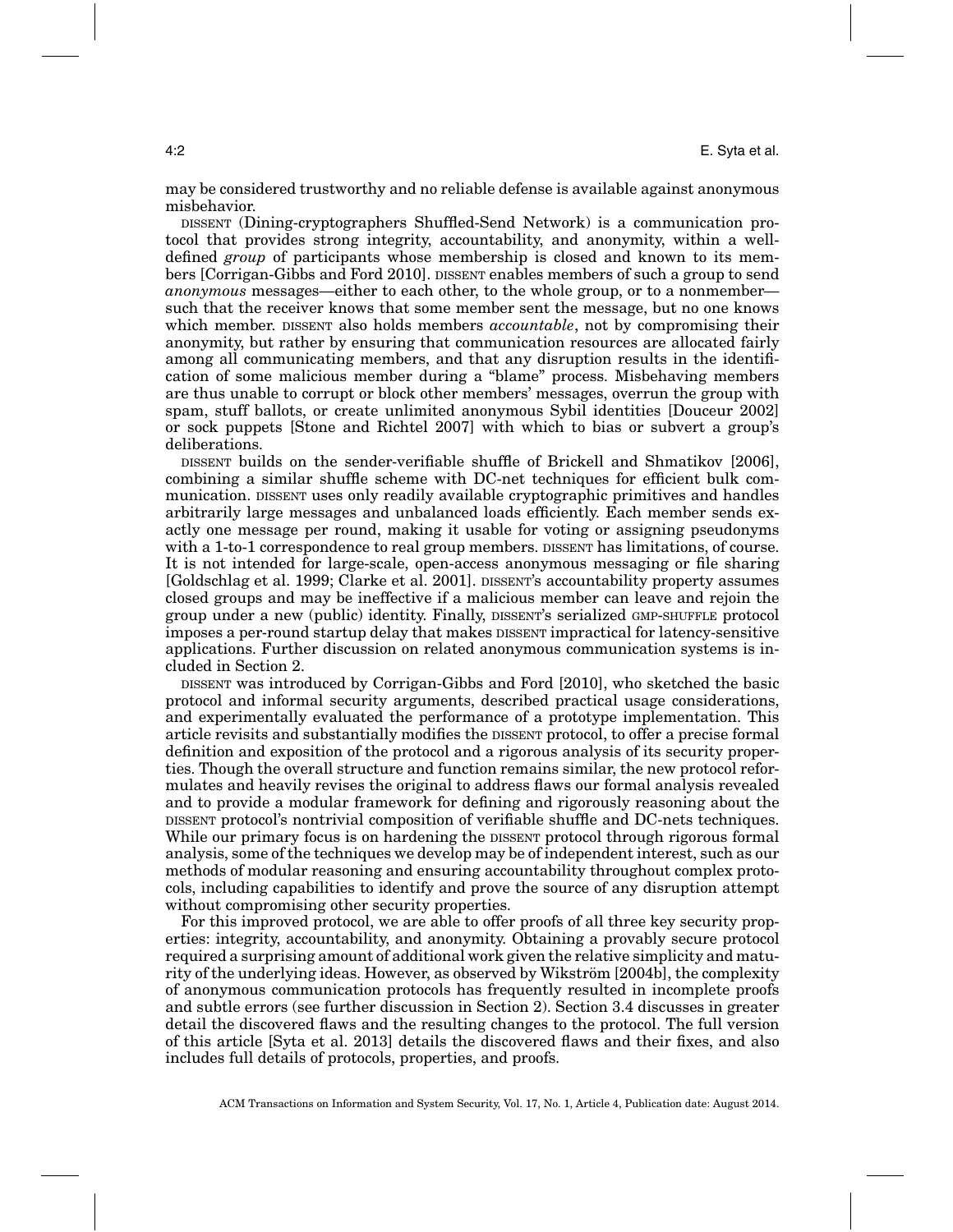The main contributions of this article, therefore, are (1) we provide a full description of an improved and hardened DISSENT protocol,  $(2)$  we present precise formal definitions of its security properties, and (3) we give rigorous proofs that the protocol satisfies those definitions.

# **2. RELATED WORK**

DISSENT's shuffle protocol builds on an anonymous data collection protocol by Brickell and Shmatikov [2006], adding accountability via new go/no-go and blame phases. DIS-SENT's bulk protocol is inspired by DC-nets [Chaum 1988], an information coding approach to anonymity.

Mix networks [Chaum 1981] offer high-latency but practical anonymous communication, and can be adapted to group broadcast [Perng et al. 2006]. Unfortunately, for many mix-network designs, anonymity is vulnerable to traffic analysis Serjantov et al. [2003] and performance is vulnerable to active disruption [Dingledine and Syverson 2003; Iwanik et al. 2005]. Cryptographically-verifiable mixes [Neff 2001; Furukawa and Sako 2001; Adida 2006] are a possible solution to disruption attacks and a potential alternative to our shuffle protocol. However, verifiable shuffles alone generally verify only a shuffle's *correctness* (i.e., that it is a permutation), and not its *randomness* (i.e., that it ensures anonymity). All existing techniques of which we are aware to assure a shuffle's randomness and anonymity, in the presence of compromised members, require passing a batch of messages through a series of independent shuffles, as in DISSENT or mix-networks [Dingledine et al. 2005].

Low-latency designs can provide fast and efficient communication supporting a wide variety of applications, but they typically provide much weaker anonymity than DISSENT. For example, onion routing [Goldschlag et al. 2000; Dingledine et al. 2004], a well-known and practical approach to general anonymous communication on the Internet, is vulnerable to traffic analysis by adversaries who can observe streams going into and out of the network [Syverson et al. 2001]. Similarly, Crowds [Reiter and Rubin 1999] is vulnerable to statistical traffic analysis when an attacker can monitor many points across the network. Herbivore [Goel et al. 2003] provides unconditional anonymity, but only within a small subgroup of all participants. *k*-anonymous transmission protocols [von Ahn et al. 2003] provide anonymity only when most members of a group are honest.

We thus observe trade-offs among security, efficiency, and possible applications. Further, many cryptographic attacks have been discovered against specific anonymity protocols. These protocols are often complex and contain subtle flaws in design, security proofs, or security definitions. For example, many mix network designs have claimed to provide anonymity [Park et al. 1994; Jakobsson 1999; Jakobsson and Juels 2001; Golle et al. 2002; Allepuz and Castello 2010], only to be broken in later work [Pfitzmann and Pfitzmann 1990; Pfitzmann 1995; Mitomo and Kurosawa 2000; Abe and Imai 2003; Wikström 2004a; Khazaei et al. 2012b] or to have weaknesses identified in their security definitions [Abe and Imai 2006]. DISSENT has been designed to avoid these and other common flaws [Desmedt and Kurosawa 2000]. However, they show that obtaining a provably secure anonymous communication protocol is a surprisingly complex task. It requires a considerable amount of effort and careful attention to every design detail of a protocol. Indeed, only recently has a framework for rigorous security proofs been available for mix networks [Wikström 2004b].

Finally, there are several ways in which anonymity protocols have provided some notion of accountability. In general, they may offer accountability either for protocol violations or for undesirable content or behavior [Feigenbaum et al. 2011]. DISSENT and other protocols based on DC-nets [Waidner and Pfitzmann 1990; Golle and Juels 2004] and verifiable shuffles [Neff 2003; Khazaei et al. 2012a; Bayer and Groth 2012] aim to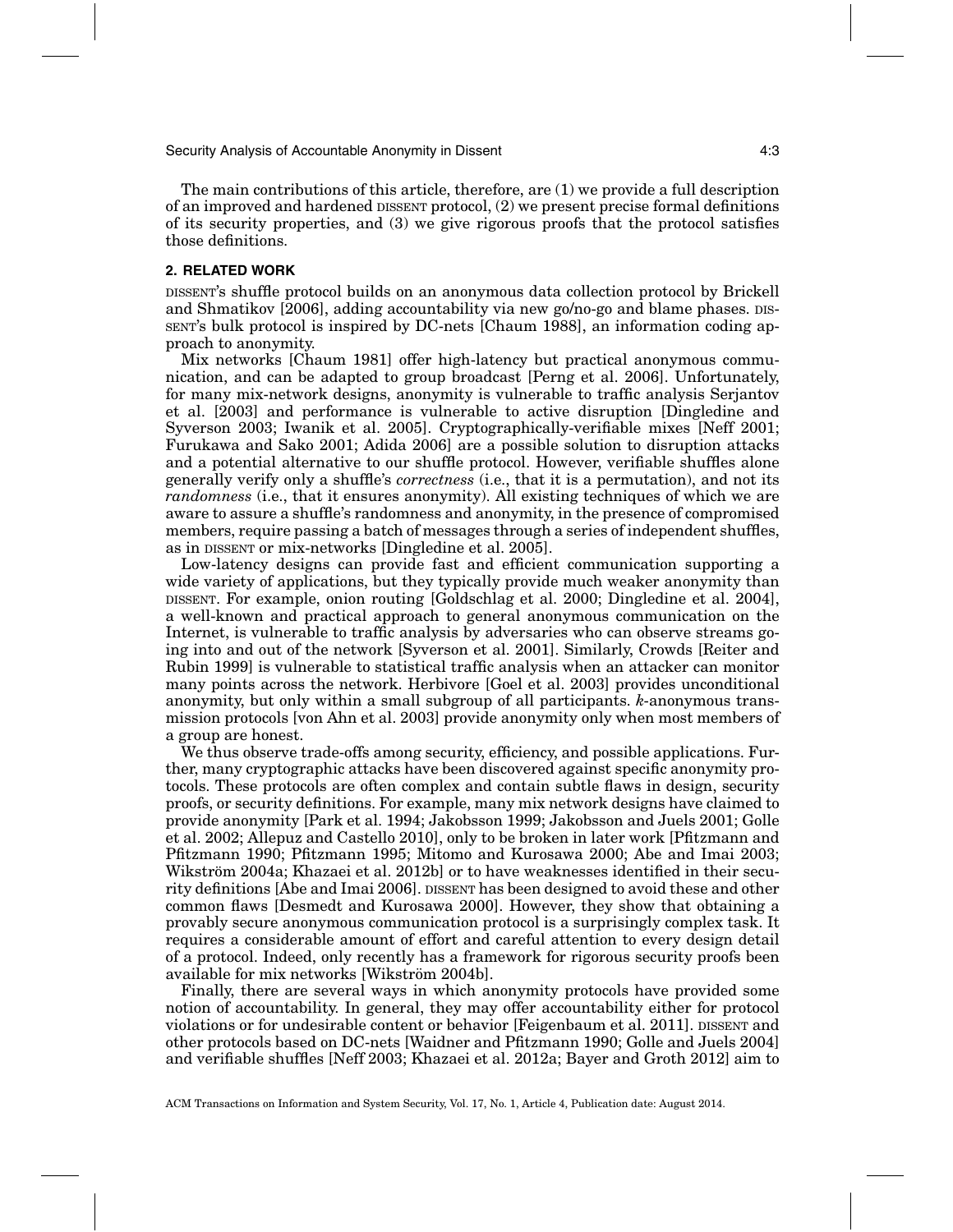hold users accountable for protocol violations. Each client remains anonymous unless he misbehaves by breaking the rules of the protocol. In contrast, some other anonymity protocols [von Ahn et al. 2006; Diaz and Preneel 2007; Backes et al. 2014] attempt to unmask a client's identity if the client's actions or the contents of his messages are unacceptable or unpopular, when a set of explicitly or implicitly defined parties agrees to.

# **3. INFORMAL PROTOCOL OVERVIEW**

DISSENT is designed to be used in a group setting. Each member *i* of a group is associated with a long-term public signature key pair  $(u_i, v_i)$ , where  $u_i$  is the private signing key and  $v_i$  is the public verification key. We assume the signature key pair represents each member's public identity, and that members cannot easily obtain such identities. This assumption makes DISSENT's accountability property enforceable so that an exposed misbehaving member cannot trivially leave and rejoin the group under a new (public) identity. Members can obtain such identities from trusted certification authorities, or agree among themselves on a static set of group members and corresponding signature keys. Specific approaches to group formulation, however, are out of scope of this article.

DISSENT provides a *shuffled send* communication primitive that ensures sender anonymity among the group. During each protocol run, every group member *i* secretly creates a message *mi* and submits it to the protocol. The protocol effectively collects all secret messages, shuffles their order according to some random permutation  $\pi$  that no one knows, and broadcasts the resulting sequence of messages to all members. Each input message *mi* can have a different length *Li*.

We present a messaging interface, called the General Messaging Protocol, that DISSENT implements. DISSENT in fact defines two protocols implementing this interface: the GMP-SHUFFLE protocol provides anonymous communication for fixed-length messages, and the GMP-BULK protocol builds on this to provide efficient anonymous communication of arbitrary-length messages.

#### **3.1. The General Messaging Protocol**

A Group Messaging Protocol GMP is a 3-tuple of the following algorithms:  $\text{SETUP}(v_i)$ , ANONYMIZE( $m_i$ ,  $K$ ,  $n_R$ ,  $\tau$ ,  $k_h$ ,  $f_i$ ), and VERIFY-PROOF( $p_j$ ,  $\ell_i$ ). All group members collectively run the SETUP and ANONYMIZE algorithms on their own inputs, while anyone, including users other than group members, can independently run the VERIFY-PROOF algorithm.

SETUP takes a member's public verification key  $v_i$  as input and outputs one or more session nonces  $n_R$ , a set K of all members' verification keys, a well-known ordering of members  $\tau$ , a hash key  $k_h$ , and optionally a message length *L*. All group members run the SETUP algorithm before each protocol run to agree on common parameters. Such agreement might be achieved via Paxos [Lamport 1998] or BFT [Castro and Liskov 1999]. We emphasize that SETUP does not generate members' signature key pairs or create a binding between a user's identity and his signature key pair; rather, it uses long-term verification keys submitted by each member and allows group members to agree on the set *K* of verification keys for a particular protocol run.

ANONYMIZE takes a message  $m_i$ , a set  $K$  of members' verification keys, one or more round nonces  $n_R$ , an ordering of members τ, a hash key  $k_h$ , and optionally a flag  $f_i$  as input, and outputs either (SUCCESS,  $M_i'$ ), where  $M_i'$  is a set of messages, or (FAILURE, BLAME<sub>i</sub>,  $\ell_i$ ), where BLAME<sub>i</sub> is a set of observed misbehaviors, and  $\ell_i$  is a log of a protocol run. The goal of ANONYMIZE is to broadcast anonymously the set of messages submitted by group members. If a protocol run succeeds from a given member's perspective, then she outputs the anonymized messages. Otherwise, the protocol run fails and the group member produces a set of *blame* proofs that verifiably reveal at least one misbehaving member responsible for causing the failure. In the security properties to be defined next, we will demand that ANONYMIZE always either succeeds completely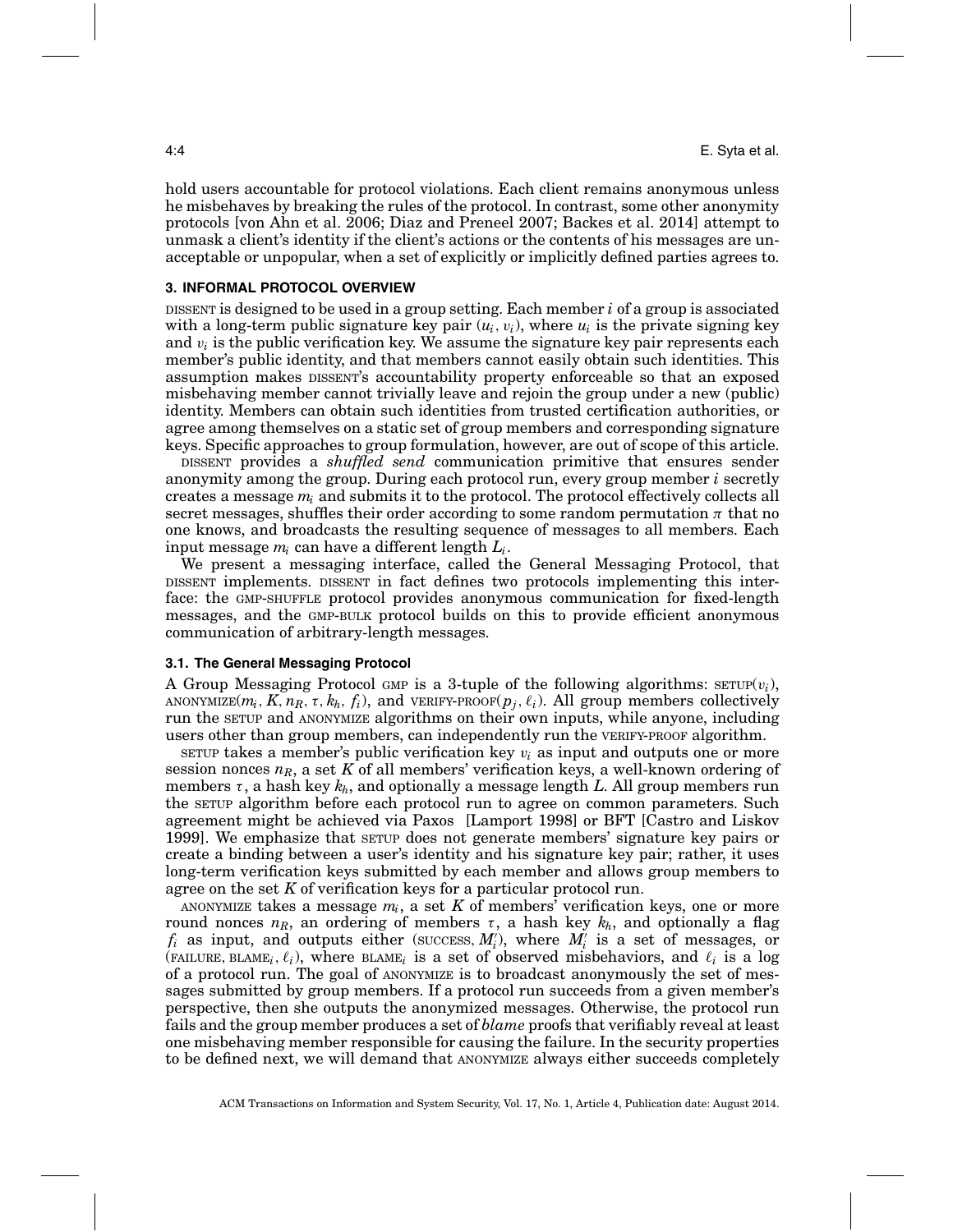or produces a valid blame proof on failure; this guarantee of *accountability* is both one of DISSENT's key points of novelty and the source of some of the most difficult technical challenges this article addresses.

VERIFY-PROOF takes a proof  $p_j$  of a member *j*'s misbehavior and a log  $\ell_i$  as input, and outputs either TRUE if  $p_j$  indeed proves that *j* misbehaved given the protocol history represented by  $log \ell_i$ , or FALSE otherwise. Any third party can use VERIFY-PROOF to check a proof of *j*'s misbehavior.

# **3.2. The GMP-Shuffle Protocol**

The GMP-SHUFFLE protocol enables the anonymous exchange of equally sized messages. GMP-SHUFFLE builds on the protocol of Brickell and Shmatikov [2006], which provides cryptographically strong anonymity, and improves it by adding *go/no-go* and *blame* phases to trace and hold accountable any group member disrupting the protocol.

GMP-SHUFFLE consists of three algorithms: SETUP-S, ANONYMIZE-S, and VERIFY-PROOF-S. All group members run SETUP-S to agree on common parameters for ANONYMIZE-S. During ANONYMIZE-S, members first establish ephemeral inner and outer encryption keys, then each member doubly onion-encrypts his secret message using the inner and outer public keys of all members. After collectively shuffling all encrypted messages and removing the outer layers of encryption, members verify that the resulting set includes each member's inner encryption of their message and no member observed any failures thus far. If all steps are performed correctly, members reveal their inner private keys, allowing each member to recover the full set of secret messages and successfully complete the protocol. However, if any member observes misbehavior at any step of the protocol, the protocol fails for that member. Following a failure, members perform a blame procedure whose goal is to identify at least one culprit member and to produce a verifiable proof of his misbehavior. To facilitate the blame process, all members always exchange their protocol logs, and those who did not reveal their inner private keys share their outer private keys, allowing each member to trace the protocol's execution. Although members reveal full logs, each member's anonymity is protected, since honest members never reveal both private keys. Therefore, a member can always perform the blame procedure and produce proofs of misbehavior regardless of how the protocol completed for other members. Afterwards, anyone can run VERIFY-PROOF-S to validate purported proof(s) of any member's misbehavior in ANONYMIZE-S.

Section 6 details the GMP-SHUFFLE protocol and Section 8 proves its security.

### **3.3. The GMP-Bulk Protocol**

The GMP-BULK protocol uses ideas from DC-nets to transmit variable-length messages anonymously, but leverages the GMP-SHUFFLE protocol to prearrange the DC-nets transmission schedule, guaranteeing each member exactly one message slot per round. GMP-BULK also reuses GMP-SHUFFLE to broadcast anonymous *accusations*, to blame a culprit who may have caused a protocol failure.

Like GMP-SHUFFLE, GMP-BULK consists of three algorithms, SETUP-B, ANONYMIZE-B, and VERIFY-PROOF-B. All members use SETUP-B to agree on common parameters for any given protocol round and VERIFY-PROOF-B to verify proofs of misbehavior produced in ANONYMIZE-B. During ANONYMIZE-B, each member creates and anonymously broadcasts via ANONYMIZE-S a *message descriptor*, which defines pseudorandom sequences all other members must send in a subsequent DC-nets exchange, such that XORing all sequences together yields a permuted set of secret messages. Cryptographic hashes in the message descriptors enable members to verify the correctness of each others' bulk transmissions, ensuring message integrity and accountability throughout. A successful protocol run allows a member to recover all secret messages of honest members. If any member observes a failure at any step, however, he prepares and shares with other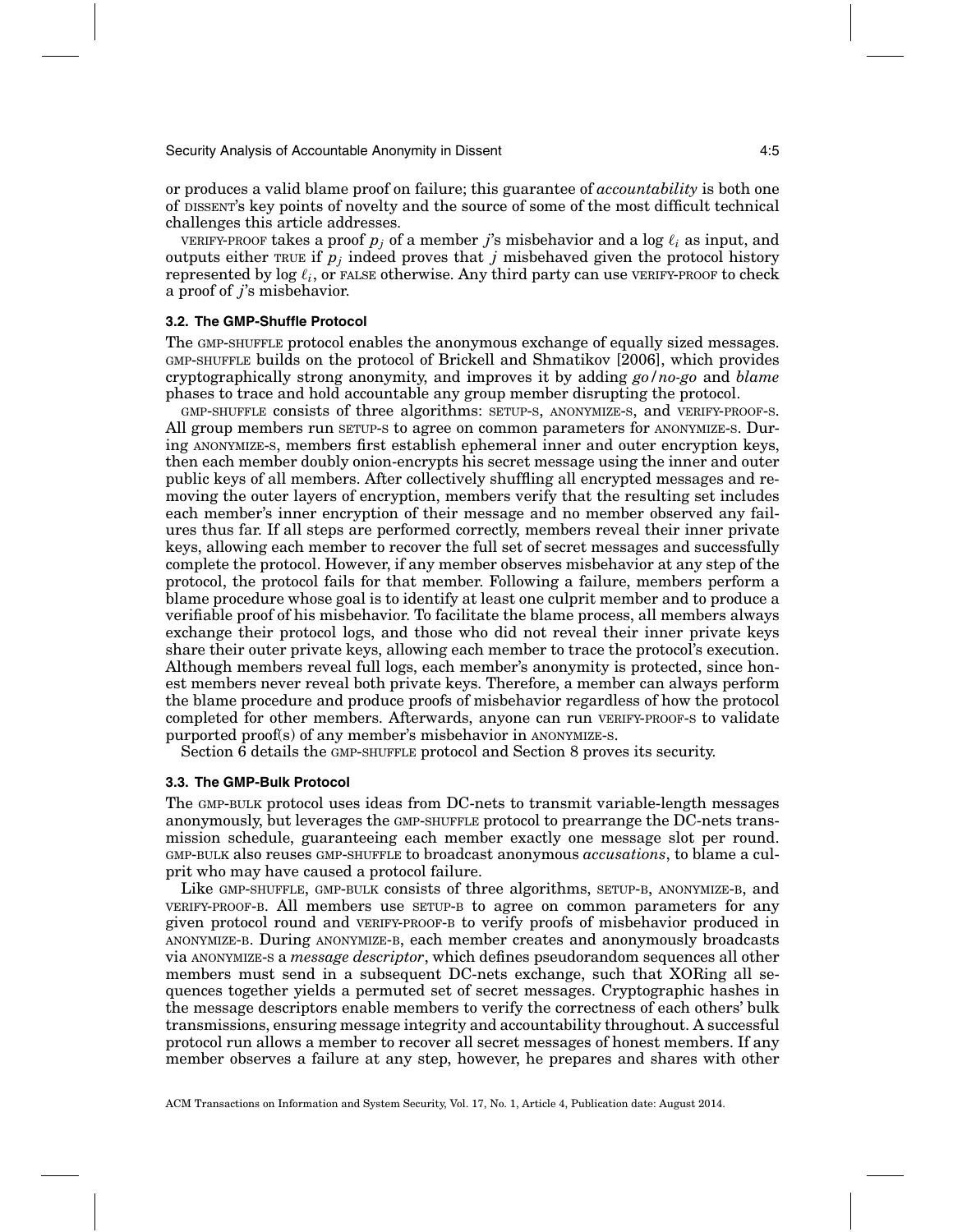members an accusation naming the culprit member. All members, including those who did not observe any failures, participate in the blame phase to give each member an opportunity to broadcast an anonymous accusation via ANONYMIZE-S (anonymity is needed because some accusations can only be formed by the owner of a corrupted message) and distribute evidence to support the accusation. After validating accusations, members who experienced failures perform the blame procedure to find at least one faulty member and produce a proof of his misbehavior, exposing the culprit member.

The GMP-BULK protocol is detailed in Section 7, and Section 8 proves its security.

#### **3.4. Comparison to the Original DISSENT Protocol**

In analyzing the original DISSENT protocol, we identified several attacks, which this article fixes. Anonymity could be broken by replaying protocol inputs in subsequent rounds, by providing incorrect ciphertexts to some members at certain points and correct ones to the rest, or by copying ciphertexts at other points. Accountability for disruption could be avoided by copying protocol inputs from honest members, and dishonest members could falsely accuse honest ones by rearranging valid signed messages to create phony logs. Finally, through equivocation a dishonest member could cause some honest members to terminate successfully and skip the blame process, while other honest members observe failure but are unable to terminate the protocol with a valid blame proof.

To fix these flaws, we made several nontrivial modifications to the original protocol. To prevent replay attacks, we added key generation steps (GMP-SHUFFLE Phase 1 and GMP-BULK Phases 1a and 1b). To prevent equivocation attacks, where a member sends different versions of a message instead of broadcasting it to all members, we added rebroadcast steps (GMP-BULK Phase 5), and have members intentionally cause intermediate protocol failures (GMP-BULK Phases 3 and 7) when equivocation is observed. We add nonmalleable commitments (GMP-SHUFFLE Phases 2a and 2b) to prevent submission duplication, and we add phase numbers to prevent log forgery. Finally, to prevent nontermination of the protocol, we make all steps non-optional, in particular including an opportunity for blame at the end of every execution to ensure accountability.

The protocol changes result add a communication overhead of four broadcasts to GMP-SHUFFLE. For GMP-BULK, the overhead is four broadcasts plus the messages exchanged as a part of ANONYMIZE-A in Phase 7, which is now non-optional. The most significant cost in practice comes from always running ANONYMIZE-S in GMP-BULK Phase 7, due to its serialized structure, which we found to be dominant in related experiments [Corrigan-Gibbs et al. 2013].

# **4. SECURITY MODEL AND DEFINITIONS**

We model the adversary with a probabilistic polynomial-time Turing machine *A*. We allow him to control a fixed subset of *k* group members. We call the members that he controls *dishonest* and the members that he does not control *honest*. We suppose that the members communicate using nonprivate but authenticated channels. That is, a message that appears to *i* to be from member *j* is guaranteed to be from *j*, but the adversary can observe all such messages when they are sent. We also give the adversary access to member outputs.

The security properties we wish the protocol to satisfy are *integrity*, *accountability*, and *anonymity*. The definitions we give of these are precise versions of the notions used by Corrigan-Gibbs and Ford [2010]. We express these properties as games between the adversary *A* and a challenger *C* or  $C(b)$ , where  $b \in \{0, 1\}$  will be a hidden bit input to algorithm *C*. We denote the adversary's output from this game with *AC*. For all games, *C* executes the protocol with *A*by running the protocol algorithm for each honest member and allowing *A* to act as the dishonest members. When any message is sent from an honest member, *C* also sends a copy of the message with its source and destination to *A*.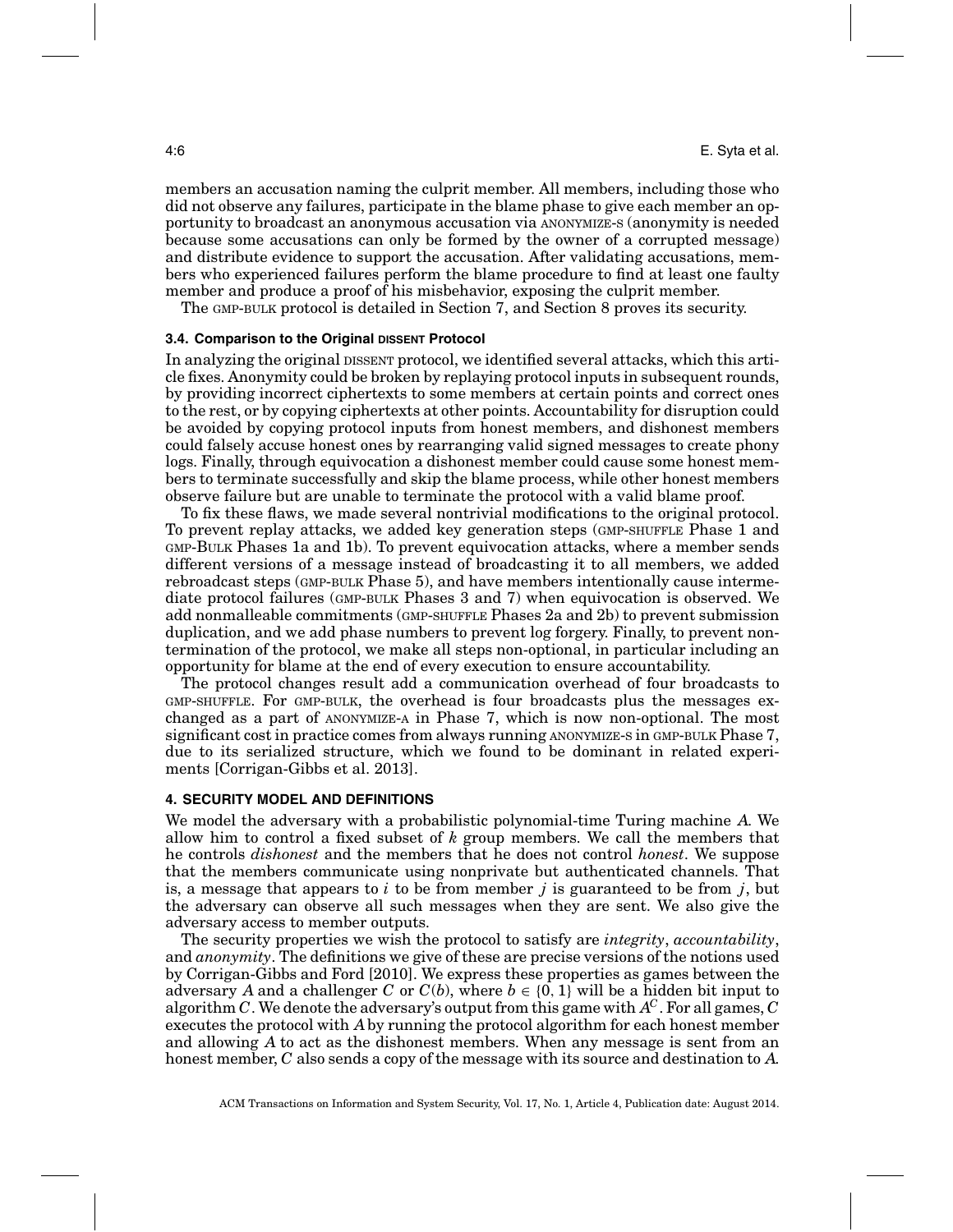Security Analysis of Accountable Anonymity in Dissent 4:7 Anonymity in Accountable 4:7

*C* also sends protocol outputs of honest members to the adversary. Our definitions are round-based and allow the adversary to execute arbitrary sequential executions of the protocol. There is an implicit initial step of all games in which the challenger generates long-term signature key pairs  $(u_i, v_i)$  for each honest member *i*. In general, our definitions require that the adversary "win" the security games with negligible probability, that is, with probability that goes to zero with the security parameter asymptotically faster than any inverse polynomial. Output probabilities are taken over the randomness of both the adversary and challenger.

The *integrity game* for protocol GMP is as follows.

- (1) As many times as *A*requests, *C* takes message inputs for the honest members from *A* and uses them to execute GMP with *A*.
- (2) *A* and *C* execute a challenge run of GMP for which *C* takes message inputs for the honest members from *A*.
- (3) *C* outputs 1 if, at any time after the start of the challenge round, (i) an honest member *i* outputs (success,  $M_i'$ ) such that  $M_i'$  does not contain exactly  $N$  messages or does not include the multiset of input messages from the honest members, or (ii) two honest members *i* and *j* produce outputs (SUCCESS,  $M_i'$ ) and (SUCCESS,  $M_j'$ ) such that  $M_i'$  and  $M_j'$  contain different messages or contain a different ordering of the messages. Otherwise, once all honest members complete, *C* outputs 0.

*Definition* 4.1*.* A protocol offers *integrity* if the challenger output in the integrity game is 1 with negligible probability.

The *accountability game* for protocol GMP is as follows.

- (1) As many times as *A*requests, *C* takes message inputs for the honest members from *A* and uses them to execute GMP with *A*.
- (2) *A* and *C* execute a challenge run of GMP for which *C* takes message inputs for the honest members from *A*.
- (3) As many times as *A*requests, *C* takes message inputs for the honest members from *A* and uses them to execute GMP with *A*.
- (4) *C* outputs 1 if (i) at the end of the challenge run an honest member *i* produces an output of (FAILURE, BLAME<sub>i</sub>,  $\ell_i$ ), where BLAME<sub>i</sub> is empty or contains  $p_i \in \text{BLAME}_i$  such that VERIFY-PROOF $(p_i, \ell_i) \neq \text{TRUE}$ , or (ii) at any time after the challenge run starts A sends *C* (FAILURE, BLAME<sub>i</sub>,  $\ell_i$ ) such that  $p_j \in \text{BLAME}_i$  for honest *j*, VERIFY-PROOF( $p_j, \ell_i$ ) = TRUE, and the output of SETUP in  $\ell_i$  includes the nonce of the challenge round and assigns the long-term verification key  $v_j$  to *j*. Otherwise *C* outputs 0 once all protocol runs are completed.

*Definition* 4.2*.* A protocol offers *accountability* if the challenger output in the accountability game is 1 with negligible probability.

We use the *anonymity game* described by Brickell and Shmatikov [2006]. Note that this definition will only make sense for an adversary of size  $0 \le k \le N - 2$ .

- (1) As many times as *A* requests, *C*(*b*) takes message inputs for the honest members from *A* and uses them to execute the protocol with *A*.
- (2) *A* chooses two honest participants  $\alpha$  and  $\beta$  and two message inputs  $m_0^c$  and  $m_1^c$ . He also chooses message inputs  $m_h$  for each honest member  $h \notin {\{\alpha, \beta\}}$  and sends them to  $C(b)$ .
- (3) *C*(*b*) assigns  $m_{\alpha} = m_b^c$  and  $m_{\beta} = m_{1-b}^c$ .
- (4) *A* and *C*(*b*) execute the protocol.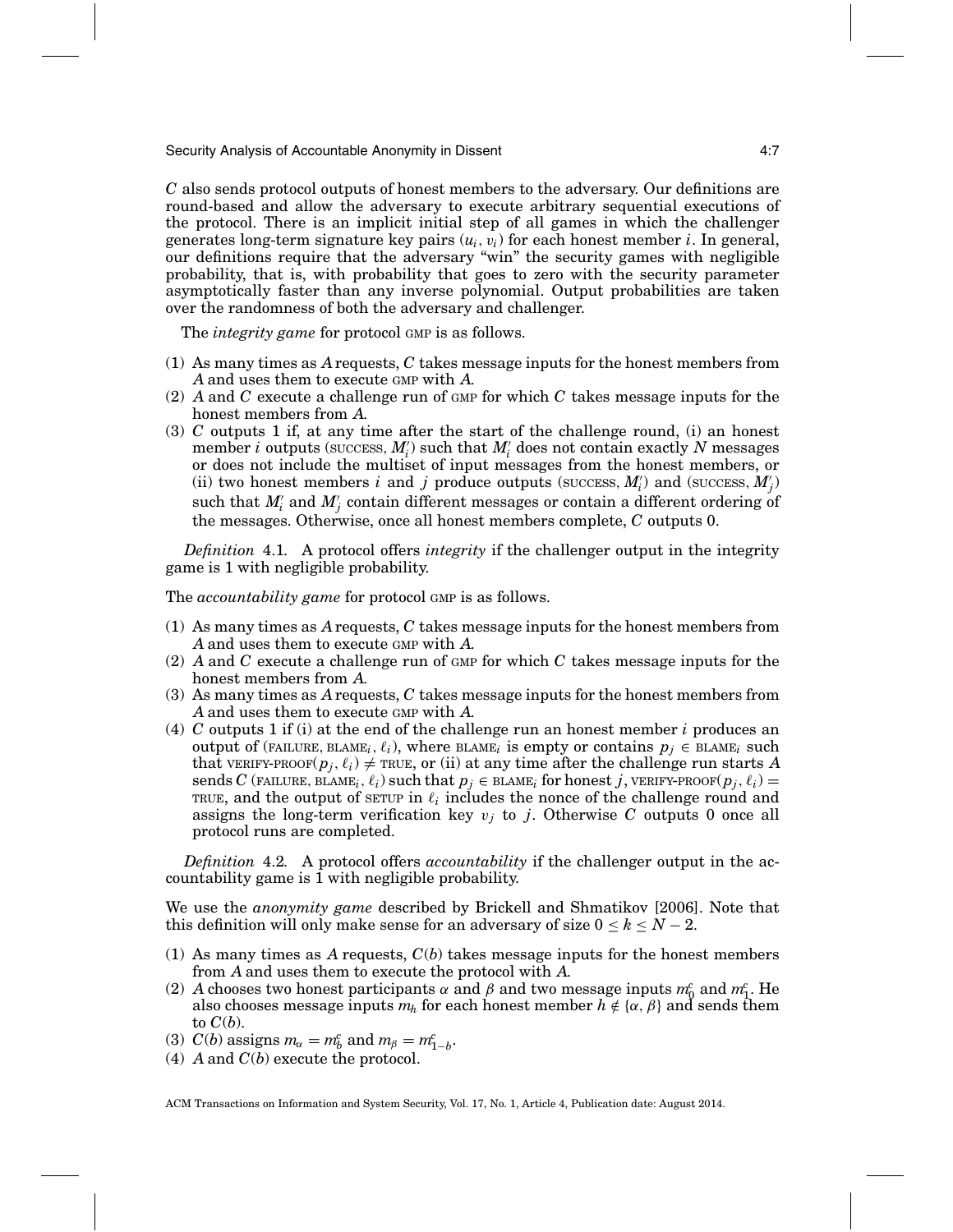- (5) As many times as *A* requests, *C*(*b*) takes message inputs for the honest members from *A* and uses them to execute the protocol with *A*.
- (6) The adversary outputs a guess  $b \in \{0, 1\}$  for the value of *b*. The adversary's *advantage* in the anonymity game is equal to  $|Pr[A^{C(0)} = 1]$  –  $Pr[A^{C(1)} = 1]$ .

*Definition* 4.3*.* A protocol maintains *anonymity* if the advantage in the anonymity game is negligible.

We note that this definition implies anonymity among all honest users and not just pairs, because for any pair of assignments of honest messages to honest users, we can turn one assignment into the other via a sequence of pairwise swaps, each of which are guaranteed by the definition to change the adversary's output distribution by a negligible amount. We observe that these properties do not imply that the protocol completes for all members, and, in fact, we cannot guarantee that DISSENT terminates if a member stops participating at some point. However, the protocol execution is very simple: a fixed sequence of phases during which all members send no message or all send one message. If a properly signed message indicating the desired protocol run and phase is received from every member, the protocol proceeds to the next round. Therefore every member knows when another should send a message, and thus gossip techniques, such as those used in PeerReview [Haeberlen et al. 2007], should be applicable via a wrapper protocol to ensure liveness. Moreover, we note that when every member follows the protocol, not only does it complete but it succeeds.

# **5. TECHNICAL PRELIMINARIES**

#### **5.1. Definitions**

Member *i broadcasts* a message by sending it to all other members. A dishonest member might *equivocate* during a broadcast by sending different messages to different members. A run of GMP *succeeds* for member *i* if the ANONYMIZE algorithm terminates with output (success,  $M_i'$ ), and it *fails* if the ANONYMIZE algorithm terminates with output  $(FAILURE, BLAME<sub>i</sub>, \ell<sub>i</sub>)$ .

### **5.2. Cryptographic Primitives and Security Assumptions**

DISSENT makes use of several cryptographic tools, and its security depends on certain assumptions about their security.

*Hash Functions.* We use a standard definition [Stinson 2005] of a *keyed hash function* and will denote the hash of message *m* using key  $k_h$  as  $H = \frac{m}{h}$ . We assume that the hash function used is collision resistant [Rogaway and Shrimpton 2004].

*Encryption.* We use a *cryptosystem* that consists of (i) a key generation algorithm taking a security parameter  $\rho$  and producing a private/public key pair  $(x, y)$ ; (ii) an encryption algorithm taking public key *y*, plaintext *m*, and some random bits *R*, and producing a ciphertext  $c = {m}^R$ ; (iii) a deterministic decryption algorithm taking private key *x* and ciphertext *c*, and returning the plaintext *m*. A member can save the random bits *R* used during encryption. The notation  $c = \{m\}_{y_1: y_N}^{R_1: R_N}$  indicates iterated encryption via multiple keys:  $c = \{ \ldots [m]_{y_1}^{R_1} \ldots \}_{y_N}^{R_N}$ . We omit *R* when an encryption's random inputs need not be saved. We assume that the underlying public-key cryptosystem provides indistinguishable ciphertexts against a chosen-ciphertext attack, that is, that the cryptosystem is IND-CCA2 secure [Bellare et al. 1998]. We also assume that members can check an arbitrary  $(x, y)$  purported to be a key pair to verify that it could have been generated by the specified key generation algorithm. We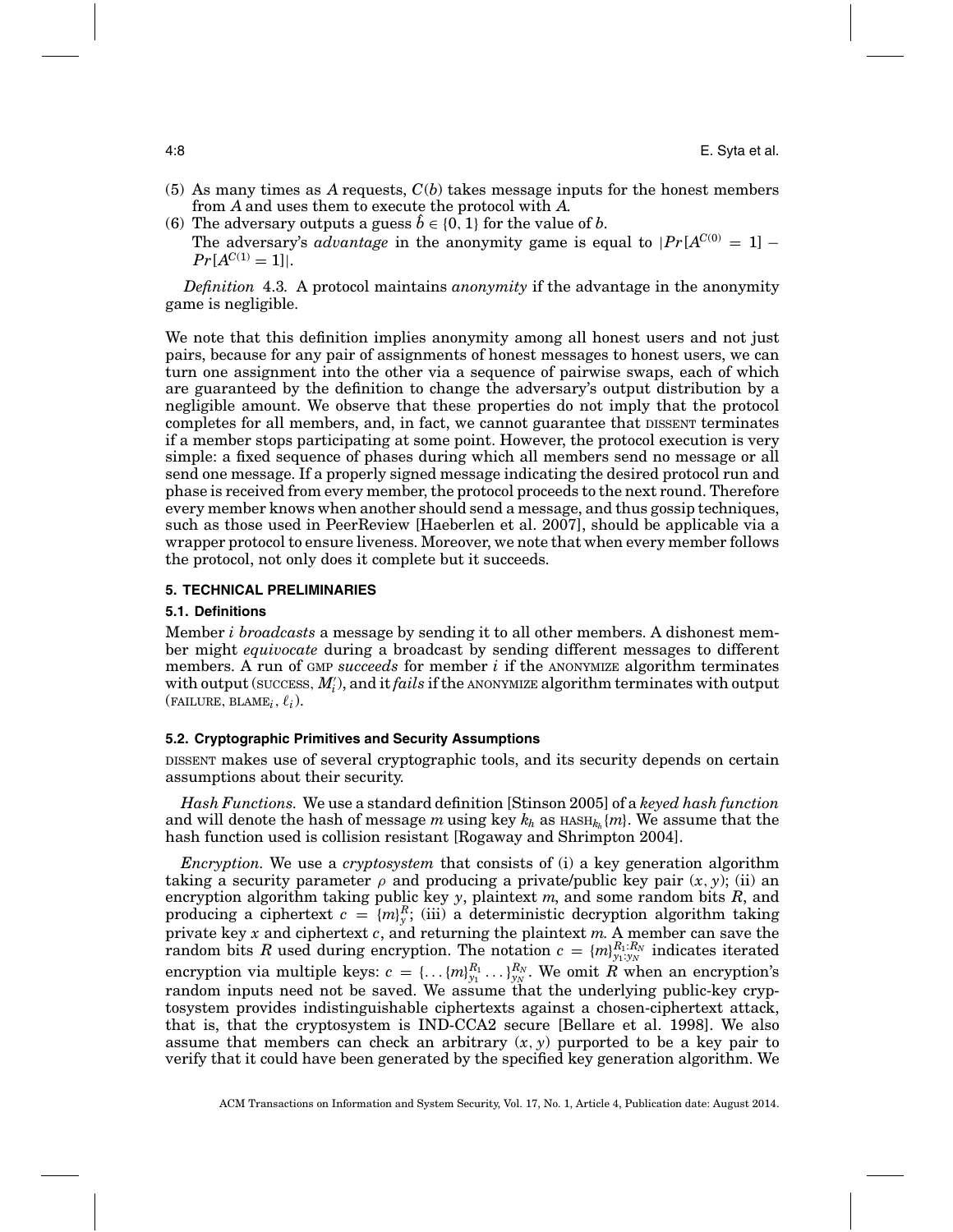Security Analysis of Accountable Anonymity in Dissent 4:9

describe a ciphertext as *invalid* when it can be recognized with no private information that decryption would result in an error. This includes as an important special case the value  $\perp$ , which is the output upon a decryption error.

*Digital Signatures.* We use a *signature scheme* that consists of (i) a key generation algorithm taking a security parameter  $\rho$  and producing a private/public key pair  $(u, v)$ ; (ii) a signing algorithm taking private key *u* and message *m* to produce signature  $\sigma = \text{SiG}_{u}{m}$ ; and (iii) a deterministic verification algorithm taking public key v, message *m*, and candidate signature  $\sigma$ , and returning true if  $\sigma$  is a correct signature of *m* using v's associated private key *u*. The notation  ${m}$ SIG<sub>*u*</sub> indicates the concatenation of message *m* with the signature  $\text{sig}_u{m}$ . We assume that the underlying digital signature scheme provides existential unforgeability under an adaptive chosen message attack, that is, that it is EUF-CMA secure [Goldwasser et al. 1995].

*Pseudorandom Number Generator.* We use a standard definition [Stinson 2005] of a *pseudorandom number generator* (PRNG). Let *g*(*s*) be a pseudorandom number generator, where *s* is a seed. We will denote the first L bits generated from  $g(s)$  as  $PRNG[L, s]$ .

*Non-Interactive Commitments.* We use a *non-interactive commitment* that is concurrent nonmalleable [Pandey et al. 2008]. The notation  $x = \text{comm}(\mathcal{C})$  indicates that x is a commitment to *c*, and the notation  $c = \text{OPEN}(x)$  indicates that *c* is the opening of the commitment *x*. We note that minor protocol modifications would allow interactive commitments instead.

SETUP *Consensus.* We assume that the protocol used by SETUP produces a consensus output in the presence of the adversary. The adversary signals honest members to begin a SETUP round and can repeat with additional rounds. Each honest member *i* uses verification key  $v_i$  as the input. Our assumption is that, with probability 1 for every round, honest members that terminate produce the same output and that the output includes (i) nonces never used in a previous round, (ii) the key  $v_i$  for honest member *i* and some key for each dishonest member, and (iii) a uniformly random hash key.

# **6. GMP-SHUFFLE**

The Group Messaging Protocol-Shuffle GMP-SHUFFLE is an instantiation of the Group Messaging Protocol and consists of three algorithms: SETUP-S, ANONYMIZE-S, and VERIFY-PROOF-S.

Before each protocol run, all members run the SETUP-S algorithm to agree on the common parameters needed for each run. One parameter thus determined is the fixed message length *L*. Each member *i* pads or trims input message *mi* to length *L*. All members use the remaining parameters  $K$ ,  $n<sub>R</sub>$ ,  $\tau$ , and  $k<sub>h</sub>$  as inputs to ANONYMIZE-S. This algorithm also takes a fail flag *fi* which is always set to FALSE when the algorithm is run as a part of GMP-SHUFFLE. The fail flag will sometimes be set to TRUE when ANONYMIZE-S is run as a part of GMP-BULK. Figure 1 shows the normal execution (solid lines) and failure-handling execution (dashed lines) of ANONYMIZE-S.

#### **6.1. The Setup-S Algorithm**

SETUP-S $(v_i)$  takes each member's verification key  $v_i$  as input and outputs a session nonce  $n_R$ , a list K of all members' verification keys, an ordering of members  $\tau$ , a fixed message length *L*, and a hash key *kh*. As described in Section 3.1, this algorithm can be implemented using tools such as a standard consensus protocol.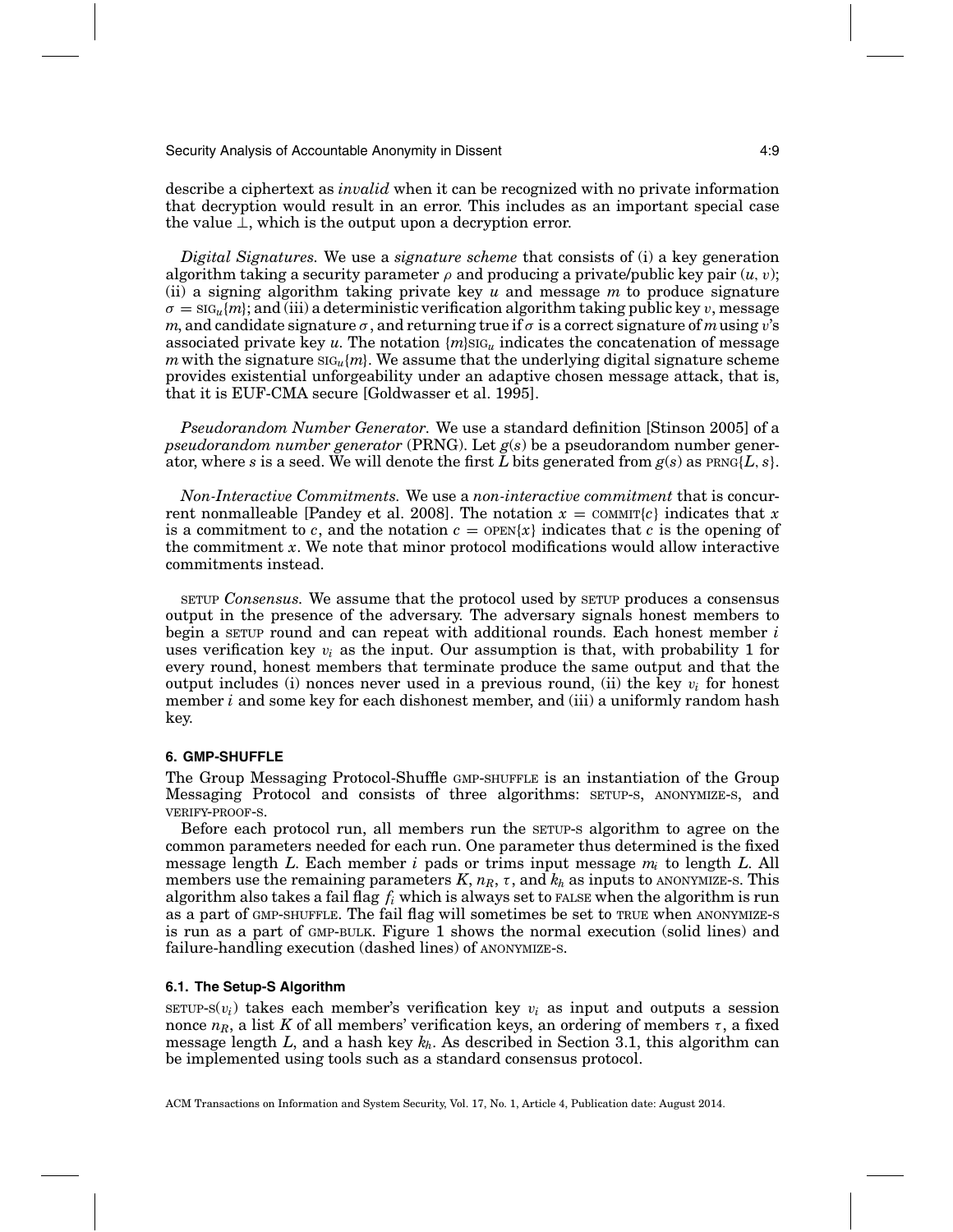

Fig. 1. Flow of the ANONYMIZE-S algorithm.

| Check $1(c_1)$ : | Incomplete or inconsistent log.                                                        | Check $7(c_7)$ :             | Incorrect commitment or invalid<br>ciphertext or identity in Phase 2b.  |
|------------------|----------------------------------------------------------------------------------------|------------------------------|-------------------------------------------------------------------------|
|                  |                                                                                        |                              |                                                                         |
| Check $2(c_2)$ : | Mismatched inner key pair in<br>Phase 5.                                               | Check $8$ (c <sub>8</sub> ): | Incorrect set of permuted cipher-<br>texts after decryption in Phase 3. |
| Check $3(c_3)$ : | Empty inner key in Phase 5<br>without a $GO_k = FALSE$ or a bad<br>$HASH_{k}$ $\{B\}.$ | Check $9(c_9)$ :             | Invalid ciphertext(s) after de-<br>cryption in Phase 3.                 |
| Check $4(c_4)$ : | Mismatched or empty outer<br>private key in Phase 6 without<br>justification.          | Check 10<br>$(c_{10})$ :     | Duplicate ciphertext(s) after de-<br>cryption in Phase 3.               |
| Check $5(c_5)$ : | Invalid public key in Phase 1.                                                         | Check 11<br>$(c_{11})$ :     | Incorrect $G$ <sub><i>i</i></sub> in Phase 4.                           |
| Check $6(c_6)$ : | Invalid commitment in Phase 2a.                                                        | Check 12<br>$(c_{12})$ :     | Bad $HASH_{k}$ $\{\vec{B}\}\$ in Phase 4.                               |

Table I. List of Checks a Member Applies within the GMP-SHUFFLE Protocol

#### **6.2. The Anonymize-S Algorithm**

The purpose of ANONYMIZE-S $(m_i, K, n_R, \tau, k_h, f_i)$ , when run by each member in a group on the collective input messages *M*, is to produce anonymized messages *M*- .

A protocol run of ANONYMIZE-S succeeds for member *i* if an internal flag SUCCESS*<sup>i</sup>* is set to TRUE after completion of ANONYMIZE-S and fails otherwise. After a successful completion of a protocol run, member *i* outputs (SUCCESS,  $M_i'$ ), where, as we show in Section 8,  $M'_{i}$  consists of  $N$  messages including every message submitted by an honest member. After a protocol failure, member *i* produces (FAILURE, BLAME*i*,*i*). BLAME*<sup>i</sup>* includes proofs  $p_j = (j, c)$  for each member *j* for whom a check *c* of her behavior failed in Phase 6 from  $i$ 's point of view. A complete log  $\ell_i$  includes all messages member  $i$  sent and received within SETUP-S and ANONYMIZE-S as defined in the protocol description.

Table I contains the checks applied by a member during the protocol. Each check is associated with a check number that ANONYMIZE-S uses to form a proof of a particular form of misbehavior, and VERIFY-PROOF-S uses to confirm a record of that misbehavior.

# *Algorithm Description.* ANONYMIZE- $s(m_i, K, n_R, \tau, k_h, f_i)$

*Phase 1: Generation of Inner and Outer Key Pairs.* Each member *i* chooses two ephemeral encryption key pairs  $(I_i^{sec}, I_i^{pub})$  and  $(O_i^{sec}, O_i^{pub})$ , and broadcasts  $\mu_{i1}$  $\{I_i^{pub}, Q_i^{pub}, n_R, 1, i\}$ SIG<sub>u<sub>i</sub></sub>. Member *i* verifies that the messages she receives contain valid public keys. If not, member  $i$  sets an internal flag  $GO_i$  to FALSE to indicate that a step of the protocol failed.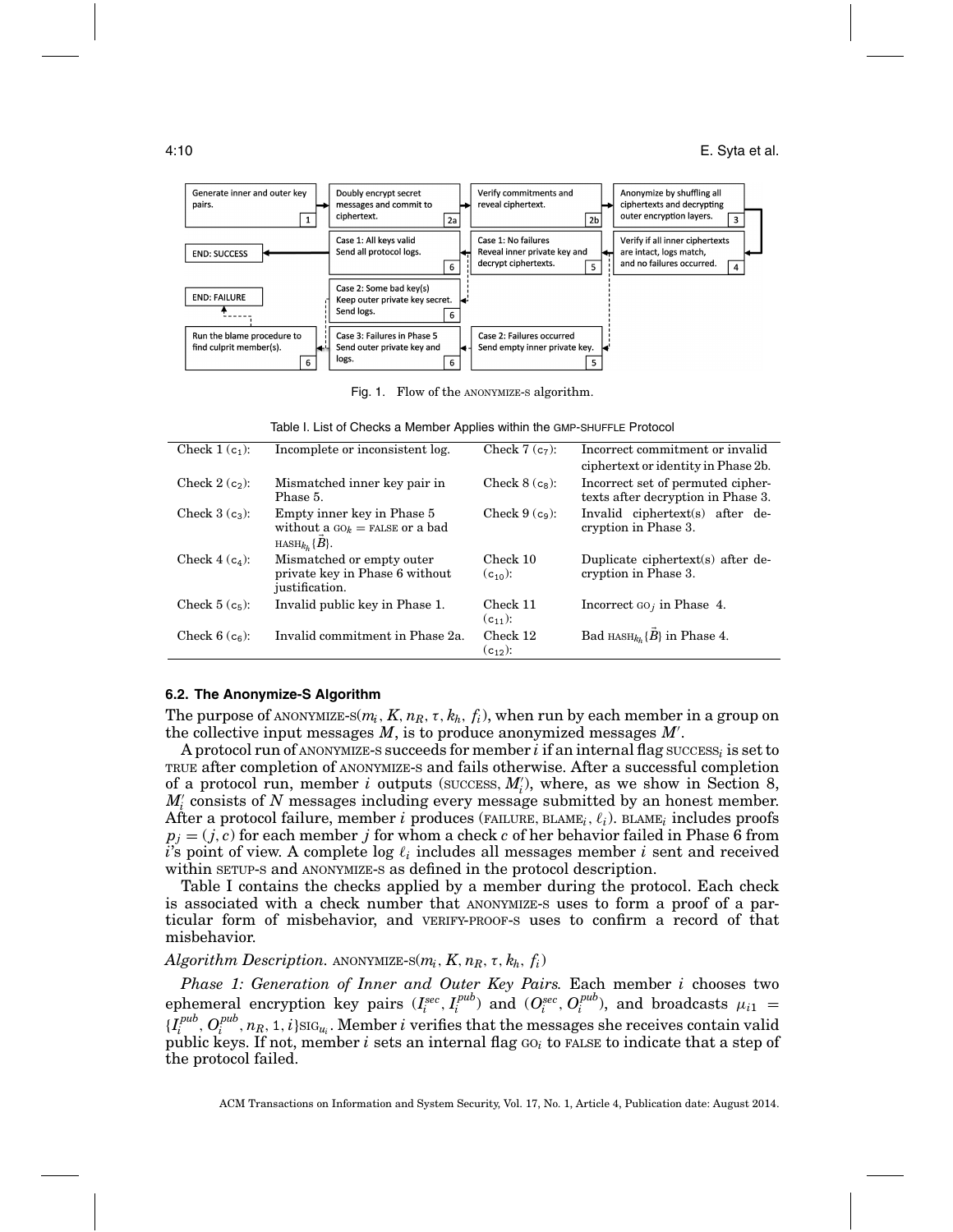Security Analysis of Accountable Anonymity in Dissent 4:11 4:11

*Phase 2a: Data Commitment.* Each member *i* encrypts her datum *mi* with all mem- $I_N^{pub}$  to  $I_1^{pub}$  creating  $C_i' = \{m_i\}_{I_N^{pub}.I_1^{pub}}$ . Member *i* stores the inner ciphertext  $C_i$  for later use, then further encrypts  $C_i^{\text{v}}$  with all members' outer public keys to obtain the outer ciphertext  $C_i = {C_i'}_0C_i^{\mu\nu}C_iC_i^{\mu\nu}$ . If a public key released by some member *j* was invalid, *i* generates and uses a new key for *j* to allow the protocol to go forward. Now member *i* calculates  $X_i = \text{Comm}{}{C_i, i}$  and broadcasts  $\mu_{i2a} = \{X_i, n_R, 2a, i\}$ SIG<sub>ui</sub>. After receiving such a message from every other member, member  $i$  verifies that they include valid commitments, and if not  $\omega_i$  is set to FALSE.

*Phase 2b: Data Submission.* Member *i* sends to member 1 an opening of her commitment:  $\mu_{i2b} = {\text{OPEN}\{X_i\}, n_R, 2b, i\} \text{SG}_{u_i}$ . Member 1 verifies that each  $\mu_{i2b}$  successfully opens  $X_i$  and results in a valid ciphertext and position *i*. If not, member 1 sets  $\omega_1$  to FALSE.

*Phase 3: Anonymization.* Member 1 collects the results of opening the commitments into a vector  $C_0 = (C_1, \ldots, C_N)$ , randomly permutes its elements, then strips one layer of encryption from each ciphertext using private key  $O_1^{sec}$  to form  $\vec{C}_1$ . Member 1 sends  $\mu_{13} = {\overline{C}}_1, n_R, 3, 1$ }SIG<sub>*u*1</sub></sub> to member 2. Each member  $1 < i < N$  in turn accepts  $\overline{C}_{i-1}$ , permutes it randomly, strips one layer of encryption using key  $O_i^{sec}$  to form  $\vec{C}_i$ , then sends  $\mu_{i3} = {\{\vec{C}_i, n_R, 3, i\} \text{SIG}_{u_i}}$  to member  $i + 1$ . Member *N* similarly forms  $\mu_{N3}$  and broadcasts it to all members. Member *i* skips decryption for any invalid ciphertext in  $\tilde{C}_{i-1}$ . Any member *i* who detects a duplicate or invalid ciphertext in  $\tilde{C}_i$  sets  $\omega_i$  to FALSE.

*Phase 4: Verification.* All members now hold  $\vec{C}_N$ , which should be a permutation of  $C'_{1},\ldots,C'_{N}$ . Each member *i* verifies that her own inner ciphertext  $C'_{i}$  is included in  $C_N$  and sets G<sub>O</sub><sup>*i*</sup> to FALSE if not. If  $f_i$  = TRUE then member *i* always sets G<sub>O</sub><sup>*i*</sup> = FALSE. If  $f_i$  = FALSE and the GO<sub>i</sub> flag has not yet been set to FALSE, it is now set to TRUE. Each member  $i$  creates a vector  $\vec{B}$  of all broadcast messages, that is, messages for which identical copies should have been delivered to all members, from prior phases: all members' public key messages from phase 1, all members' commitment messages from phase 2a, and member *N*'s phase 3 message containing  $\tilde{C}_N$ . Member *i* broadcasts  $\mu_{i4} = {\text{GO}_i, \text{HASH}_{k}}{B}, n_R, 4, i\text{SIG}_{u_i}.$ 

*Phase 5: Key Release and Decryption.*

 $Case \; 1. \; \text{If} \; \text{GO}_j = \text{TRUE} \; \text{and} \; \text{HASH}_{k_h} \{ \vec{B}_j \} = \text{HASH}_{k_h} \{ \vec{B}_i \} \; \text{for every member} \; j, \; \text{then member}$ *i* broadcasts her inner private key in  $\mu_{i5} = \{I_i^{sec}, n_R, 5, i\}$ sig<sub>ui</sub>. Upon receiving messages from every other member, member *i* verifies that each nonempty inner private key  $\bar{I}^{sec}_j$ is valid and corresponds to the public key  $I_j^{pub}$ . If there is at least one empty key or if any key pair fails the verification, then *i* sets  $\text{success}_i = \text{FALSE}$ . Otherwise,  $\text{success}_i$ is set to TRUE and member *i* removes the *N* levels of encryption from  $C_N$ , resulting in  $M'_{i} = \{m'_{1}, \ldots, m'_{N}\},$  the anonymized set of messages submitted to the protocol.

*Case 2.* If  $GO_j = FALSE$  or  $HASH_{kh}$  $\{B_j\} \neq HASH_{kh}$  $\{B_i\}$  for any member *j*, then member *i* sends to all members an empty string instead of  $I_i^{sec}$ . Member *i* broadcasts  $\mu_{i5}$  =  $\{0, n_R, 5, i\}$ SIG<sub>*ui*</sub> and sets SUCCESS<sub>*i*</sub> to FALSE.

#### *Phase 6: Blame.*

*Case 1.* SUCCESS<sub>i</sub> = TRUE. Member *i* acknowledges a successful completion of the protocol. Member *i* creates a vector  $\vec{T}$  of all signed messages she sent and received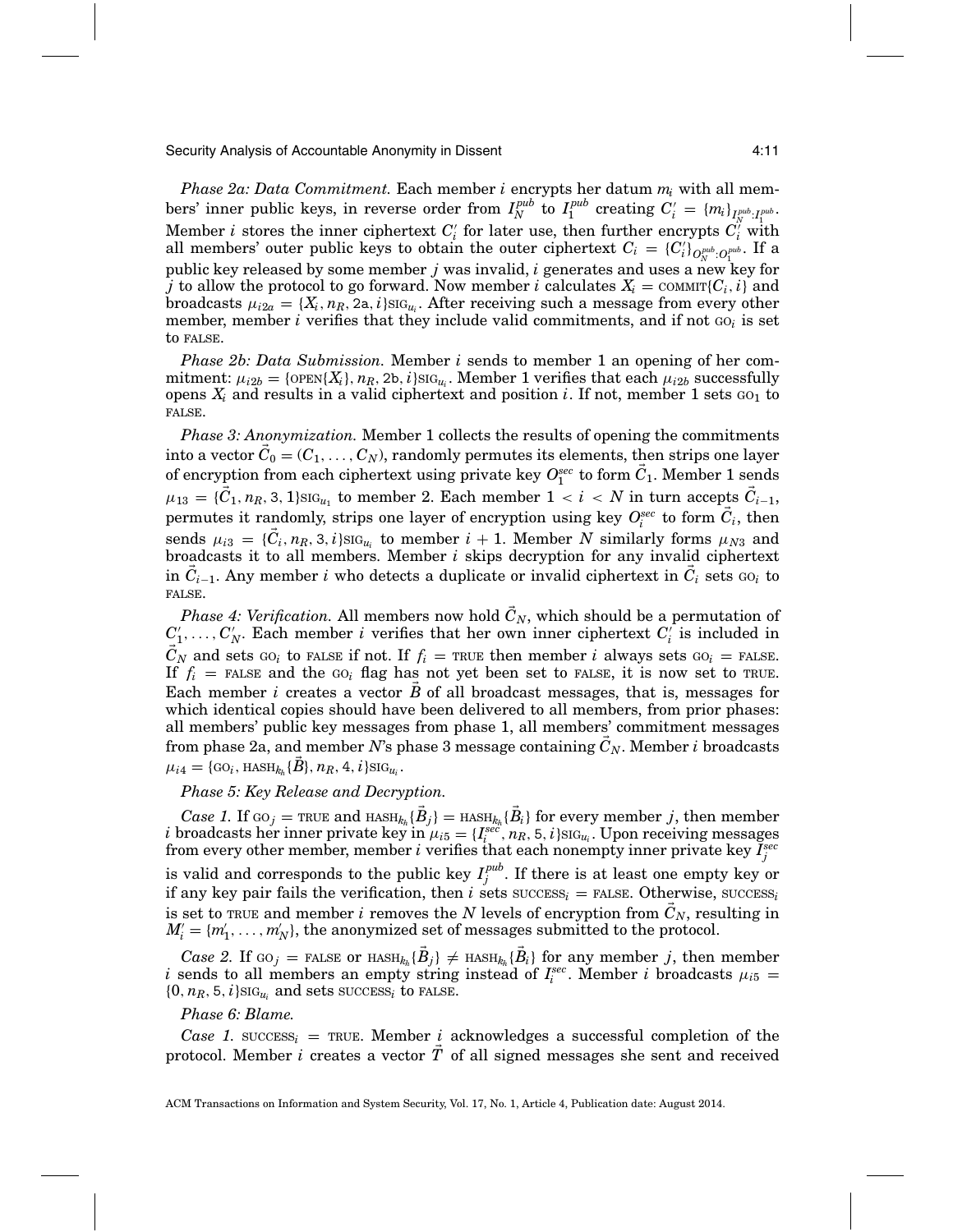in Phases 1–5, broadcasts  $\mu_{i6} = {\{\vec{T}, n_R, 6, i\}} s a_{\mu i}$ , and outputs (success,  $M'_i$ ), which completes the protocol.

*Case 2.* SUCCESS<sub>i</sub> = FALSE and for every member *j*,  $GO_j$  = TRUE and  $HASH_{kh}$  $\{\vec{B}_j\}$  =  $HASH_{k_h}\{\vec{B}_i\}$ . Member *i* keeps her outer private key  $O_i^{sec}$  secret and broadcasts  $\mu_{i6} =$  ${0, \vec{T}, n_R, 6, i}$ SIG<sub>ui</sub>, which contains an empty string instead of her key and a vector  $\vec{T}$  of all signed messages she sent and received in Phases 1–5.

 $Case 3.$  SUCCESS<sub>i</sub> = FALSE and for any member *j*, GO *j* = FALSE or HASH<sub>kh</sub>{ $\vec{B}_i$ }  $\neq$  HASH<sub>kh</sub>{ $\vec{B}_i$ }.  $\text{Member } i \text{ broadcasts } \mu_{i6} = \{O_i^{sec}, \pi_i, \vec{T}, n_R, 6, i\} \text{SIG}_{u_i}, \text{ her outer private key } O_i^{sec},$ permutation  $\pi_i$  and a vector  $\vec{T}$  of all signed messages she sent and received in Phases 1–5.

Now, member *i* continues with the following steps if she executed Case 2 or Case 3. If member *i* executed Case 1, then the protocol has completed.

Upon receiving  $\mu_{i6}$  from every other member *j*, member *i* discards any message in  $\overline{T}$  that is not properly signed or does not have the correct round or phase number. Member *i* then checks that each member *j*'s  $T$  contains all messages sent and received by *j* in Phases 1–5 as well as that the contents of all messages included in  $\overline{T}$  match the corresponding messages in the  $\overline{T}$  logs of other members.

If there is an incomplete  $\vec{T}$  or an equivocation is observed, member *i* creates a log  $\ell_i$  of the protocol run that consists of all messages sent and received by *i* during SETUP-S and ANONYMIZE-S. For every member *j* whose  $\overline{T}$  is incomplete or for whom different versions of any message  $\mu_{j\phi}$  are revealed, member *i* sets  $p_j = (j, c_1)$ , where  $c_1$  indicates the failed check number, and adds  $p_j$  to BLAME<sub>i</sub>. Then, member *i* outputs (FAILURE, BLAME<sub>i</sub>,  $\ell_i$ ), which concludes the protocol.

Otherwise, member  $i$  uses the messages in the  $T$  logs to complete her view of Phases 1–5 of the execution and thus can proceed to examine the rest of the protocol. Member *i* begins by examining the release of inner and outer private keys. She adds  $(j, c_2)$  to  $\text{BLAME}_i$  for every member *j* whose revealed  $I_j^{sec}$  does not match  $I_j^{pub}$ . Then, for every member *j* who sent an empty inner private key without any  $GO_k = FALSE$  or incorrect broadcast hash, member *i* adds  $(j, c_3)$  to BLAME<sub>*i*</sub>. For every member *j* who revealed her outer private key in Phase 6, member *i* checks if  $O_j^{sec}$  is valid and corresponds to  $O^{pub}_j$ . In addition, for every member  $j$  who sent an empty outer private key, member  $i$ verifies that it is justified in that every  $GO_k = TRUE$  and all broadcast hashes matched in Phase 4. For every member *j* whose outer private key is invalid or nonmatching, or who was not justified in withholding the outer private key, member  $i$  adds  $(j, c<sub>4</sub>)$  to BLAME*i*.

Member *i* next replays the protocol from the perspective of every member *j*. She creates a proof *pj* and adds it to blame BLAME*<sup>i</sup>* for every following member *j*.

- —Sends an invalid public key in Phase  $1 (p_i = (j, c_5))$ .
- —Sends an invalid commitment in Phase 2a  $(p_i = (j, c_6))$ .
- —Sends an opening that does not successfully open her commitment or does not result in a valid ciphertext and identity *j* in Phase 2b ( $p_j = (j, c_7)$ ).
- —In the case that matching outer key pairs are received from all members, does not send a valid permutation of the decrypted valid ciphertexts in Phase 3 ( $p_j = (j, c_8)$ ), sends a ciphertext that produces duplicate or invalid ciphertexts after decryption  $(p_i = (j, c_9))$ , or sends an outer ciphertext which at any point decrypts to the same ciphertext as another member's outer ciphertext ( $p_j = (j, c_{10})$ ).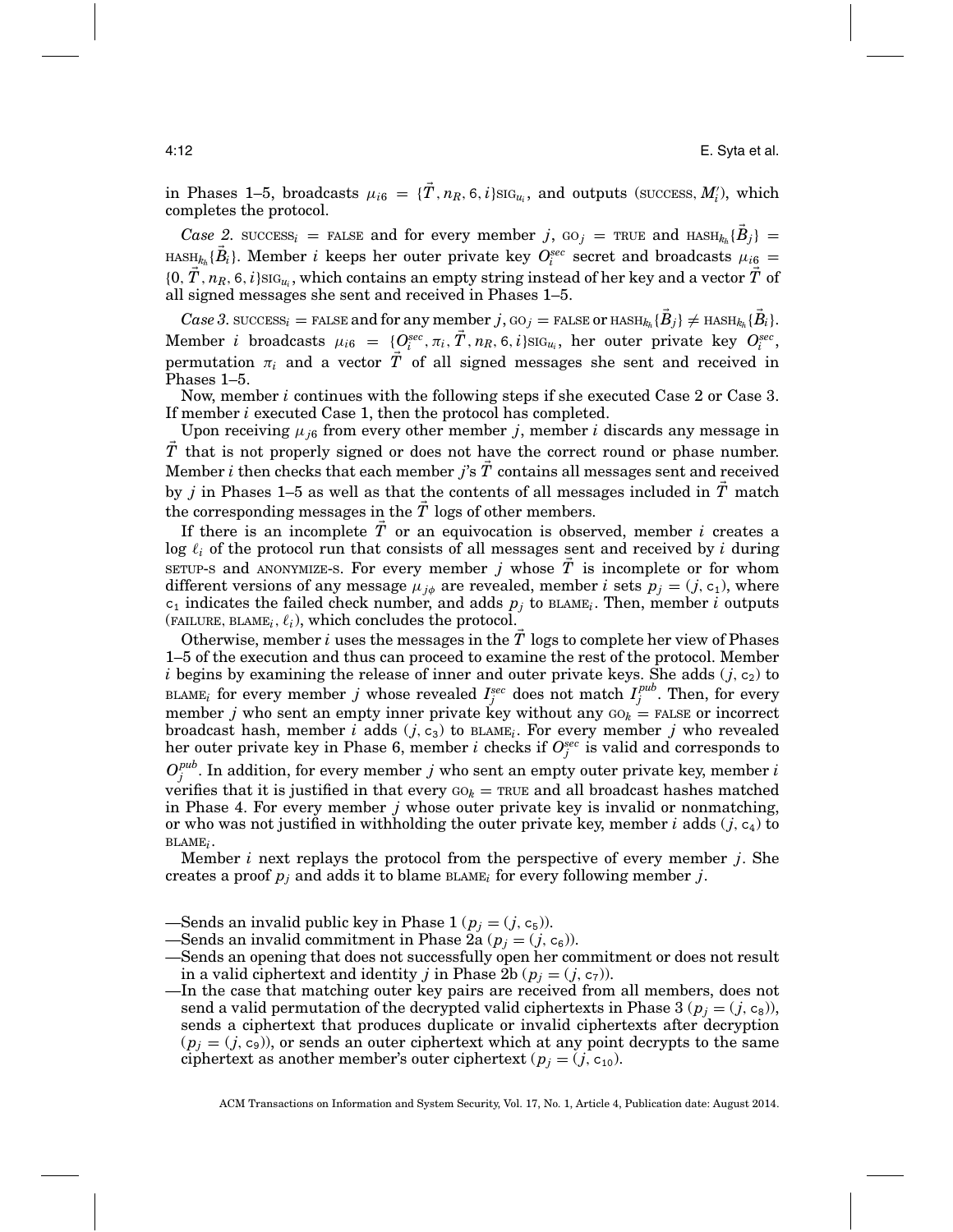Security Analysis of Accountable Anonymity in Dissent 4:13 4:13

 $-$ Improperly reports in Phase 4 GO<sub>i</sub> = FALSE based on the messages sent to *j* in Phases 1–5 in the case that matching outer key pairs are received from all members  $(p_i = (j, c_{11})$ , or sends an incorrect HASH<sub>kh</sub>{ $B_i$ } ( $p_i = (j, c_{12})$ ).

To conclude the protocol, member  $i$  creates a log  $\ell_i$  consisting of all messages sent and received in SETUP-S and ANONYMIZE-S and outputs (FAILURE, BLAME<sub>i</sub>,  $\ell_i$ ).

# **6.3. Verify-Proof-S Algorithm**

VERIFY-PROOF-S(*pj*,*i*) verifies a member *j*'s misbehavior. VERIFY-PROOF-S takes as input a proof  $p_i$  and a log  $\ell_i$  of a protocol run. VERIFY-PROOF-S outputs TRUE if  $p_i$  is a verifiable proof based on  $\ell_i$  and FALSE otherwise.

*Algorithm Description.* VERIFY-PROOF-S $(p_i, \ell_i)$ .

*Step 1. Proof Verification.* Verify that  $p_j = (j, c)$ , where *c* is a valid check number and  $j$  is a valid member identifier. If  $p_j$  is invalid, output FALSE.

*Step 2. Log Verification.* Examine  $\ell_i$  to ensure that all included messages are properly signed, contain a correct round nonce given the execution of SETUP-S, and contain a correct phase number. All messages with invalid signatures, round nonces or phase numbers are discarded. If the resulting log does not include all messages that were supposed to have been sent and received by  $i$  during  $s$ ETUP-S and ANONYMIZE-S, which is clear from the descriptions of those algorithms, then output FALSE and stop. Otherwise, verify that the logs of all sent and received messages revealed by each member *j* in Phase 6 are complete and consistent. That is, verify that the *T* in every  $\mu_{j6}$  contains all messages sent and received in Phases 1–5 such that the messages are properly signed, include correct phase and round numbers, and the contents of the corresponding messages match for every member *j*. If any *T* is incomplete or inconsistent and  $c \neq c_1$ , then output FALSE and stop. If  $c \neq c_1$ , augment  $\ell_i$  with those messages in the  $\overline{T}$  logs not seen by *i*.

*Step 3. Proof Verification Decision.* Examine  $\log \ell_i$  to verify that it contains a record of a check *c* failed by member *j*. If yes, output TRUE indicating that *pj* is indeed a proof of *j*'s misbehavior given the observed protocol history represented by log  $\ell_i$ , or FALSE otherwise.

#### **7. GMP-BULK**

The Group Messaging Protocol-Bulk GMP-BULK is an instantiation of the Group Messaging Protocol and consists of three algorithms: SETUP-B, ANONYMIZE-B, and VERIFY-PROOF-B. Each member *i* submits a message *mi* of variable length *Li* to the ANONYMIZE-B protocol after all members run SETUP-B to agree on common protocol run parameters. The fail flag *fi* is always set to FALSE for any execution of ANONYMIZE-B. Figure 2 shows the normal execution (solid lines) and failure-handling execution (dashed lines) of ANONYMIZE-B.

#### **7.1. The Setup-B Algorithm**

SETUP-B $(v_i)$  takes each member's verification key  $v_i$  as input, and outputs a session nonce  $n_R$  identifying a run of ANONYMIZE-B, session nonces  $n_{R_1}$  and  $n_{R_2}$  identifying runs of ANONYMIZE-S in Phase 3 and Phase 7 of ANONYMIZE-B respectively, a list *K* of members' verification keys, an ordering of members  $\tau$ , and a hash key  $k_h$ . As described in Section 3.1, this algorithm can be implemented using tools such as a standard consensus protocol.

# **7.2. The Anonymize-B Algorithm**

ANONYMIZE-B $(m_i, K, n_R, n_{R_1}, n_{R_2}, \tau, k_h)$  takes a message  $m_i$  of variable length L and the output of SETUP-B as input. The algorithm operates in phases. Member *i* sends at most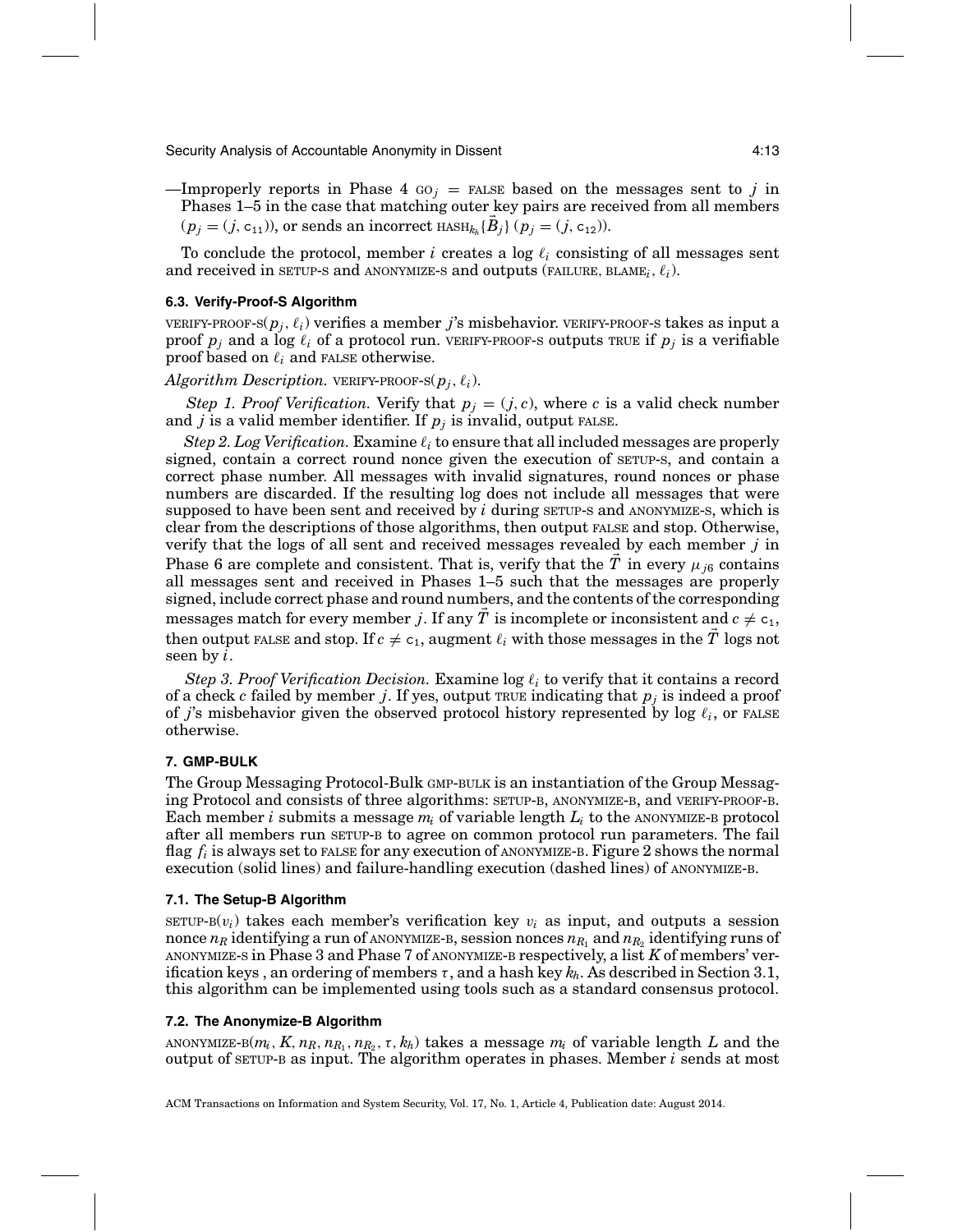

Fig. 2. Flow of the ANONYMIZE-B algorithm.

Table II. List of Checks a Member Applies within the GMP-BULK Protocol

| Check $1(c_1)$ : | Equivocation in Phase 4 or<br>Phase 5.                                 | Check $4(c_4)$ :  | Unverifiable proof included in<br>Phase 4. |
|------------------|------------------------------------------------------------------------|-------------------|--------------------------------------------|
| Check $2(c_2)$ : | Failure of ANONYMIZE-S in Phase 3<br>or Phase 7 without justification. | Check $5(c_5)$ :  | Invalid public key<br>sent in<br>Phase 1a. |
| Check $3(c_3)$ : | $Emptv$ or incorrect ciphertext(s)                                     | Check 6 $(c_6)$ : | Equivocation in Phase 1a.                  |
|                  | in Phase 4.                                                            |                   |                                            |

one unique message  $\mu_{i\phi}$  in phase  $\phi$ . If a protocol run succeeds, then member *i* outputs (SUCCESS,  $M_i'$ ), where, as we show in Section 8,  $M_i'$  consists of  $N$  messages including every message submitted by an honest member. If a protocol run fails, then member *i* produces (FAILURE, BLAME<sub>*i*</sub>,  $\ell_i$ ). BLAME<sub>*i*</sub> includes proofs  $p_j = (j, c)$  for each member *j* for whom a check *c* fails in Phase 7 from member *i*'s point of view. Table II contains the checks applied by a member during the protocol, listed in the order they are applied. Each check is associated with a check number that ANONYMIZE-B uses to form a proof of a particular misbehavior and VERIFY-PROOF-B uses to confirm a record of that misbehavior.

The  $\log \ell_i$  includes all messages sent and received by *i* during SETUP-B and ANONYMIZE-B as well as the output of ANONYMIZE-S in Phase 3 and Phase 7.

 $Algorithm Description. ANONYMIZE-B(m_i, K, n_R, n_{R_1}, n_{R_2}, \tau, k_h).$ 

*Phase 1a: Session Key Pair Generation.* Each member *i* chooses an ephemeral encryption key pair  $(x_i, y_i)$  and broadcasts  $\mu_{i1a} = \{y_i, n_R, 1a, i\}$ SIG<sub>*u*i</sub>.

*Phase 1b: Key Verification.* After receiving a public key *yj* from every member *j*, member *i* notifies other members about the set of keys she receives. Member *i* creates a vector  $\vec{K}_i^e = {\mu_{11a}, \ldots, \mu_{N1a}}$  and broadcasts  $\mu_{i1b} = {\vec{K}_i^e, n_R, 1b, i}$ sig<sub>u<sub>i</sub></sub>.

*Phase 2: Message Descriptor Generation.* Member *i* creates a *message descriptor di* of a fixed length  $\Lambda_d$ , and sets  $L_i$  to the length of message  $m_i,$  or  $L_i=0$  if  $i$  has no message to send.

*Case 1. Successful key verification.* Member *i* verifies each set of public keys received in Phase 1b to ensure she has the same set of valid public keys. If every  $\vec{R}_{j}^{e}$  contains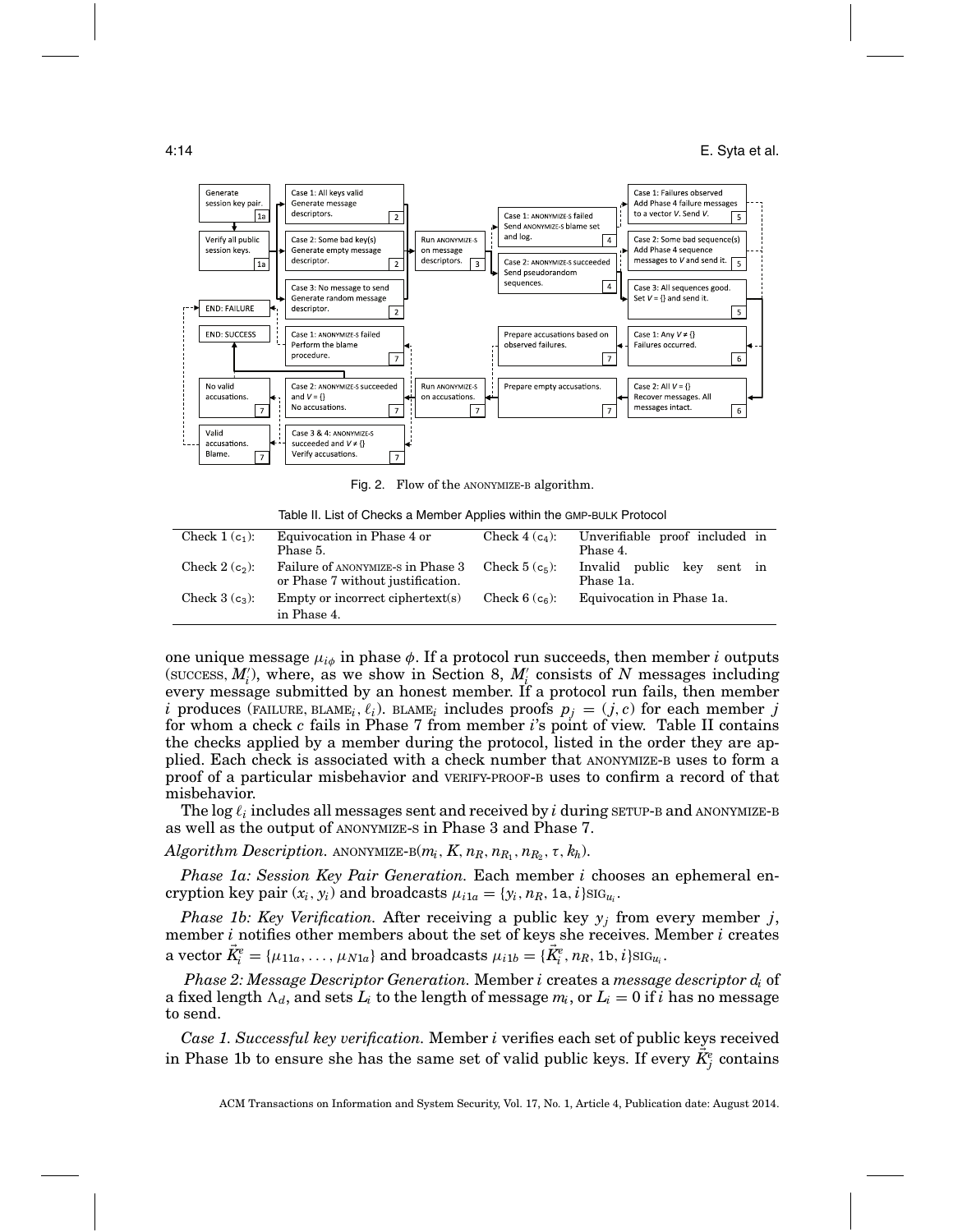Security Analysis of Accountable Anonymity in Dissent 4:15

the same set of valid public keys, then for each member *j*, *i* chooses a random seed  $s_{ij}$  and for each  $j \neq i$  generates  $L_i$  pseudorandom bits from  $s_{ij}$  to obtain ciphertext  $C_{ij}$  = PRNG{ $L_i$ ,  $s_{ij}$ }, where  $L_i$  and  $s_{ij}$  are of fixed lengths for all members. Member *i* now XORs her message  $m_i$  with each  $C_{ij}$  for  $j \neq i$  to obtain ciphertext  $C_{ii} = C_{i1} \oplus$  $\cdots \oplus C_{i(i-1)} \oplus m_i \oplus C_{i(i+1)} \oplus \cdots \oplus C_{iN}$ . Member *i* computes hashes  $H_{ij} = \text{HASH}_{k_h}\{C_{ij}\},$ encrypts each seed  $s_{ij}$  with *j*'s public key to form  $S_{ij} = \{s_{ij}\}_{y_j}^{R_{ij}}$ , and collects the  $H_{ij}$  and  $S_{ij}$  into vectors  $\vec{H}_i = (H_{i1}, \ldots, H_{iN})$  and  $\vec{S}_i = (S_{i1}, \ldots, S_{iN})$ . Member *i* forms a message  $\text{descriptor}\ d_i = \{L_i, \vec{H}_i, \vec{S}_i\}, \text{which has a fixed length }\Lambda_d.$ 

 $\emph{Case 2. Failed key verification. If any $\vec{K}_{j}^{e}$ contains a nonmatching set of keys or any $\vec{K}_{j}^{e}$}$ contains an invalid key, then member *i* creates an empty message descriptor  $d_i = 0^{\Lambda_d}$ of length  $\Lambda_d$ .

*Case 3. No message to send.* If member *i* chooses not to send a message in this protocol run, she sets  $L_i = 0$  and assigns random values to  $\tilde{H}_i$  and  $\tilde{S}_i$ . Member *i* forms  $\bar{\mathbf{d}}$  her message descriptor  $d_i = \{L_i, \vec{H}_i, \vec{S}_i\}$  of length  $\Lambda_d.$ 

*Phase 3: Message Descriptor Shuffle.* Each member *i* runs the ANONYMIZE-S protocol described in Section 6 using  $(d_i, K, n_{R_1}, \tau, f_i)$  as input, where the fixed-length descriptor  $d_i$  is the secret message to be shuffled. Member  $\overline{i}$  sets  $f_i$  = TRUE if  $i$  created an empty message descriptor and member  $i$  sets  $f_i$  = FALSE otherwise. If ANONYMIZE-S succeeds, member *i* has a list  $M_i'$  of message descriptors in some random permutation  $\pi$ . If the protocol fails, outputting (FAILURE, BLAME<sup>s<sub>1</sub></sub>,  $\ell_i^{s_1}$ ), member *i* saves BLAME<sub>i</sub><sup>s<sub>1</sub></sup> and  $\ell_i^{s_1}$ .</sup>

If member *i* set  $f_i$  = TRUE, then *i* prepares a proof  $p'$  of the dishonest member *j*'s misbehavior and distributes it to other members. If member *j* sent an invalid key, then member *i* sets  $p' = (j, c_5, \mu_{j1a})$ , where  $c_5$  indicates the failed check number and  $\mu_{j1a}$ is the message received by *i* in Phase 1a. If member *j* equivocated, then member *i* sets  $p' = (j, c_6, \mu_{j1a}, \mu'_{j1a})$ , where  $\mu_{j1a}$  is the message received by *i* in Phase 1a and  $\mu'_{j1a}$  is a message included in some  $\vec{R}_{k}^{e}$  that contains a different key for *j* than in  $\mu_{j1a}$ . If there is more than one culprit member *j*, member *i* chooses one *j* to blame in some way that does not depend on her message (e.g., randomly). If member *i* received all valid and matching keys, then member *i* sets  $p' = 0$ . Then member *i* broadcasts  $\mu_{i3} = \{p', n_R, 3, i\}$ SIG<sub> $u_i$ </sub>.

*Phase 4: Data Transmission.*

*Case 1.* If ANONYMIZE-S fails, then member *j* shares her blame set BLAME<sup> $s_1$ </sup> and log  $\ell_j^{s_1}$ , sets  $GO_j = FALEE$ , and broadcasts  $\mu_{j4} = \{GO_j, BLAME_j^{s_1}, \ell_j^{s_1}, n_R, 4, j\} \text{SIG}_{u_j}$ .

*Case 2.* If ANONYMIZE-S succeeds, member *j* sets  $GO_j$  = TRUE and decrypts each encrypted seed  $S_{ij}$  with private key  $x_j$  to reveal  $s_{ij}$ . If  $s_{ij}$  matches the seed  $s_{jj}$  that *j* chose for herself in her own descriptor, then *j* sets  $\check{C}_{ij} = C_{jj}$ . Otherwise, *j* sets  $C_{ij}$  = PRNG{ $L_i$ ,  $s_{ij}$ }. Member *j* then checks  $H_{ikh}$ { $C_{ij}$ } against  $H_{ij}$ . If the hashes match,  $j$  sets  $C'_{ij} = C_{ij}$ . If  $S_{ij}$  is not a valid ciphertext,  $s_{ij}$  is not a valid seed,  $H_{ij}$  is not a valid  $\{ \text{hash value}, \text{or } \text{HASH}_{k_h} \{ C_{ij} \} \neq H_{ij}, \text{then } j \text{ sets } C'_{ij} \text{ to an empty ciphertext}, C'_{ij} = 0.\text{ Member}$  $j$  now broadcasts each  $C'_{ij}$  in  $\pi$  -shuffled order  $\mu_{j4} =$  {GO $_j$ ,  $C'_{\pi(1)j},$   $\ldots$  ,  $C'_{\pi(N)j},$   $n_R,$  4,  $j$ }SIG $_{u_j}.$ 

*Phase 5: Acknowledgment Submission.* Each member *k* notifies other members about the outcome of the previous phase.

*Case 1.* If  $GO_j = F\text{ALSE}$  for any member *j*, then member *k* adds each message  $\mu_{i4}$  that includes  $GO_j = FALSE$  into a vector  $V_k$ .

ACM Transactions on Information and System Security, Vol. 17, No. 1, Article 4, Publication date: August 2014.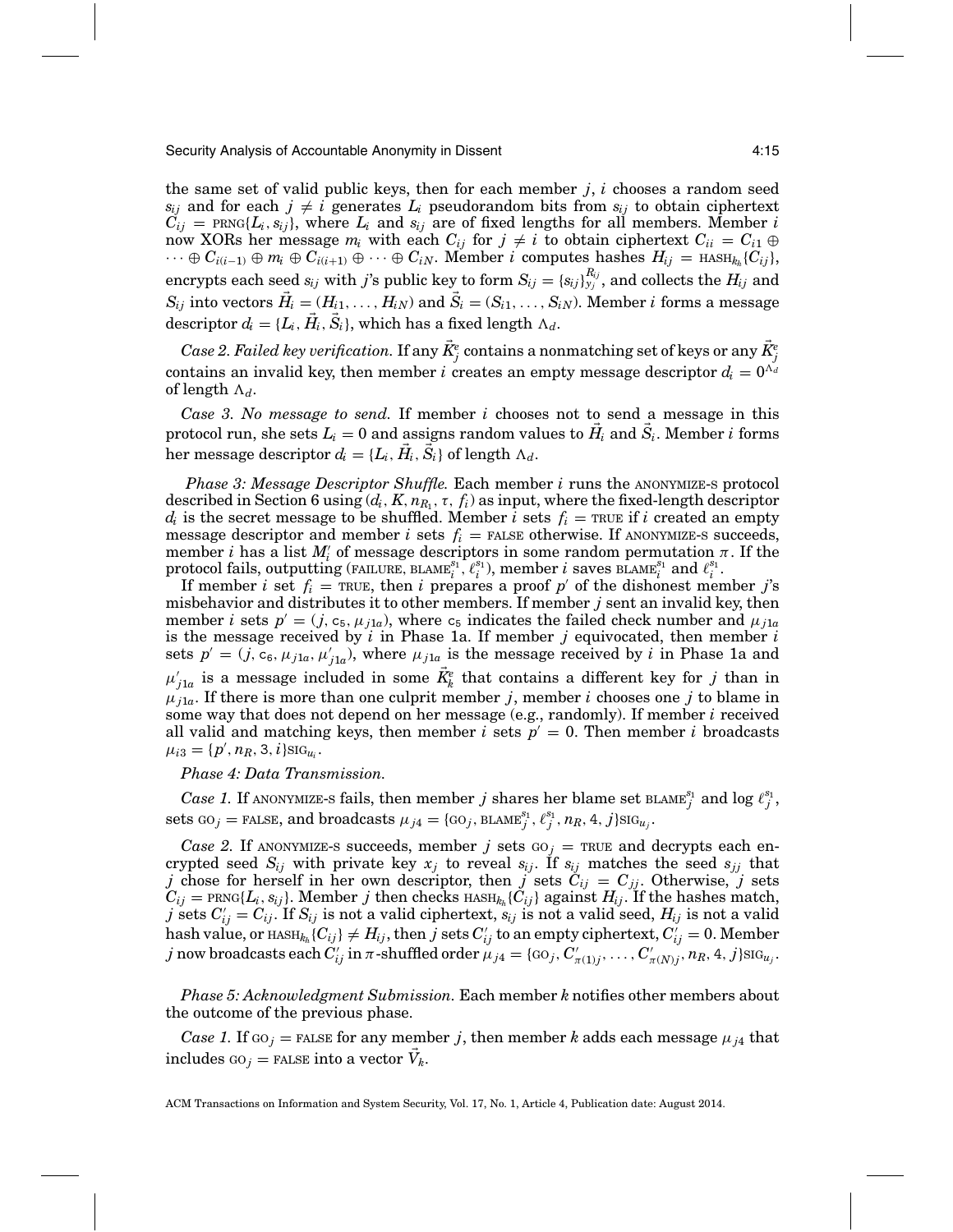$Case 2.$  If  $Go_j = \text{TRUE}$  for every member *j*, then member *k* checks each  $C'_{ij}$  she receives from every member *j* against the corresponding  $H_{ij}$  from descriptor  $d_i$ . If  $C'_{ij}$  is empty or  $\text{HASH}_{k_h}(C'_{ij}) \neq H_{ij}$ , then message slot  $\pi(i)$  was corrupted and member *k* reports this fact to other group members. Member *k* adds each message  $\mu_{j4}$  that contains an empty  $\text{or incorrect } C_{ij}'$  to a vector  $\vec{V}_k$ .

*Case 3.* If  $GO_j = TRUE$  for every member *j* and all ciphertexts are correct, then member *i* sets  $\bar{V}_k = \{\}$ . In every case member *k* broadcasts  $\mu_{k5} = \{\bar{V}_k, n_R, 5, k\}$ SIG<sub>*uk*</sub>.

*Phase 6: Message Recovery.* If  $GO_i$  = TRUE for every member *i*, then for each uncorrupted slot  $\pi(i)$ , member *k* recovers member *i*'s message by computing  $m'_i$  $C'_{i1} \oplus \cdots \oplus C'_{iN}$ .

If  $V_k = \{ \}$ , then from member *k*'s point of view none of the slots were corrupted and all messages  $M'_k = (m'_1, \ldots, m'_N)$  were successfully recovered. If  $\vec{V}_k \neq \{\}$ , then some message slot was corrupted, or a step of the protocol has failed.

*Phase 7: Blame.* For each member *i*, if *i* observed a corrupted slot with a descriptor matching  $d_i$  (there may be more than one) and received all  $GO_j = TRUE$ , then *i* generates an *accusation* naming the member *j* who sent that incorrect ciphertext. If there is more than one culprit member, member *i* chooses one to blame in any way that only depends on the output of ANONYMIZE-S and on  $\vec{V}_i$ . Each accusation has a fixed length  $\Lambda_a$ , indicates the corrupted slot  $\pi(i)$ , contains the seed  $s_{ij}$  that *i* assigned *j*, and contains the random bits that *i* used to encrypt the seed:  $A_i = \{j, \pi(i), s_{ij}, R_{ij}\}$ . Each member *i* who does not have an accusation to send submits the empty accusation  $A_i = 0^{\Lambda_a}$ .

These accusations will be sent anonymously using ANONYMIZE-S. However, before running it, members look for evidence of equivocation in the previous two phases. Every member *i* compares each message  $\mu'_{j4}$  that she received in some  $\vec{V}_k$  in Phase 5 with the message  $\mu_{j4}$  that she received directly from *j* in Phase 4. If the contents of these do not match, ignoring any  $\mu'_{j4}$  with an invalid signature or incorrect member identifier, round or phase number, then member *i* sets  $f_i$  = TRUE to cause ANONYMIZE-S to fail in order to inform other members about the equivocation. If all such messages match, member *i* sets  $f_i$  = FALSE.

Member *i* then runs ANONYMIZE-S( $A_i$ ,  $K$ ,  $n_R$ ,  $\tau$ ,  $f_i$ ). After ANONYMIZE-S completes, there is an opportunity for members who deliberately failed the shuffle protocol to distribute the evidence of equivocation. For a member  $i$  who set  $f_i$  = TRUE because of conflicting  $\delta$  messages  $\mu'_{j4}$  and  $\mu_{j4}$ ,  $i$  creates a proof of  $j$ 's equivocation by setting  $p'_i = (j, c_1, \mu_{j4}, \mu'_{j4})$ . If there is more than one culprit member *j*, member *i* chooses one *j* to blame in any way that depends at most on the broadcast messages  $\mu_{k4}$  and  $\mu_{k5}$  sent and received by *i*. If member *i* had  $f_i$  = FALSE, then *i* sets  $p'_i = 0$ . Member *i* then broadcasts  $\mu_{i7} = \{p'_i, n_R, 7, i\}$ SIG<sub> $u_i$ </sub>.

Let  $O_k$  be the output of the ANONYMIZE-s protocol for member k. After receiving a message  $\mu_{i7}$  from every other member *i*, member *k* executes one of the following cases.

*Case 1*:  $O_k = (\text{FAILURE}, \text{BLAME}_k^{s_2}, \ell_k^{s_2})$ . Member *k* sets  $\text{success}_k = \text{FALE}.$  Then *k* considers every  $p_i = (i, c) \in \text{BLAME}_k^{s_2}$ . If  $c \neq c_{11}^k$ , then *i* could not have justifiably caused the blame shuffle to fail, and so *k* adds  $(i, c_2)$  to BLAME<sub>k</sub>. Otherwise  $c = c_{11}$ , and member *k* looks in  $\mu_{i7}$  for possible justification of the failure. If  $\mu_{i7}$  does include two versions of the same ciphertext  $C'_{\ell j}$  (included in properly signed messages with correct phase and round numbers) for some member *j*, then *k* adds  $(j, c_1)$  to BLAME<sub>k</sub>. Otherwise, *k* adds  $(i, c_2)$  to BLAME*k*.

*Case 2*:  $O_k = (\text{success}, M_k^{s_2})$  and  $\vec{V}_k = \{\}$ . Member *k* sets  $\text{success}_k = \text{TRUE}$ .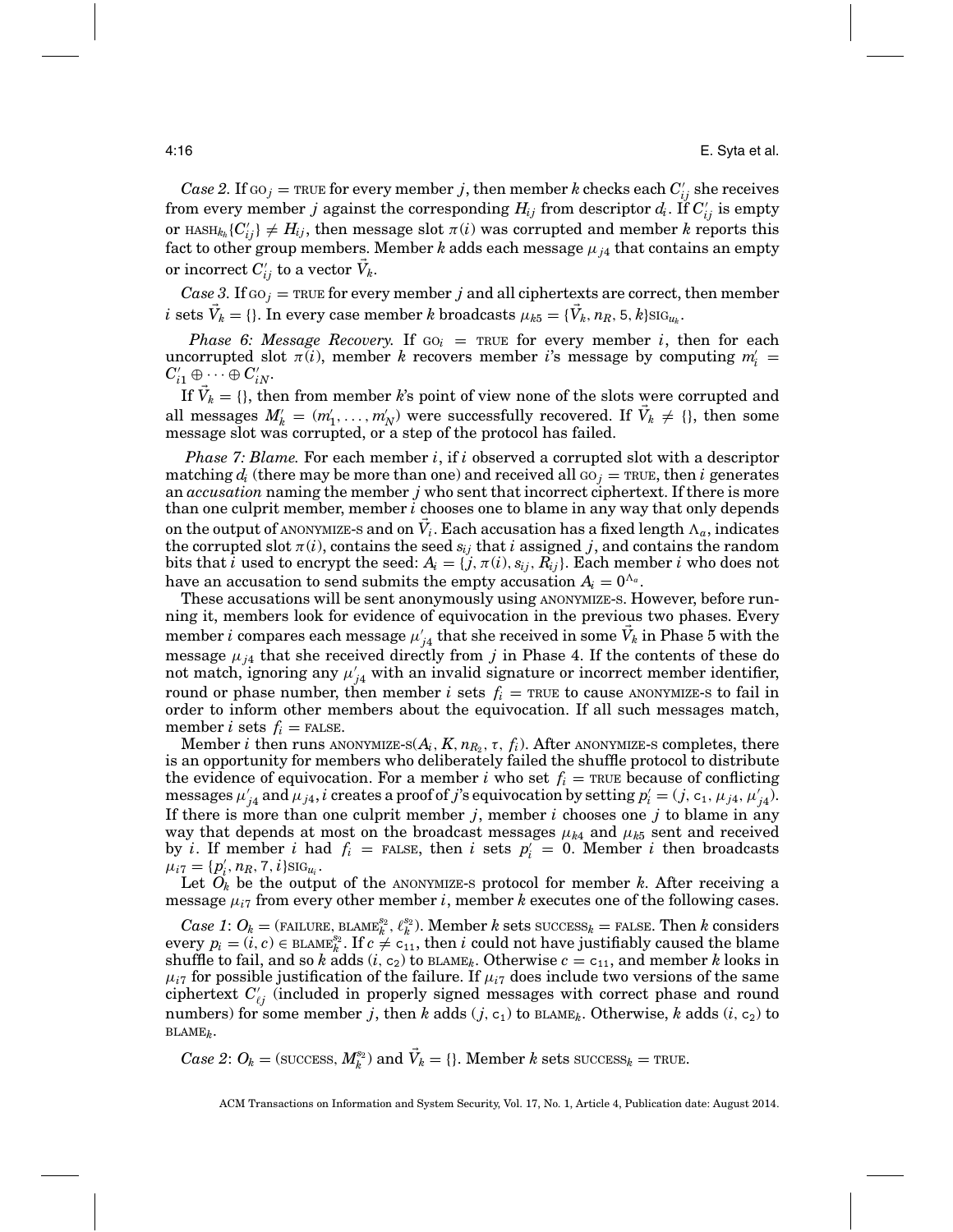Security Analysis of Accountable Anonymity in Dissent 4:17  $4:17$ 

 $Case\ 3\colon O_k = (\text{success}, M_k^{s_2}) \text{ and } \vec{V}_k \text{ includes ciphertexts. Member } k \text{ checks the validity }$ of every accusation  $A_i = (j, \pi(i), s_{ij}, R_{ij})$  in  $\vec{M}_k^{s_2}$ . To do so, *k* replays the encryption  $S'_{ij} = \{s_{ij}\}^{R_{ij}}_{y_j}$  , checks that the encrypted seed  $S_{ij}$  included in  $d_i$  matches  $S'_{ij}$ , and checks that the hash  $H_{ij}$  in  $d_i$  matches  $H_{kh}$  {PRNG{*L<sub>i</sub>*, *s<sub>ij</sub>*}}, where  $L_i$  is also obtained from  $d_i$ . If the accusation is valid, then member *k* adds  $(j, c_3)$  to BLAME<sub>k</sub>. If  $M_k^{s_2}$  includes no valid accusation targeting an incorrect ciphertext received by  $k$ , then  $k$  sets  $\text{success}_k = \text{true}$ , otherwise,  $k$  sets  $\text{success}_k = \text{FALSE}$ .

*Case 4*:  $O_k = (\text{success}, M_k^s)$  and  $\vec{V}_k$  contains  $GO_i = \text{FALSE for some } i$ . Member *k* sets  $\text{success}_k = \text{FALSE.}$  Then *k* considers every  $GO_i = \text{FALSE in } V_k$ .

Member  $k$  checks  $\mu_{i4}$  to see if the contained blame set and log constitute a valid proof of some member *j*'s misbehavior. To do so, member *k* checks that  $\ell_i^{s_1}$  contains  $n_{R_1}$  as the round number that is the result of SETUP-B and that VERIFY-PROOF-S $(p_j, \ell_i^{s_1}) =$ TRUE for some  $p_j \in \text{BLAME}_i^{s_1}$ . If not, then member *k* blames *i* by adding  $(i, c_4)$  to  $\text{BLAME}_k$ . If so, then *k* considers every  $p_j \in \text{BLAME}_i^{\text{S1}}$  such that VERIFY-PROOF-S $(p_j, \ell_i^{\text{S1}})$  = TRUE. If  $p_j \neq (j, c_{11})$ , then member *k* adds  $(j, c_2)$  to BLAME<sub>k</sub>. If  $p_j = (j, c_{11})$ , then member *k* examines  $\mu_{j3}$  to see if member *j* justifiably caused a failure of ANONYMIZE-S to expose bad key distribution by some member  $\ell$ . If  $\mu_{i3}$  includes an invalid key  $y_{\ell}$  or two different versions of  $y_{\ell}$  (in properly signed messages with correct phase and round numbers), then member *k* adds  $(\ell, c_5)$  or  $(\ell, c_6)$  to BLAME<sub>k</sub>, respectively. Otherwise, k adds  $(j, c_2)$  to BLAME<sub>k</sub>.

In every case, *k* concludes as follows. If  $\text{success}_k = \text{TRUE}, k$  outputs ( $\text{success}_k$ ,  $M'_k$ ). Otherwise, member *k* creates a log  $\ell_k$  that includes all messages sent and received by *k* during SETUP-B and ANONYMIZE-B as well as the output of the ANONYMIZE-S protocol in Phases 3 and 7. Member *k* outputs (FAILURE, BLAME<sub>k</sub>,  $\ell_k$ ).

# **7.3. Verify-Proof-B Algorithm**

VERIFY-PROOF-B( $p_j, \ell_i$ ) is used to verify member misbehavior. It takes as input a proof  $p_j$ and a log  $\ell_i$ . The proof  $p_j$  should be a tuple  $(j, c)$ , where j is a member's identifier and *c* indicates the failed check. The log  $\ell_i$  should include all messages sent and received during SETUP-B and ANONYMIZE-B by member *i* as well as the output of ANONYMIZE-S in Phases 3 and 7. VERIFY-PROOF-B outputs TRUE if  $\ell_i$  shows that *j* indeed failed check *c* and FALSE otherwise.

#### *Algorithm Description.* VERIFY-PROOF-B $(p_i, \ell_i)$ .

*Step 1. Proof verification.* Verify that *pj* includes a valid check number *c* and member identifier *j*. If  $p_j$  is invalid, then output FALSE and stop.

*Step 2. Log verification.* Examine  $\ell_i$ , and discard all messages that are not properly signed, do not contain a correct round nonce given the execution of SETUP-B, or do not contain a correct phase number. If the resulting log does not include all messages that were supposed to have been sent and received by  $i$  during  $SETUP-B$  and  $ANONMIZE-B$ , which is clear from the descriptions of those algorithms, as well as the output of ANONYMIZE-S in Phases 3 and 7, then output FALSE.

*Step 3. Proof verification decision.* Examine  $\log \ell_i$  to verify that it contains a record of a check *c* failed by member *j*. If yes, output TRUE, and FALSE otherwise.

#### **8. PROOFS**

In this section, we prove that DISSENT satisfies the definitions of integrity, accountability, and anonymity given in Section 4. We generally organize proofs as a sequence of games [Shoup 2004].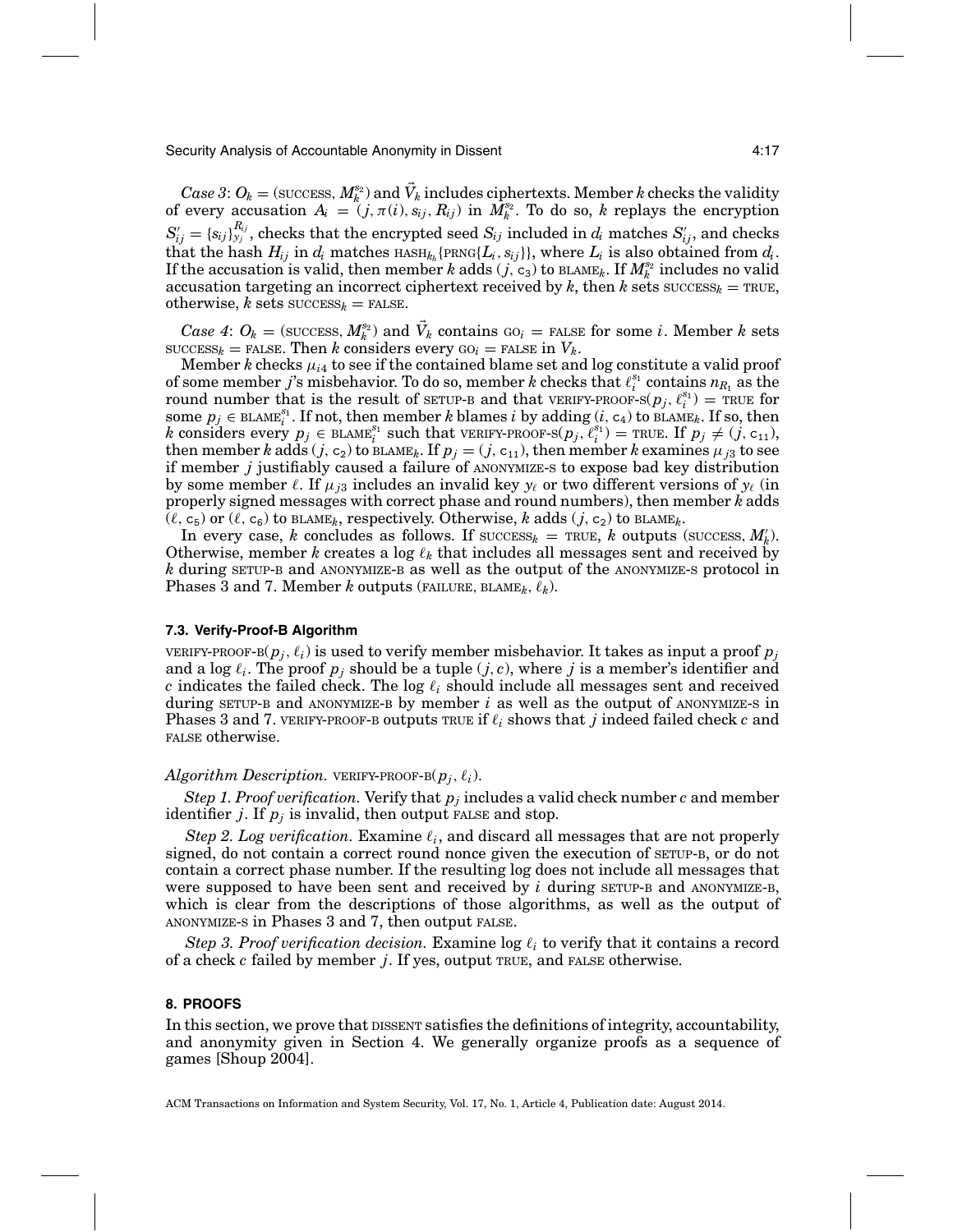# **8.1. Notation and Definitions**

Let *G* be the set of all members participating in the protocol and *H* be the set of honest members. A group member *i* blames member *j* if  $p_i \in B$ LAME<sub>i</sub> upon a protocol failure resulting in (FAILURE, BLAME<sub>i</sub>,  $\ell_i$ ). This  $p_j$  is a *verifiable proof* of *j*'s misbehavior given  $\ell_i$ if VERIFY-PROOF $(p_j, \ell_i)$  = TRUE. We say that *i exposes j* if member *i* produces a verifiable proof for *j* given a log  $\ell_i$  in which serve outputs the long-term signature verification key  $v_j$  for  $j$ .

# **8.2. Integrity**

THEOREM 8.1. *The* GMP-SHUFFLE *protocol offers integrity.*

PROOF. We consider the modified integrity game in which *C* outputs 0 upon observing a hash collision. Such an observation occurs when *C* receives in Phase 6 different inputs to the Phase 4 hash of broadcast messages that have the same hash value. Modifying the game in this way can only change the probability that *C* outputs 1 by a negligible amount by reduction to the game defining hash collision resistance.

For *C* to output 1, an honest member *i* must succeed during the challenge run. According to the protocol specification,  $i$  terminated with (SUCCESS,  $M'_{i}$ ) because (i) in Phase 4 her own  $\overline{GO_i} = \text{TRUE}$ , (ii) in Phase 4 she receives messages such that  $GO_j = \text{TRUE}$ and  $HASH_{k_h}{\bar{B}_i} = HASH_{k_h}{\bar{B}_i}$  for every member  $j \in G$ , and (iii) in Phase 5 she received  $j \in G$ . nonempty inner private keys such that  $I_j^{sec}$  matched  $I_j^{pub}$  for every  $j \in G$ .

*B<sup>i</sup>* contains all broadcast messages member *i* sent and received in Phases 1–3, and thus, by (i) and (ii) and the assumption that hash collisions are not observed, member *i* is in possession of the same *C<sup>N</sup>* and inner public keys as every other honest member *j*. Furthermore, (iii) applies to every honest *j* for which the protocol is successful, and so every such *j* has inner private keys that match the common inner public keys.

Thus, member *i* can decrypt each ciphertext included in *C<sup>N</sup>* using her set of inner private keys to obtain *N* messages, and the resulting list contains the same messages in the same order as each honest user *j* that successfully terminates. Moreover, because member *j* sends *i*  $GO_j = TRUE$ , the inner ciphertext  $C'_j$  must be in their common  $\vec{C}_N$ . Therefore, after decryption, *i* obtains the message  $m_i$  of each honest member *j*. The probability that *C* outputs 1 is thus zero, which implies that the probability that *C* outputs 1 in the original game is negligible.  $\Box$ 

#### THEOREM 8.2. *The* GMP-BULK *protocol offers integrity.*

PROOF. We consider the modified integrity game in which *C* outputs 0 when the shuffle in Phase 3 or 7 fails to provide integrity or when a hash collision is observed for a hash in a message descriptor. By reduction to the integrity game with GMP-SHUFFLE and Theorem 8.1, the shuffles fail to provide integrity with negligible probability. Then by reduction to the game defining collision resistance, different ciphertexts with the same hash are seen by *C* with negligible probability. Thus this game modification changes the output distribution only negligibly.

Suppose that *C* outputs 1. There must exist an honest member *i* for whom GMP-BULK terminates successfully. Then, according to the protocol specification, it must be that (i) each member  $k \in G$  sends  $i \cdot G_k$  = TRUE in Phase 4, (ii) the run of the ANONYMIZE-S protocol completes successfully for *i* in Phase 7, and (iii) either  $H_{k}$ ,  $\{C'_{jk}\} = H_{jk}$  for all ciphertexts received by *i* in Phase 4 or no valid accusation is received in Phase 7 for any ciphertext such that  $H_{k}$ <sub>*H*</sub> $(C'_{jk}) \neq H_{jk}$ .

Every honest member for whom the descriptor shuffle is successful obtains the same *N* message descriptors in the same order, including a message descriptor for each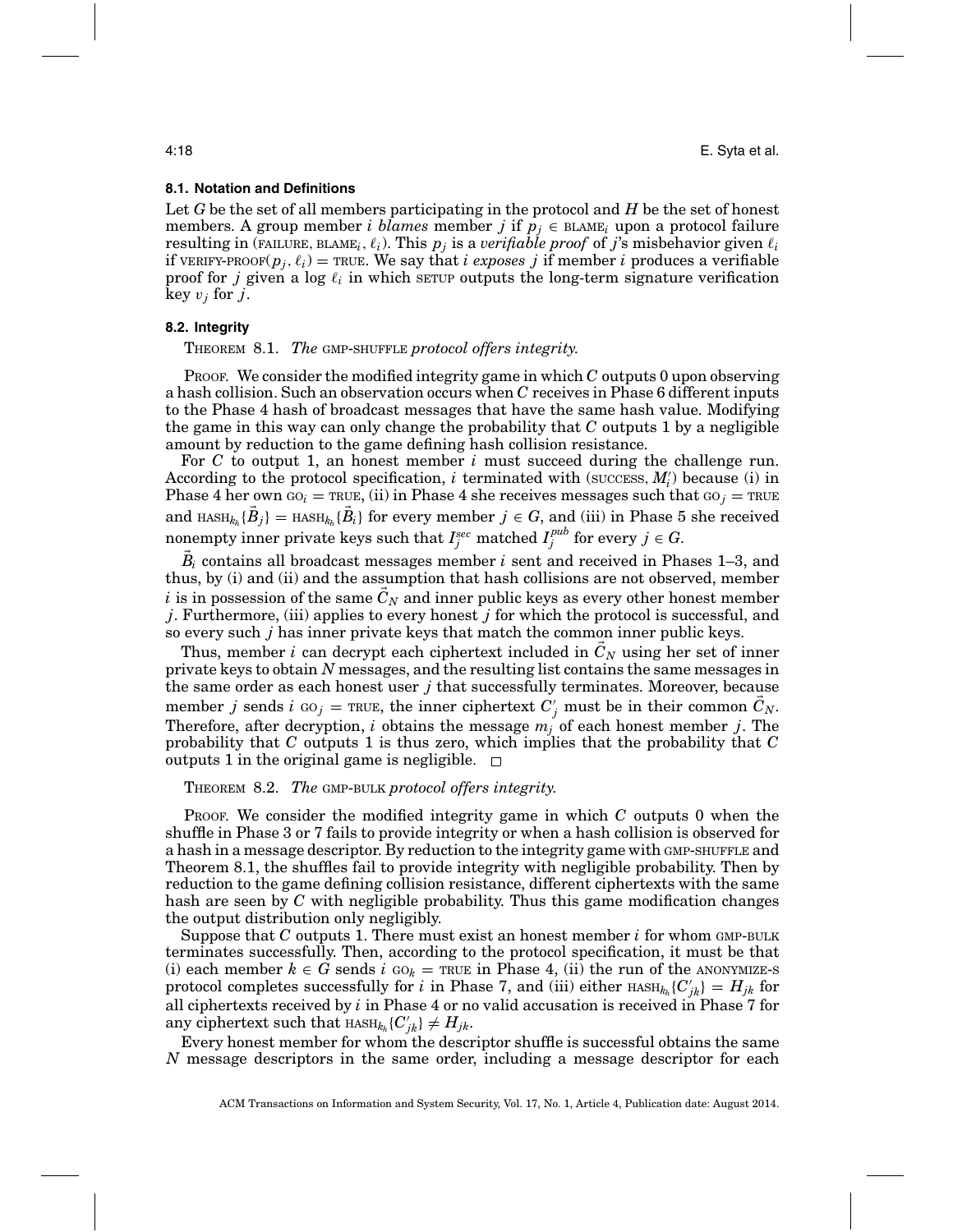Security Analysis of Accountable Anonymity in Dissent 4:19 4:19

honest member. By (i), the descriptor shuffle is successful for every honest member, and thus they all obtain these same descriptors. Similarly, every honest member for whom the blame shuffle is successful obtains the same *N* accusations in the same order, including each accusation from an honest member. By (ii), the blame shuffle is successful for every honest member for whom the bulk protocol is successful, and thus they all obtain these same accusations.

Therefore, if honest members receive different ciphertexts in Phase 4, at least one of the ciphertexts must not match the corresponding hash. The recipient of that ciphertext would report the corruption in Phase 5, and the equivocation would prevent the accusation shuffle from succeeding for any honest member, contradicting (ii).

Thus all honest members that successfully terminate must have the same sequence of *N* descriptors and the same ciphertexts. This implies that these members obtain the same *N* messages in the same order from the bulk protocol.

In addition, as shown, the descriptors obtained by every honest member include the descriptors of all of the honest members in the same slots. Because each honest member receives the same ciphertexts, any corruption of an honest member's slot would be seen by that member. That member would then produce an accusation which, as we have described, would be obtained from the blame shuffle by all honest members who terminate successfully. This would contradict condition (iii) of successful termination. Therefore, no slot containing an honest member's descriptor can be corrupted at an honest user. This implies that the messages obtained by an honest member from successful termination of the bulk protocol must contain the messages of all honest members.

Therefore *C* cannot output 1 in the modified game, and the probability that *C* outputs 1 in the original game is negligible.  $\Box$ 

#### **8.3. Accountability**

We use the following sequence of games to prove that the GMP-SHUFFLE and GMP-BULK protocols offer accountability.

*Game 0.* Adversary *A* and challenger  $C^0$  play the accountability game.

*Game 1. A* interacts with a challenger  $C<sup>1</sup>$  that is the same as  $C<sup>0</sup>$  except that it outputs 0 when a signature forgery or hash collision is observed.

*Game 2.* A interacts with a challenger  $C^2$  that is the same as  $C^1$  except that it outputs 0 when, at the end of the challenge run, an honest member *i* produces an output of (FAILURE, BLAME<sub>*i*</sub>,  $\ell_i$ ) with empty BLAME<sub>*i*</sub> or containing  $p_j \in$  BLAME<sub>*i*</sub> such that VERIFY-PROOF $(p_i, \ell_i) \neq \text{TRUE}.$ 

*Game 3. A* interacts with a challenger  $C^3$  that always outputs 0.

It will be shown for both protocols that the output distribution of challenger *C* changes negligibly between each sequential pair of games. This holds for Game 0 and Game 1 quite directly from the security properties of the signature scheme and hash function. The main argument that it holds for Game 1 and Game 2 is that the protocol fails when one of the checks fails, each such failure for  $i$  results in an addition to  $BLAME_i$ , and because VERIFY-PROOF uses the same checks each such addition produces a verifiable proof. The argument for Game 2 and Game 3 relies on the fact that the round nonces, phase numbers, and member identities included in each signed message prevent an adversary from creating a log that contains anything but the actual messages sent by an honest member in a given round and phase. The protocols ensure that these sent messages include the messages received by the honest member where necessary. Thus an honest member is always seen in the log as behaving correctly and cannot be exposed.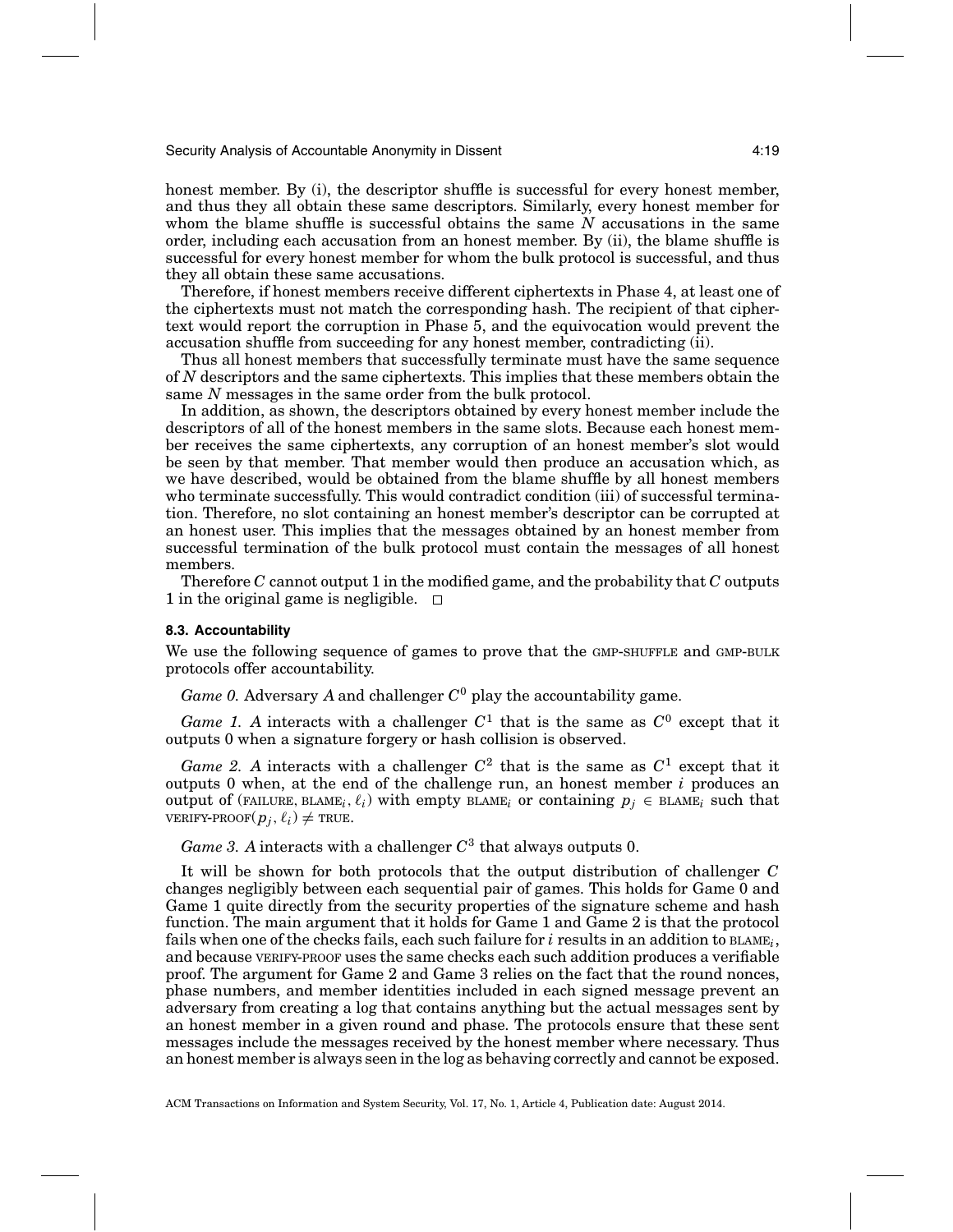8.3.1. The GMP-Shuffle Protocol. Here we denote by  $C<sup>i</sup>$  the output of the challenger in Game *i* when running GMP-SHUFFLE.

LEMMA 8.3.  $|Pr[C^2 = 1] - Pr[C^0 = 1]|$  *is negligible.* 

Proof. Any forged signature observed by  $C^0$  could be used to win the signature game that defines the EUF-CMA property. Therefore, by the assumption that the signature scheme is EUF-CMA secure, forged signatures must occur with negligible probability. Similarly, any observed hash collision could be used to win the game that defines the collision resistance of the hash function, and so one must occur with negligible probability. Thus the output distributions of  $C^0$  and  $C^1$  are negligibly close.

Challengers  $C^1$  and  $C^2$  differ only when an honest member fails but produces either no proof of misbehavior or a proof that doesn't verify. We will show that this never happens, that is, that whenever  $\text{success}_i = \text{FALSE for honest member } i, i$  adds a proof  $p_i$ to BLAME*i*, and every proof it adds is verifiable. In fact, it suffices to show that, whenever  $\text{success}_i = \text{FALSE}, i$  adds a proof  $p_j$  to BLAME<sub>i</sub>, because it is straightforward to see that any such  $p_i$  is verifiable. In VERIFY-PROOF-S, proof verification of  $p_i$  (Step 1) always succeeds, because  $p_i$  always includes valid check number and member identifier; log verification of *<sup>i</sup>* (Step 2) always succeeds because the protocol completes by assumption, and *i* adds all her messages to log  $\ell_i$ ; and the proof verification decision (Step 3) always succeeds because it outputs TRUE given  $p_j$  for logs of exactly those executions in which *i* adds  $p_j$ to BLAME*i*.

Therefore, we can simply show that, whenever the protocol fails for  $i$ , a proof is added to  $BLAME_i$ . In ANONYMIZE-S, SUCCESS<sub>i</sub> = FALSE upon protocol completion only in the following three cases: (1) in Phase 4,  $GO_i = FALSE$  or a nonmatching broadcast hash is received, (2) in Phase 4,  $\omega_k$  = FALSE for some  $k \neq i$ , (3) in Phase 5, an empty, invalid, or nonmatching inner private key is received. In any of these cases, if an inconsistent or incomplete *T* log is received in some  $\mu_{i6}$ , then  $(j, c_1)$  is added to BLAME<sub>i</sub>. Therefore we assume from this point on that all  $\overline{T}$  logs are complete and consistent and proceed to examine these cases separately.

Suppose case (1) occurs. We consider the conditions in each of the phases up to Phase 4 that can cause  $GO_i = FALSE$ , and we identify in each case a proof  $p_i$  that must be added to BLAME*i*. In Phase 1, an invalid public key must be received from some *j*. Then  $p_j = (j, c_5)$ . In Phase 2a, an invalid commitment must be received from some *j*. Then  $p_j = (j, c_6)$ . In Phase 2b, a commitment opening must fail or result in an invalid ciphertext or identity. Then  $p_j = (j, c_7)$ . In Phase 3,  $\tilde{C}_i$  must have an invalid or duplicate ciphertext. If some member *j* releases an empty, invalid, or nonmatching outer private key in Phase 6, then  $p_j = (j, c_4)$ . Otherwise, *i* replays the permutations and decryptions of Phase 3. During the replay, if some member *j* did not correctly permute and decrypt her inputs, then  $p_j = (j, c_8)$ . Otherwise, *i* must observe a member *j* whose commitment value decrypted either to an invalid ciphertext, in which case  $p_j = (j, c_9)$ , or to a duplicate ciphertext, in which case  $p_j = (j, c_{10})$ . In Phase 4, it could be that the inner ciphertext  $C_j'$  is not in  $\vec{C}_N.$  In this case, as in the previous one, if some member *j* releases an empty, invalid, or nonmatching outer private key in Phase 6, then  $p_j = (j, c_4)$ . Otherwise, *i* replays Phase 3 and during the replay must observe some member *j* who did not correctly permute and decrypt her inputs. Then  $p_j = (j, c_8)$ . It could also be that a nonmatching broadcast hash is received from *j*, in which case *j* must have sent an incorrect hash, and  $p_j = (j, c_{12})$ .

Next suppose case (2) occurs. If some member *j* releases an empty, invalid, or nonmatching outer private key in Phase 6, then  $p_i = (j, c_4)$ . Otherwise, *i* replays the protocol. If any member *j* sent an invalid public key or an invalid commitment, then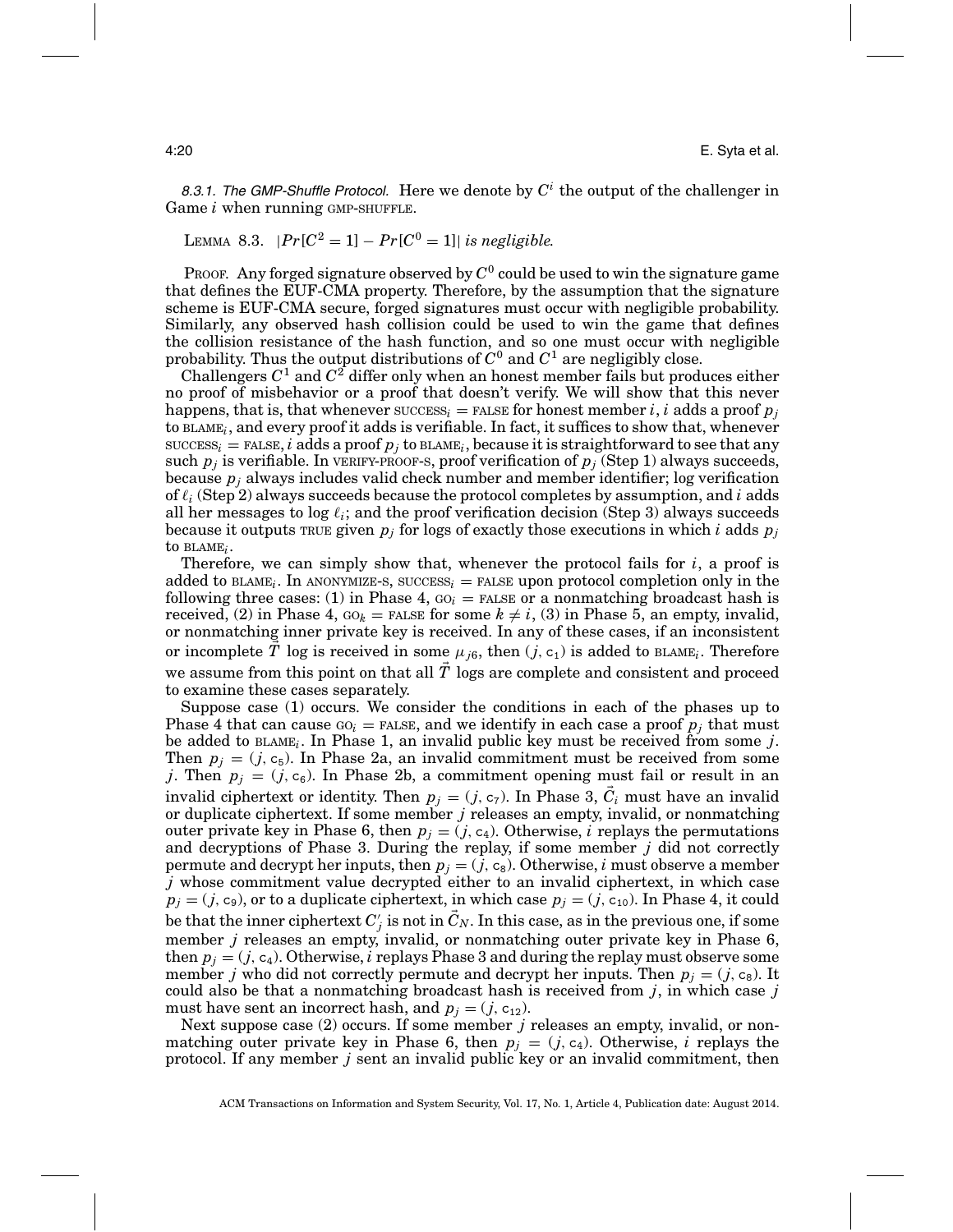Security Analysis of Accountable Anonymity in Dissent 4:21

 $p_j = (j, \epsilon_5)$  or  $p_j = (j, \epsilon_6)$ , respectively. If  $k = 1$  and commitment opening failed or resulted in an invalid ciphertext for some *j*, then  $p_i = (j, c_7)$ . If there were invalid or duplicate ciphertexts in  $\vec{C}_k$ , then *i* must observe a member *j* who either did not correctly permute and decrypt her inputs, in which case  $p_j = (j, c_8)$ , or committed to a value that decrypted to an invalid or duplicate ciphertext, in which case  $p_j = (j, c_9)$ or  $p_j = (j, c_{10})$ , respectively. If the inner ciphertext of member *k* is not included in  $\tilde{C}_N$ , then there must be some member *j* who did not correctly permute and decrypt her inputs, and  $p_j = (j, c_8)$ . Otherwise, *k* incorrectly set  $a_0$ , and  $p_j = (j, c_{11})$  with  $j = k$ .

Finally, suppose case (3) occurs. An empty inner private key can only be justified by a  $GO_k$  = FALSE for some k or a nonmatching broadcast hash from some j. In either case, we have already identified the  $p_i$  added by *i*. If an empty key from some *j* is not justified, then  $p_j = (j, c_3)$ . If an invalid or nonmatching inner private key is received from some *j*, then  $p_j = (j, c_2)$ .

Thus we have shown that honest member *i* adds some proof  $p_i$  to BLAME<sub>i</sub> whenever SUCCESS<sub>i</sub> = FALSE, and furthermore that any such  $p_j$  is a verifiable proof given log  $\ell_i$ . Therefore the output distributions of  $C^1$  and  $C^2$  are identical.  $\square$ 

LEMMA 8.4. 
$$
|Pr[C^3 = 1] - Pr[C^2 = 1]|
$$
 is negligible.

PROOF. The output of  $C^2$  and  $C^3$  is different only when an honest member is exposed but signature forgeries and hash collisions are not observed. Suppose that this is true, where *A* produces a proof  $p_i$  and  $\log \ell_i$  such that VERIFY-PROOF-S( $p_i$ ,  $\ell_i$ ) = TRUE and SETUP-S outputs the challenge-run nonce and assigns  $j$  her long-term signature verification key. To pass the initial proof verification, it must be the case that  $p_j = (c, j)$ . To pass the log verification, it must be the case either that  $c = c_1$  or that all the  $\vec{T}$  logs in the  $\mu_{i6}$ of  $\ell_i$  are complete and consistent.

Each message in ANONYMIZE-S identifies the sender and is signed by that sender. Furthermore, each message identifies the round and phase for which that message was sent. Therefore we can assume that each message  $\mu_{k\phi}$  sent by *j* in any phase of the challenge run appears with the same contents in  $\ell_i$ .

Given these facts, we can show that for each of the 12 checks, the needed log evidence cannot exist. An honest member *j* sends the same message to every member in any given phase. Thus,  $c \neq c_1$ . An honest *j* always sends a correct message according to the protocol specification. Thus,  $c \notin \{c_2, c_5, c_6, c_7, c_{12}\}\)$ . In certain cases the messages sent by *j* depend on his perception of the protocol execution based on the behavior of other members. An honest *j* always sends a correct message that reflects his perception of the protocol execution, as indicated in  $j$ 's  $T$ , which is consistent with  $\ell_i$  as established before. Thus,  $c \notin \{c_3, c_4, c_8, c_9, c_{11}\}\)$ . Lastly, if  $c = c_{10}$  then it must be the case that the adversary was able to produce a different commitment to a value that at some point in the shuffle is equal to that of *j*. This happens with at most negligible probability because the concurrent non-malleability of commitment guarantees that a simulator not given any honest commitments must be able to produce such a commitment, which would imply the ability to guess the encryption of one of the honest member's inputs, violating the IND-CCA2 security of encryption.

Therefore, there is no value of *c* for which VERIFY-PROOF-S could output TRUE given  $\ell_i$ , except with negligible probability, and so the output distributions of  $C^2$  and  $C^3$  differ by a negligible amount.  $\square$ 

#### THEOREM 8.5. *The* GMP-SHUFFLE *protocol offers accountability.*

PROOF. Lemmas 8.3 and 8.4 show that the challenger output distribution in the accountability game is negligibly close to the challenger output in Game 3. *C*<sup>3</sup> always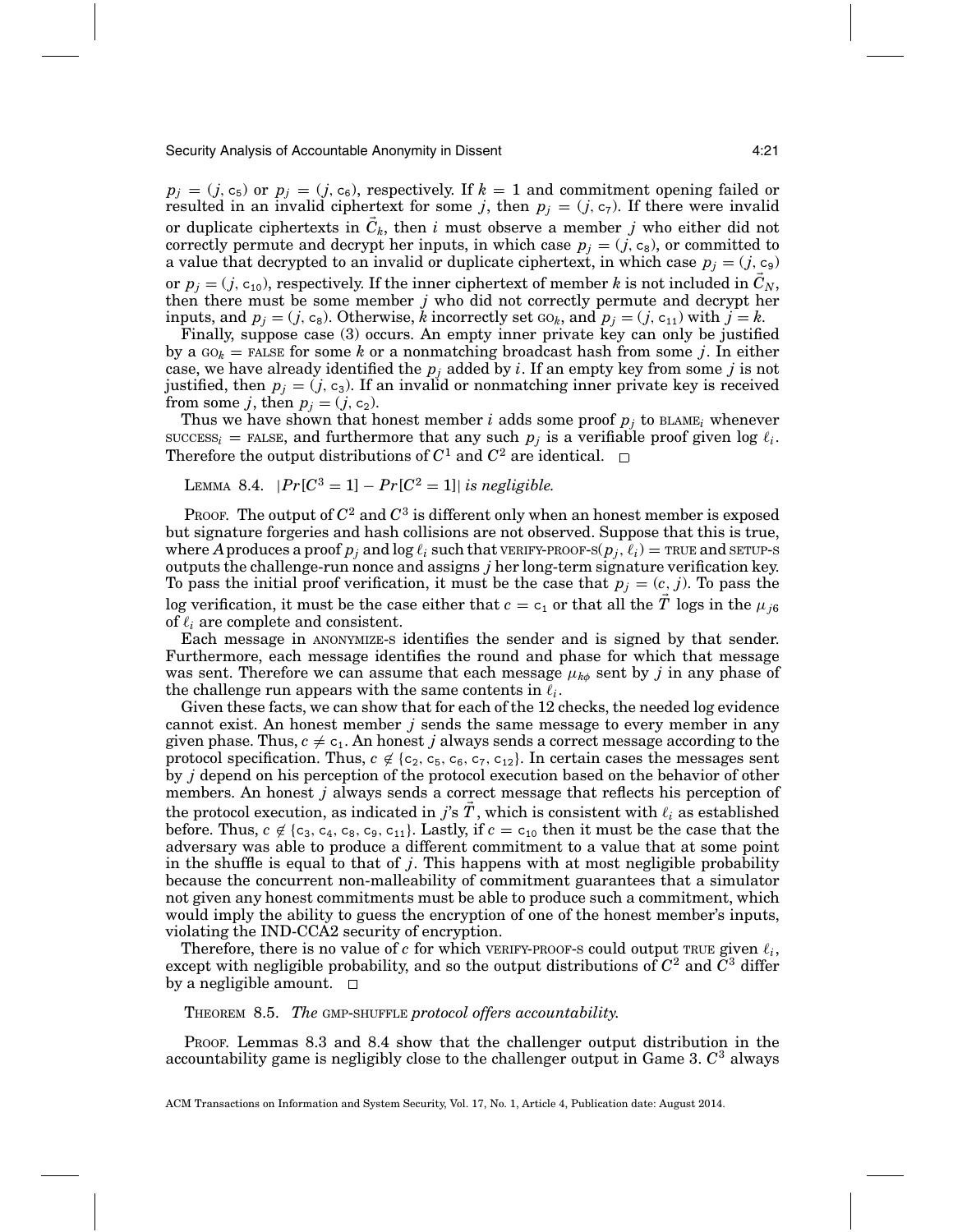outputs 0, and thus the probability that *C* outputs 1 in the accountability game is negligible. □

8.3.2. The GMP-Bulk Protocol. Here we denote by  $C^i$  the output of the challenger in Game *i* when running GMP-BULK.

LEMMA 8.6.  $|Pr[C^2 = 1] - Pr[C^0 = 1]|$  *is negligible.* 

PROOF. Any forged signature or hash collision observed by  $C^0$  could be used to win the security game that defines EUF-CMA or collision resistance, respectively. Thus, those security assumptions imply that such events must occur with negligible probability, and so the output distributions of  $C^0$  and  $C^1$  are negligibly close.

Challengers  $C^1$  and  $C^2$  differ only when an honest member fails but produces either no verifiable proof of misbehavior or a proof that doesn't verify. We will show that this happens with negligible probability by first showing that any proof produced by an honest member is verifiable and second by showing that some proof is always produced by an honest member upon failure except with negligible probability.

In VERIFY-PROOF-B, proof verification of  $p_j$  (Step 1) always succeeds for honest member *i* because *i* always includes a valid check number and member identifier in *pj*. Log verification of  $\ell_i$  (Step 2) always succeeds because the protocol completes by assumption, and *i* adds all her messages to log  $\ell_i$ . Finally, given complete log  $\ell_i$ , the properties of that log that must hold for the proof verification decision (Step 3) to output TRUE on proof  $p_j$ are almost exactly the same properties that must hold for honest  $i$  to add  $p_i$  to BLAME<sub>i</sub>. In fact, VERIFY-PROOF-B only verifies as true more proofs for a given log than would be created by *i*. By examining each check, we can see that for each one VERIFY-PROOF-B requires either exactly the same conditions on  $\ell_i$  or strictly fewer to output true for  $p_i$ as are needed for ANONYMIZE-B to create  $p_j$ . Thus, VERIFY-PROOF-B $(p_j, \ell_i)$  = TRUE for every  $p_j \in \text{BLAME}_i$ .

Therefore, we can simply show that, whenever the protocol fails for *i*, a proof is added to  $BLAME_i$ . In ANONYMIZE-B, SUCCESS<sub>i</sub> = FALSE upon protocol completion only these cases: (1) the blame shuffle fails, (2) the blame shuffle succeeds and outputs a valid accusation, (3) some  $\mu_{i4}$  contains  $\omega_i$  = FALSE. We consider each case and identify a proof *p* that is added to BLAME*<sup>i</sup>* in each one.

In case (1), by reduction to the accountability game with GMP-SHUFFLE and Theorem 8.5, there must exist a verifiable proof  $(j, c) \in \text{BLAME}_i^{s_2}$  given  $\ell_i^{s_2}$  except with negligible probability. If  $c = c_{11}$  and evidence of ciphertext equivocation by k exists in  $\mu_{i7}$ , then  $p = (k, c_1)$ . Otherwise,  $p = (j, c_2)$ . In case (2),  $p = (j, c_3)$ . In case (3),  $p = (j, c_4)$  if  $\mu_{i4}$  contains no verifiable proofs,  $p = (k, c_2)$  if  $\mu_{i4}$  has a verifiable proof of *k*'s misbehavior and *k* provides no justification in  $\mu_{k3}$ , and  $p = (\ell, c_5)$  or  $p = (\ell, c_6)$  if  $\mu_{i4}$  has a verifiable proof of *k*'s misbehavior but *k* provides evidence against  $\ell$  in  $\mu_{k3}$ .

Thus, if GMP-BULK fails for honest member  $i$ , BLAME<sub>i</sub> is non-empty and only contains verifiable proofs given  $\ell_i$ , except with negligible probability. This implies that the different between the output distributions of  $C^1$  and  $C^2$  is negligible.

LEMMA 8.7.  $|Pr[C^3 = 1] - Pr[C^2 = 1]|$  *is negligible.* 

PROOF. The output of  $C^2$  and  $C^3$  is different only when an honest member is exposed but signature forgeries and hash collisions are not observed. Suppose this is true for honest member *j*, and the adversary produces a proof  $p_j$  and log  $\ell_i$  such that VERIFY-PROOF-B( $p_i, \ell_i$ ) = TRUE and SETUP-S outputs the challenge-run nonce and assigns *j* her long-term signature verification key.

To pass the initial proof verification of VERIFY-PROOF-B (Step 1), it must be the case that  $p_j = (c, j)$ . To pass the log verification (Step 2), the log  $\ell_i$  must be complete. Each message in that log identifies the sender and is signed by that sender. Because signature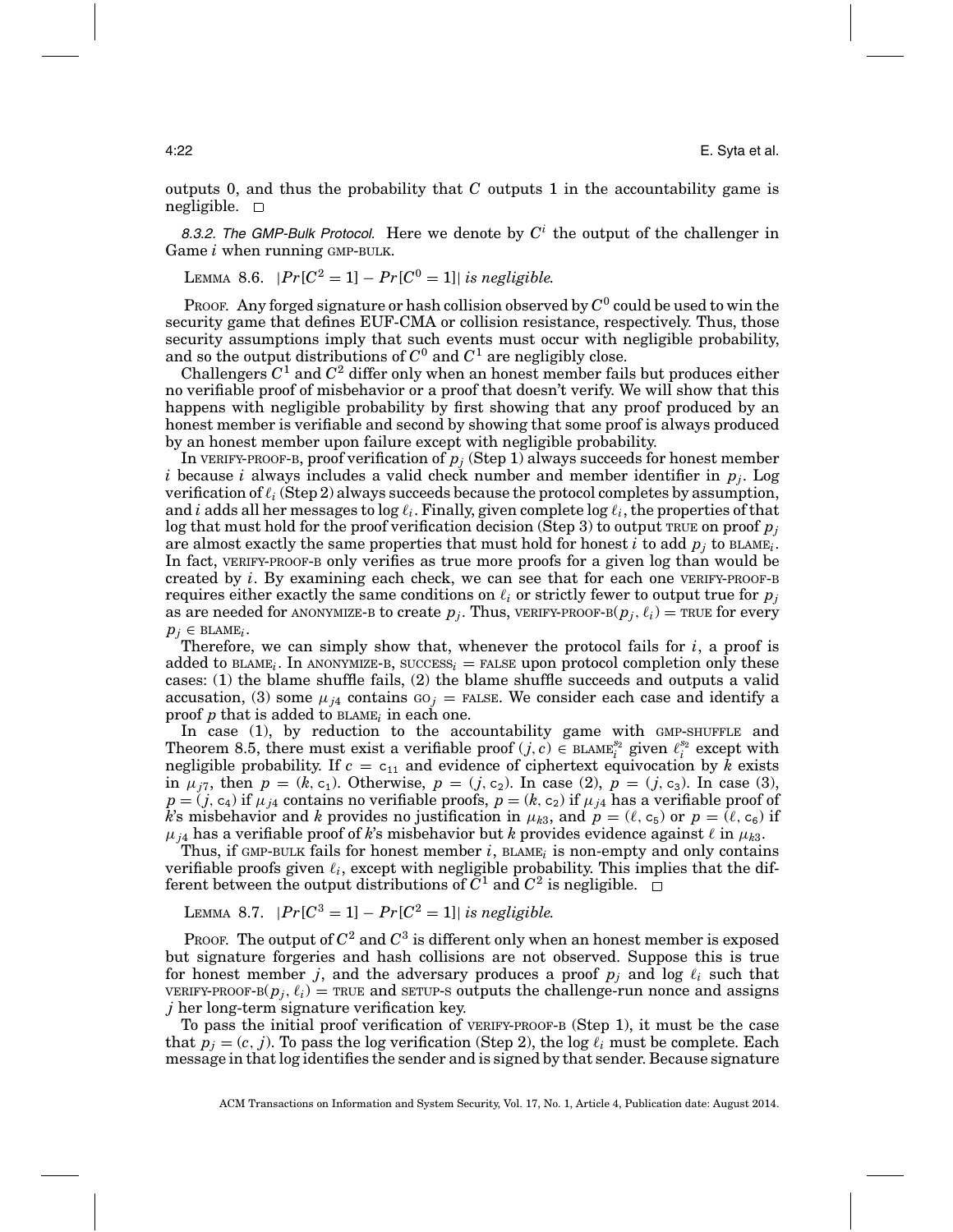forgeries are not observed and each message includes round and phase numbers,  $\ell_i$ must include the message *j* sent in each phase of the challenge run.

Given these facts, we can show that for each of the six proof-verification checks (Step 3), the needed log evidence cannot exist with nonnegligible probability. Honest member *j* sends the same message to every member in any given phase. Thus,  $c \notin$  $\{c_1, c_6\}$ .  $c \neq c_2$ , because if *j* causes a shuffle failure she provides a justification, and if she does not cause a failure, shuffle accountability (Theorem 8.5) implies that she cannot be exposed except with negligible probability, by reduction to the accountability game with GMP-SHUFFLE.  $c \neq c_3$ , because *j* never sends incorrect ciphertexts, each empty ciphertext is justified by an incorrect message descriptor, and in both cases the message descriptors in  $\ell_i$  are verified to be the ones received by *j* using the  $\overline{T}$  log sent by *j* at the end of the descriptor shuffle.  $c \neq c_4$ , because in case of  $\omega_j = \text{FALSE}, j$  either sends the justifying evidence of equivocation or the verifiable proof of shuffle misbehavior that Theorem 8.5 and a reduction to the accountability game with GMP-SHUFFLE guarantees must exist, except with negligible probability. Lastly, an honest *j* always sends a valid key, and thus  $c \neq c_5$ .

Therefore, there is no value of  $c$  for which VERIFY-PROOF-B could output TRUE on proof  $p_j$ given  $\ell_i$ , except with negligible probability. This implies that  $C^2$  and  $C^3$  have negligible difference between their output distributions.  $\Box$ 

# THEOREM 8.8. *The* GMP-BULK *protocol offers accountability.*

PROOF. Lemmas 8.6 and 8.7 show that the challenger output distribution in the accountability game is negligibly close to the challenger output in Game 3. *C*<sup>3</sup> always outputs 0, and thus the probability that *C* outputs 1 in the accountability game is negligible. □

# **8.4. Anonymity**

We prove that GMP-SHUFFLE and GMP-BULK maintain anonymity by sequentially modifying the original anonymity-game challenger *C* so that in Game *i* adversary *A* plays the anonymity game with challenger *C<sup>i</sup>* . For Game *i*, we define a "game output" *Gi* that is closely related to the adversary's output. Let  $\Delta(G^i)$  denote  $|Pr[G^i(0) = 1] - Pr[G^i(1) = 1]$ 1]|, which is the *advantage* of game *Gi* . We generally omit the challenge bit *b* that is technically an input to the game outputs, the challengers, and random variables that we define as a function of the challengers. Let  $\bar{b}$  be the complement of bit *b*:  $\overline{b} = 1 - b$ . Let  $h_1, h_2, \ldots, h_{N-k}$  be the honest users in the order they appear in the member permutation  $\tau$  produced by SETUP.

8.4.1. The GMP-Shuffle Protocol. We show that the adversary's advantage in winning the anonymity game with GMP-SHUFFLE is negligible by proving that the game's advantage changes negligibly between neighboring games and is zero in the final game.

Let  $Z^i$  indicate that the challenger  $C^i$  guesses that  $h_1$  should release her outer private key at some point as part of ANONYMIZE-S, and let  $F<sup>i</sup>$  indicate whether or not the challenger failed in Game *i*.

*Game 0.* In this game, *A* interacts with a challenger  $C^0$  that sometimes fails.  $C^0$  sets  $Z^0 \in \{0, 1\}$  uniformly at random.  $C^0$  differs from *C* in the following cases of the challenge shuffle, when his guess about which keys will be released proves to be incorrect.

(1) In Phase 3 (Anonymization),  $Z^0 = 0$  and the partial decryptions of the outer ci $p$ hertexts  $C_\alpha$  and  $C_\beta$  with keys  $I_1^{sec}\ldots,I_{h_1-1}^{sec}$  do not appear exactly once each in the ciphertext vector  $\vec{C}_{h_1-1}$  sent to  $h_1$ .  $C^0$  can check this by comparing to the partial ciphertexts created during Phase 2a.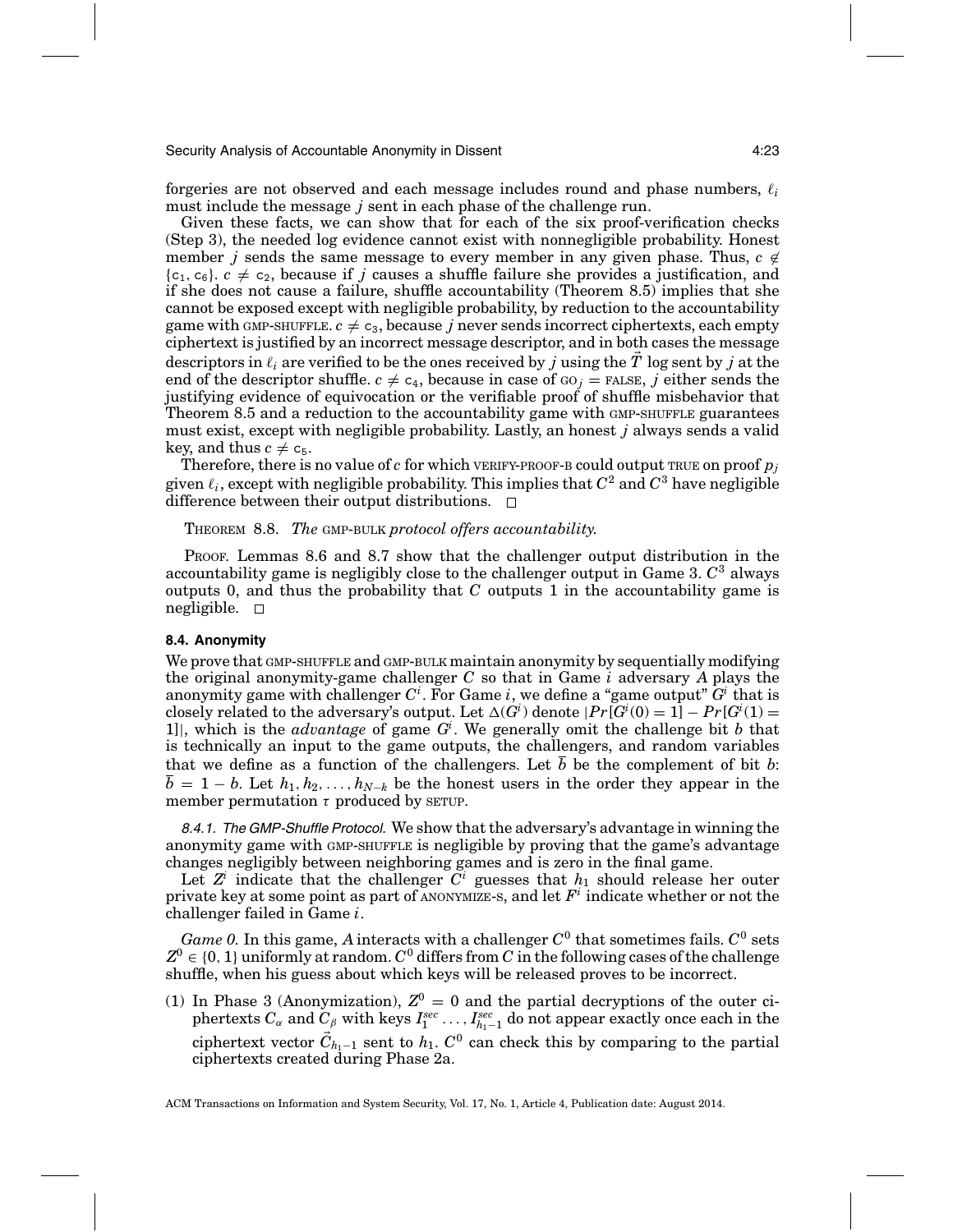- (2) In Phase 4 (Verification),  $Z^0 = 0$  and either of the inner ciphertexts  $C'_\alpha$  and  $C'_\beta$ is missing either from the copy of vector  $\vec{C}_N$  sent to  $\alpha$  or from the copy sent to  $\beta$ . Again,  $C^0$  can notice this by comparing to inner ciphertexts created during Phase 2a.
- (3) In Phase 5 (Key Release and Decryption),  $Z^0 = 1$  and member  $h_1$  receives  $GO_j = TRUE$ and  $H_{k}$  $\{\vec{B}_j\}$  =  $H_{k}$  $\{B_{h_1}\}\$  for every member  $j \neq h_1$ , and  $G_{k}$  = TRUE.
- (4) In Phase 6 (Blame),  $Z^{0} = 0$  and *i*)  $\omega_{h_1} = \text{FALSE}, i i j h_1$  received  $\omega_{0j} = \text{FALSE from any}$ member *j*, or *iii*)  $h_1$  received  $HASH_{kh}(\tilde{B}_j) \neq HASH_{kh}(\tilde{B}_{h_1})$  from any member *j*.

In each of these cases,  $F^0 = 1$ ,  $C^0$  terminates, and the game output  $G^0$  is set to a uniformly random bit. This is also the result if  $C^0$  observes a hash collision. In every other case,  $F^0 = 0, C^0$  correctly executes ANONYMIZE-S on behalf of the honest users, and *G*<sup>0</sup> is set to the output bit of *A*.

*Game 1.* In this game, we further modify the challenger to define *C*1, which replaces with unrelated ciphertexts the intermediate stages of the construction of the inner or outer ciphertext of  $\alpha$ , depending on  $Z^1$ . That is,  $C^1$  behaves the same as  $C^0$ , except for as follows.

(1) In Phase 2a.

*Case 1*:  $Z^1 = 0$ . A partially encrypted outer ciphertext for  $\alpha$  is created and stored as  $C''_{\alpha} = {\{\alpha\}}_{I_N^{pub}.I_N^{pub}}\}_{Q_N^{pub},Q_{h_1}^{pub}}$ , and the outer ciphertext is then created as  $C_{\alpha} = \{C''_{\alpha}\}_{O_{k_1-1}^{\text{pub}}}:O_1^{\text{pub}}. \text{ Also create } C'_{\alpha} = \{m_b\}_{I^{\text{pub}}_N : I^{\text{pub}}_1}^{\text{pub}} \text{ for later use. The public keys used}$ for each ciphertext of  $\alpha$  are those received by  $\alpha$  in Phase 1.  $Case \ 2 \colon Z^1 = 1.$  The inner ciphertext for  $\alpha$  is created and stored as  $C'_\alpha = \{\alpha\}_{I_N^{pub} : I_1^{pub}}$ and the outer ciphertext  $C_{\alpha}$  is created from  $C'_{\alpha}$  in the same way as  $C^0$ . Again, the public keys used for each ciphertext of  $\alpha$  are those received by  $\alpha$  in Phase 1.

The rest of the phase is executed in the same way as *C*0.

(2) In Phase 3, if  $Z^1 = 0$  and both the stored ciphertext  $C''_{\alpha}$  and the partial decryption of  $C_\beta$  by  $I_N^{sec}\ldots,I_{h_1-1}^{sec}$  (which  $C^1$  knows because it created  $C_\beta$ ) appear exactly once  $\epsilon$  cach in the vector of ciphertexts  $\vec{C}_{h_1-1}$  sent to  $h_1$ , then replace  $C_\alpha''$  with  $\{C_\alpha'\}_{O_N^{pub} : O_{h_1+1}^{pub} }$ for inclusion in the vector  $\vec{C}_{h_1}$  sent to  $h_1 + 1$ , where the encryption uses the outer keys sent to  $\alpha$ .

In every other way,  $C^1$  executes in the same way as  $C^0$ .

*Game 2:* This game is created from Game 1 using the same changes given in its definition, except replacing  $\alpha$  with  $\beta$  and  $m_b$  with  $m_{\bar{b}}$  everywhere.

The following lemma shows that Game 0 is a relevant starting point because its output's advantage is negligibly close to 1/2 the advantage of *A* in the anonymity game.

LEMMA 8.9.  $\Delta(G^0)$  *is negligibly close to*  $(1/2)|Pr[A^{C(0)} = 1] - Pr[A^{C(1)} = 1]$ *.* 

PROOF. By reduction to the game defining collision resistance, a hash collision is observed with negligible probability. With no hash collisions, *C*<sup>0</sup> acts like *C* except that for any execution either  $Z^0 = 0$  or  $Z^0 = 1$  causes failure.  $Z^0$  is chosen independently of the rest of the game. Thus, the probability of failure is negligibly close to 1/2, and the game executions have the same distribution given no failure. When *C*<sup>0</sup> fails, *G*<sup>0</sup> is random, and otherwise  $G^0$  is set to the output of  $\overline{A}$ .  $\Box$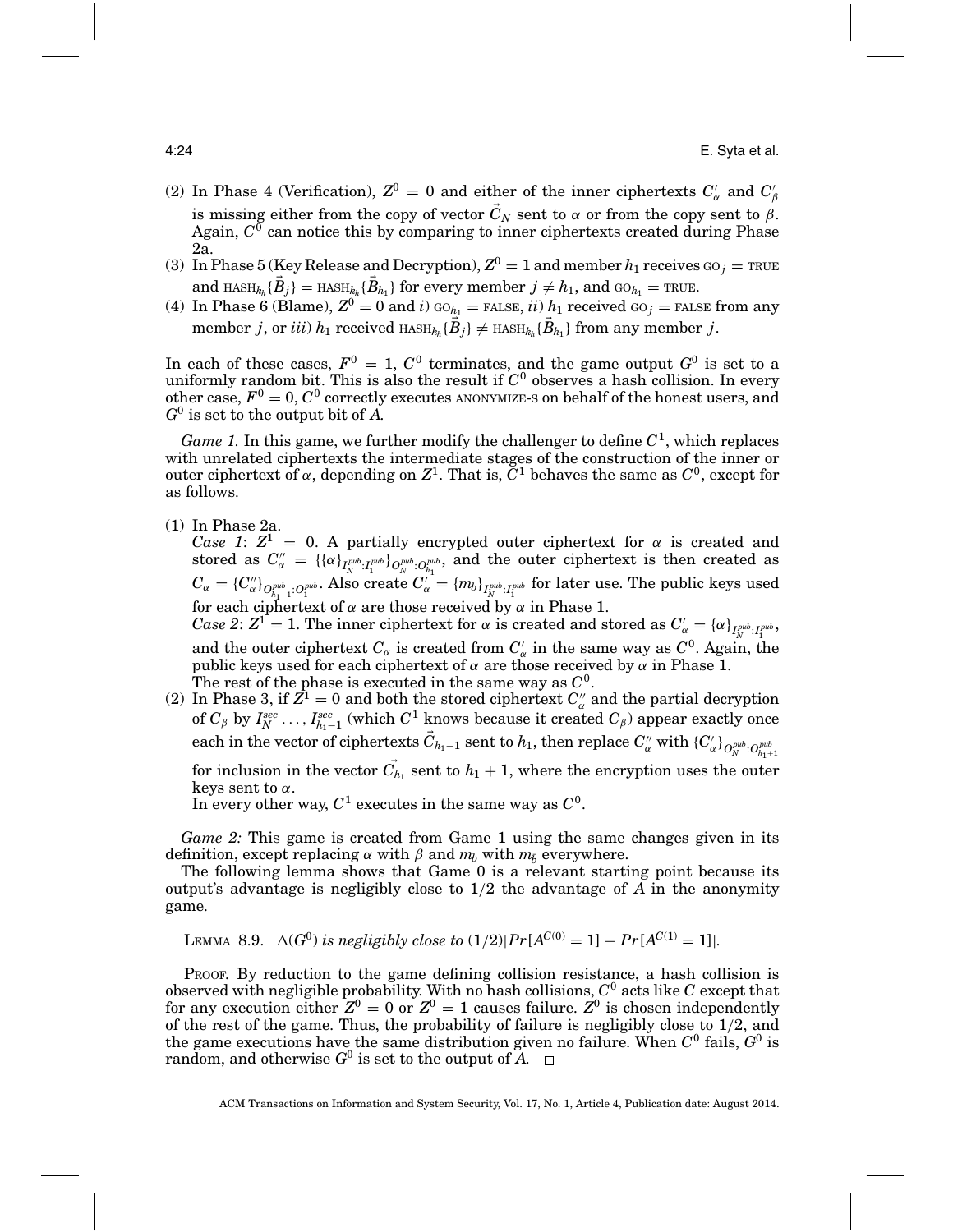Security Analysis of Accountable Anonymity in Dissent 4:25

The next lemma shows that changing the ciphertexts between Game 0 and Game 1 can only change the advantage of the game output by a negligible amount.

LEMMA 8.10.  $|\Delta(G^1) - \Delta(G^0)|$  *is negligible.* 

PROOF. We prove the lemma by reduction to the IND-CCA2 game, that is, by constructing a distinguisher  $D(b)$  that has a nonnegligible advantage in the IND-CCA2 game if  $|Pr[G^1(b) = 1] - Pr[G^0(b) = 1]|$  is nonnegligible. Let  $b_D$  be the challenge bit in the IND-CCA2 game. *D* interacts with the IND-CCA2-game challenger  $C_D(b_D)$  and A. *D* executes the anonymity game just as  $C^0$  does, except replacing certain key generation, encryption, and decryption operations by interaction with  $C_D$ .

In the case that  $Z = 0$ , *D* gets a public encryption key from  $C<sub>D</sub>$  and uses it as the outer public key  $O_{h_1}^{pub}$ . Then, for user  $\alpha$  during data submission (Phase 2)  $D$  sets  $m_0^{\prime c}=(\{\{m_b^c\}_{I_N^{pub},I_1^{pub}}\}_{O_N^{pub},O_{R_1+1}^{pub}},~m_1^{\prime c}=\{\{\alpha\}_{I_N^{pub},I_1^{pub}\}_{O_N^{pub},O_{R_1+1}^{pub}}\},~{\rm sends~them~to}~C_D,~{\rm and~ receives}$  $\int_{b_D}$  of  $m_{b_D}^{\prime c}$ . *D* uses  $\{c_{b_D}\}_{O_{h_1-1}^{\rho \mu b}}^{\rho \mu b}$  as ciphertext  $C_\alpha$ . During the shuffle decryption (Phase 3),  $D$  can decrypt all ciphertexts at  $h_1$  except  $c_{b_D}$  by sending them to  $C_D$ .  $\bar{D}$  can recognize  $c_{b_D}$  and replace it with  $m_0^c$ . In the case that  $\bar{Z} = 1$ ,  $D$  gets a public key from  $C_D$  and uses it as the inner public key  $I_{h_1}^{pub}$ .  $D$  has the outer private key of  $h_1$  in this case to do decryptions during Phase 3.

For the rest of the protocol, either *D* guessed right when setting *Z* and has the private keys needed by the protocol, or *D* fails. Either way *D* can finish the protocol as  $C^0$  would. *D* then uses game output *G* as guess  $\hat{b}_D$ .

If  $b_D = 0$ , the message  $m_b^c$  is contained in the ciphertext submitted by  $\alpha$  in Phase 3, and *D* simulates Game 0 in the rest of the protocol as well. If  $b_D = 1$ , a dummy ciphertext is submitted by  $\alpha$  in Phase 3, and  $\overline{D}$  simulates Game 1.  $D$  uses the game output as  $\hat{b}_D$ , and thus differences in  $G^0$  and  $G^1$  are reflected in  $\hat{b}_D$ . That is, for any *b*,

$$
|Pr[\hat{b}_D = 1 | b_D = 1] - Pr[\hat{b}_D = 1 | b_D = 0]| = |Pr[G^1(b) = 1] - Pr[G^0(b) = 1]|.
$$

Because we assume that the cryptosystem is IND-CCA2,  $Pr[G^1 = 1] - Pr[G^0 = 1]$  must be negligible. This implies the lemma.

Game 1 is modified to create Game 2 by replacing some ciphertexts of  $\beta$  just as Game 0 was modified to create Game 1 by replacing ciphertexts of  $\alpha$ . Thus for similar reasons as before, it holds that that the advantage of the game output changes by a negligible amount from Game 1 to Game 2.

LEMMA 8.11. 
$$
|\Delta(G^2) - \Delta(G^1)|
$$
 is negligible.

PROOF. We can reduce distinguishing Games 1 and 2 to winning the IND-CCA2 game in the same way as in Lemma 8.10 by using the same essential distinguisher but  $\mathbf{replacing}\ \alpha\ \text{with}\ \beta\ \text{and}\ m_b^c\ \text{with}\ m_b^c.$ 

We now show that when Game 2 does not fail, the adversary has the same view whether  $m_0^c$  belongs to  $\alpha$  or  $\beta$  and therefore has no advantage in the output of Game 2. In doing so, we view the challenger  $C^2$  as invoking a subroutine  $C^{\prime 2}$  that just executes the challenge shuffle of the anonymity game. This view allows our results to be reused when proving the anonymity of the bulk protocol, which calls the shuffle as a subprotocol.

Specifically, we consider the simulation by  $C<sup>2</sup>$  of ANONYMIZE-S during the challenge run of the shuffle protocol as an invocation of  $C^2$ . The inputs from  $C^2$  to  $C^2$  are the challenge bit *b*, the challenge members  $\alpha$  and  $\beta$ , the challenge messages  $m_0^c$  and  $m_1^c$ , the honest non-challenge messages  $\{m_h\}_{h \in H \setminus {\{\alpha,\beta\}}},$  the round number  $n_R$ , the signing keys *K*, the member ordering  $\tau$ , and fail flags  $\{f_h = \text{FALSE}\}_{h \in H}$ . Let *I* be a vector all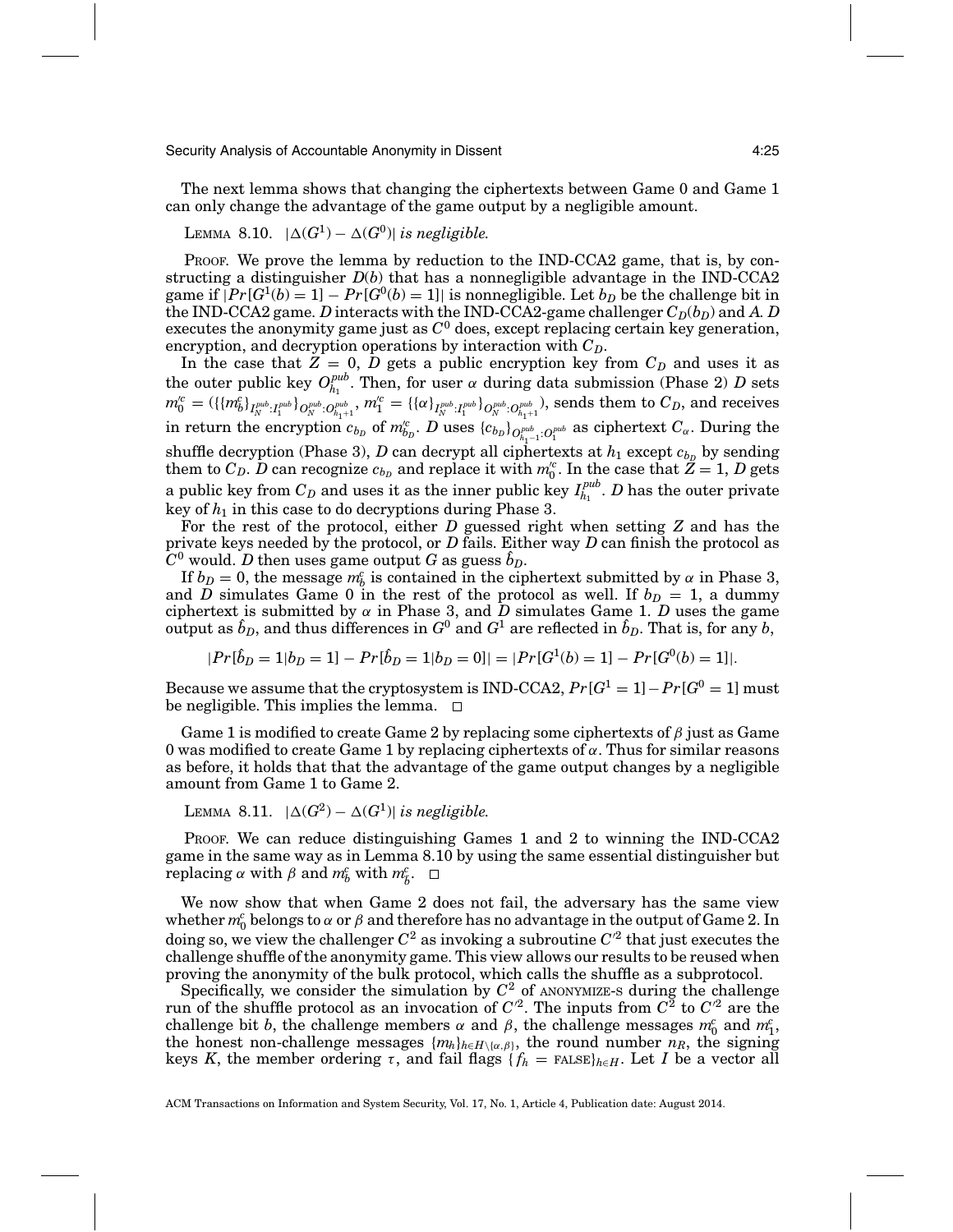of these inputs except *b*. Let the output of honest members from the challenge shuffle be  $O = (\tilde{O}_{h_1}, \ldots, \tilde{O}_{h_{N-k}})$ , where  $O_{h_i}$  is the output of  $h_i$ .  $C^2$  fails if and only if  $C'^2$  fails. Let  $F^2$  indicate that  $C^2$  fails. Let *M* be the transcript of messages between  $C^2$  and *A* during the challenge shuffle. When  $F^2 = 1$ , O and M are defined to take a constant failure value.

The following lemma shows that changing the challenge bit *b* does not change the joint probability of challenger failure, shuffle messages, and honest members' shuffle outputs.

LEMMA 8.12.

 $Pr[M = m \wedge O = o \wedge F'^2 = f|I = i \wedge b = 0] = Pr[M = m \wedge O = o \wedge F'^2 = f|I = i \wedge b = 1].$ 

PROOF. We can track the internal states and sent messages to observe that nearly all internal variables are independent of *b*, and, more importantly, that whenever the challenger fails, sends a message, or creates an output the action depends on internal variables in a way that is independent of *b*. This is easy to see in the case that  $Z^2 = 1$ because *b* is simply never used.

The case when  $Z^2 = 0$  is less obvious. We note that the failure cases either don't depend on the input messages of  $\alpha$  and  $\beta$  or are symmetric between  $\alpha$  and  $\beta$  and thus apply regardless of *b*. Now assume that  $C^2$  does not fail.  $\alpha$  and  $\beta$  actually commit to dummy messages, and the challenge messages don't appear until after anonymization by  $h_1$  (Phase 3). Then they appear together, in a random position, and must be encrypted using the same set of keys or the challenger would fail, given that any observed hash collision automatically causes failure. Therefore, they appear in the same way regardless of *b*. After this, the only time  $\alpha$  and  $\beta$  act differently depending on *b* is when detecting their inner ciphertexts during verification (Phase 4). However, because  $C<sup>2</sup>$  does not fail, both inner ciphertexts must appear in the final shuffles received by both  $\alpha$  and  $\beta$ , and the lack of hash collisions guarantees that the inner ciphertexts encrypt the challenge messages using the same keys. Thus, either both  $\alpha$  and  $\beta$  detect their inner ciphertext or neither does, regardless of  $b$ .  $\Box$ 

We use this independence from *b* of the challenge shuffle's messages, outputs, and failure to prove that the adversary has no advantage in Game 2.

LEMMA 8.13.  $\Delta(G^2) = 0$ .

PROOF. The steps of the anonymity game before the challenge run (i.e., Steps 1–3) do not use the challenge bit *b*. Therefore the input *I* from  $C^2$  to  $C^2$  that the challenger uses during the challenge run is independent of *b*, and so by Lemma 8.12 the failure, message transcript, and outputs of  $C<sup>2</sup>$  are independent of *b*. This implies that the subsequent steps of the anonymity game (i.e., Steps 5–6) are independent of *b*, because they only depend on the previous messages among members. The game output  $G<sup>2</sup>$ depends on the failure of  $\overline{C}^2$  and the output  $\hat{b}$  of A in Step 6. We have shown that these both are independent of *b*, and thus  $G^2$  is independent of *b*.  $\Box$ 

THEOREM 8.14. *The* GMP-SHUFFLE *protocol maintains anonymity with k colluding members for any*  $0 \leq k \leq N-2$ .

PROOF. Let *A* be a probabilistic polynomial-time adversary. Let the change in advantage between Games *i* and *j* be  $\epsilon_{ij} = |\Delta(G^{j}) - \Delta(G^{i})|$ . By Lemma 8.9, the advantage of *A* in the anonymity game with GMP-SHUFFLE is negligibly close to  $2\Delta(G^0) \leq$  $2(\epsilon_{01} + \epsilon_{12} + \Delta(G^2))$ .  $\epsilon_{01}$  is negligible by Lemma 8.10,  $\epsilon_{12}$  is negligible by Lemma 8.11, and  $\Delta(G^2) = 0$  by Lemma 8.13. Thus the advantage of *A* in the anonymity game with GMP-SHUFFLE is negligible.  $\square$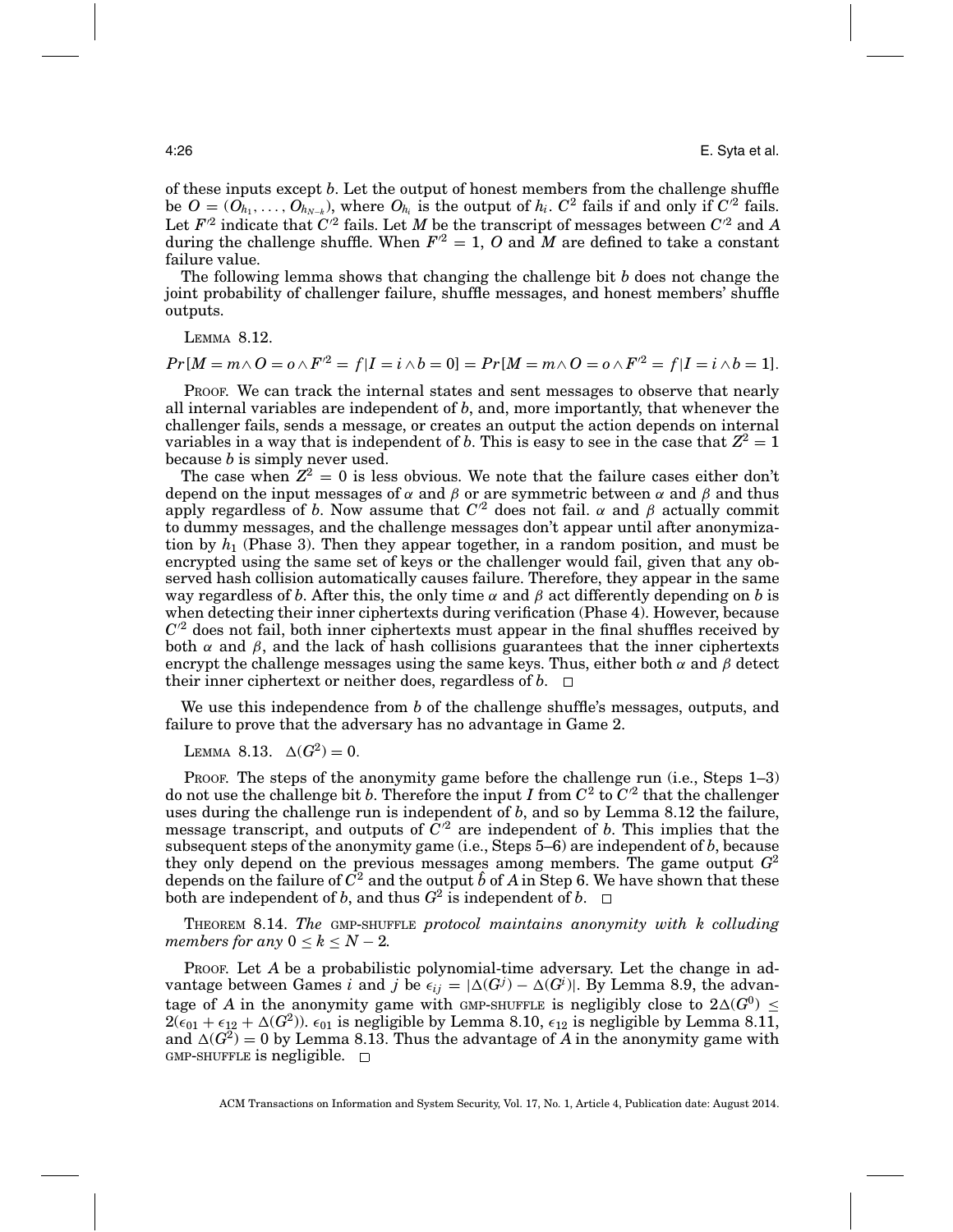Security Analysis of Accountable Anonymity in Dissent 4:27

8.4.2. The GMP-Bulk Protocol. We show that the adversary's advantage in winning the anonymity game with GMP-BULK is negligible by proving that the game's advantage changes negligibly between neighboring games and is zero in the final game. We incorporate the anonymity proof for the shuffle by using that sequence of games (extended to GMP-BULK) as game subsequences modifying the challenger during the bulk protocol's shuffle phases.

Let  $Z_1^i$  and  $Z_2^i$  indicate that challenger  $C^i$  guesses that  $h_1$  should release her outer private key at some point as part of the message descriptor shuffle (Phase 3) and the blame shuffle (Phase 7), respectively. Let *F<sup>i</sup>* indicate whether or not the challenger failed in Game *i*.

*Game 0.* We create a challenger  $C^0$  that sets  $Z_1^0 \in \{0, 1\}$  uniformly at random as a guess about if *h*<sup>1</sup> should reveal an outer private key during the message-descriptor shuffle (Phase 3) of the challenge run in the bulk anonymity game.  $C^0$  fails if his guess proves to be wrong or if a hash collision is observed during the shuffle. Otherwise, he behaves the same as the anonymity-game challenger. These failure points are exactly the same (using  $Z_1^0$  in place of  $Z^0$ ) as those defining  $C^0$  for Game 0 of the shuffle anonymity analysis (Section 8.4.1), and so we do not repeat them here. Again, when failure occurs,  $F^0 = 1$ ,  $C^0$  terminates, and the game output  $G^0$  is set to a uniformly random bit. In every other case,  $F^0 = 0$ ,  $C^0$  behaves exactly as C would.

*Game 1*. We again reuse the changes described in the shuffle anonymity analysis. We create challenger  $C^1$  by applying the changes that define  $C^1$  for Game 1 of the shuffle analysis to the challenger  $C^0$  defined previously. These changes are made to the Phase 3 shuffle of the challenge run in the bulk anonymity game. Everywhere *Z*<sup>1</sup> appears in these changes, we instead use  $Z_1^1$ , and everywhere  $m_b^c$  appears, we instead use the shuffle input of  $\alpha$  (which is a message descriptor). These changes effectively replace a ciphertext containing the message descriptor of  $\alpha$  with one that contains a dummy message until it has been shuffled by the first honest member.

*Game 2*. As in the shuffle anonymity analysis, this game is created from Game 1 in the same way that Game 1 itself was created from Game 0, except replacing  $Z_1^1$  with  $Z_1^2$ , α with β, and the shuffle input of α with the shuffle input of β. This effectively replaces a ciphertext containing the message descriptor of  $\beta$  with one that contains a dummy message until it has been shuffled by the first honest member.

*Games 3–5*. These games further modify the challenger by adapting and applying the sequence of changes given in the shuffle anonymity analysis as was done to define Games 0–2. This time, however, we apply the changes to the blame shuffle (Phase 7) of the challenge protocol run. In addition, the guess bit is denoted  $Z_2^i$ , and the shuffle inputs to  $\alpha$  and  $\beta$  are accusations rather than message descriptors.

*Game 6*. We define challenger  $C^6$  from  $C^5$  by changing the inputs to the messagedescriptor shuffle of the challenge run. During the generation of message descriptors (Phase 2), we replace the encrypted seeds  $S_{\alpha\beta}$  and  $S_{\beta\alpha}$  with the encryption of new random seeds. Specifically, as follows.

- (1) For  $\alpha$ , we replace the encrypted seed it creates for  $\beta$  in Case 1 of Phase 2 with an encryption of the new random seed  $s'_{\alpha\beta}$ . That is, we set  $S_{\alpha\beta} = \{s'_{\alpha\beta}\}_{\gamma\beta}$ , where the encryption key is among those  $\alpha$  received in Phase 1a. Note that the original seed  $s_{\alpha\beta}$  is still created and used to generate the ciphertext  $C_{\alpha\beta}$ .
- (2) For  $\beta$ , we replace the encrypted seed it creates for  $\alpha$  in Case 1 of Phase 2 with an encryption of the new random seed  $s'_{\beta\alpha}$ . That is, we set  $S_{\beta\alpha} = \{s'_{\beta\alpha}\}_{\beta\alpha}$ , where the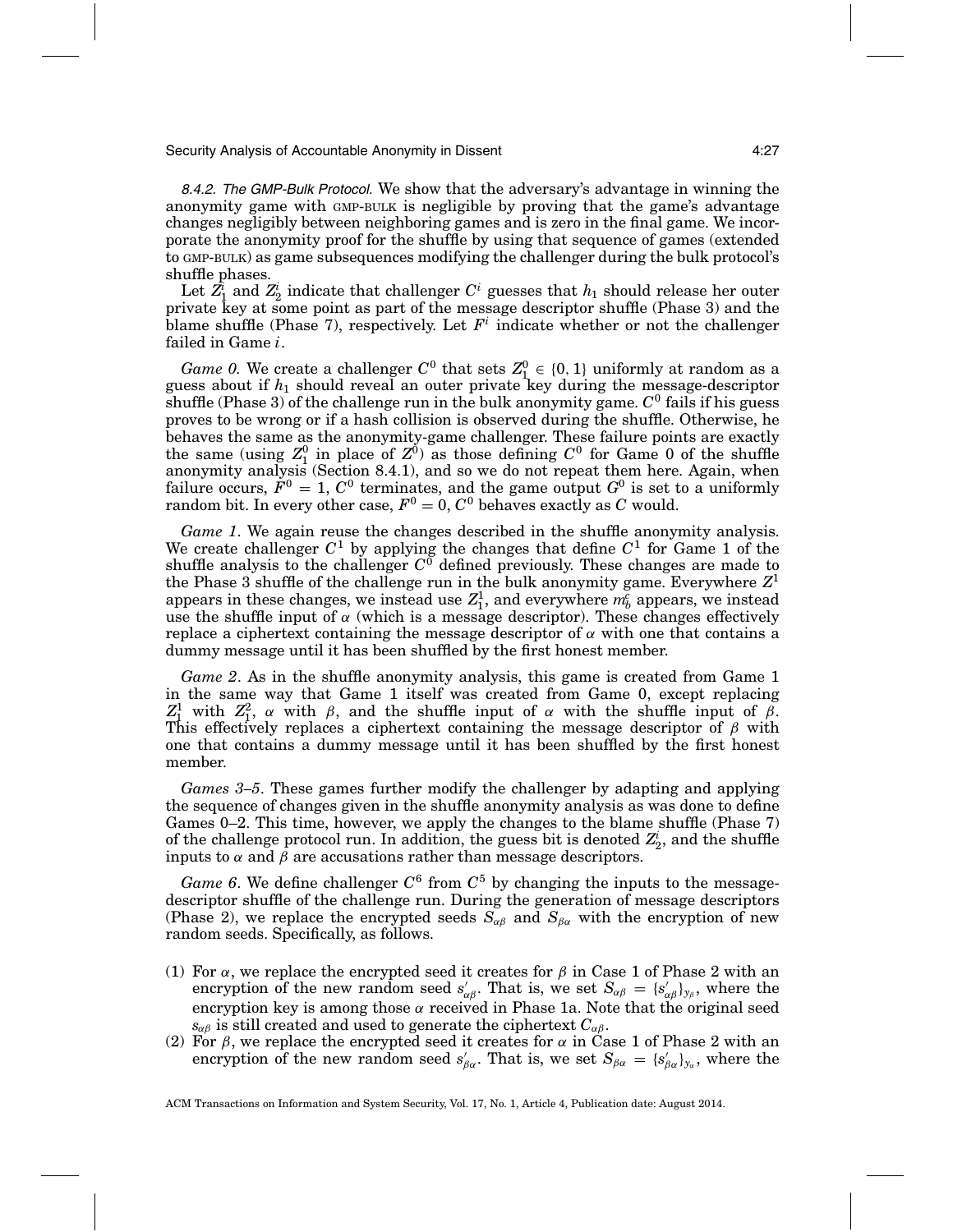encryption key is among those  $\beta$  received in Phase 1a. Again, note that the original seed  $s_{\beta\alpha}$  is still created and otherwise used as before.

Then during data transmission (Phase 4),  $C^6$  recognizes the seeds that match  $s'_{\alpha\beta}$ and  $s'_{\beta\alpha}$  among those received by  $\beta$  and  $\alpha$ , respectively, and simply uses the original seeds to generate the necessary ciphertexts. More precisely, for  $\alpha$ , in Case 2 of Phase 4, whenever a value  $S_{i\alpha}$  received by  $\alpha$  decrypts to a seed that the challenger recognizes is identical to  $s'_{\beta\alpha}$ ,  $\alpha$  sets  $C_{i\alpha}$  to the ciphertext  $C_{\beta\alpha}$  that was generated earlier from  $s_{\beta\alpha}$ . A similar action is taken for  $\beta$ , where this time the challenger looks for decrypted seeds matching  $s'_{\alpha\beta}$  and uses  $C_{\alpha\beta}$  for the ciphertext.

*Game 7.* We construct challenger  $C^7$  from  $C^6$  by replacing some pseudorandomness with true randomness during the challenge protocol run. For  $\alpha$  and  $\beta$ , in Case 1 of Phase 2 (descriptor generation), the ciphertexts  $C_{\alpha\beta}$  and  $C_{\beta\alpha}$ , respectively, are chosen uniformly at random rather than being generated pseudorandomly. Note that these random ciphertexts are then used in the computation of  $C_{\alpha\alpha}$  and  $C_{\beta\beta}$ , respectively. Then in Case 2 of Phase 4 (data transmission),  $\alpha$  and  $\beta$  use these random sequences as ciphertexts. That is,  $\alpha$  sends the random  $C_{\beta\alpha}$  generated in Phase 2 for every decrypted seed  $s_{i\alpha}$  that matches  $s'_{\beta\alpha}$ . Similarly,  $\beta$  sends the random  $C_{\alpha\beta}$  generated in Phase 2 for  $\text{every}\text{ decrypted }\text{seed } s_{i\beta} \text{ that matches } s_{\alpha\beta}^{\prime}.$ 

The following lemma shows that, as in the shuffle proof, the output's advantage in Game 0 is negligibly close to 1/2 the advantage of *A* in the anonymity game.

LEMMA 8.15.  $\Delta(G^0)$  *is negligibly close to*  $(1/2)|Pr[A^{C(0)} = 1] - Pr[A^{C(1)} = 1]|.$ 

PROOF. This lemma holds for almost exactly the same reason as Lemma 8.9. The game between  $A$  and  $C^0$  executes the same as that between  $A$  and  $C$  except for failure upon an observed hash collision and that, for every other execution of the latter, the  $\tilde{c}$  corresponding execution of the former fails for one of  $Z_1^0 = 0$  and  $Z_1^0 = 1.$  Collisions occur with negligible probability due to hash collision resistance.  $Z_1^0$  is chosen independently of the protocol, and thus  $C^0$  fails otherwise with probability  $1/2$ .  $G^0$  is set uniformly at random when  $C^0$  fails. This implies the lemma.  $\Box$ 

The next lemma shows that, as in the shuffle proof, the ciphertext changes from Game 0 to Game 2 can only change the advantage of the game output by a negligible amount.

LEMMA 8.16. 
$$
|\Delta(G^2) - \Delta(G^0)|
$$
 is negligible.

PROOF. To prove that the output advantage changes negligibly between Game 0 and Game 1, we can adapt the proof of Lemma 8.10. That proof constructs a distinguisher *D* that turns a nonnegligible change in the output of the anonymity game to a nonnegligible advantage in the IND-CCA2 game, contradicting the IND-CCA2 assumption. The change needed to that proof is for the distinguisher to play the anonymity game with GMP-BULK instead of GMP-SHUFFLE and for the challenge shuffle steps to instead be executed during the descriptor shuffle (Phase 3) of the bulk challenge run. Note that the input of member  $h \in H$  used by D thus becomes the descriptor *dh*.

We adapt the distinguisher construction and subsequent arguments of Lemma 8.11 in the same way to show that the game output's advantage changes negligibly from Game 1 to Game 2.  $\Box$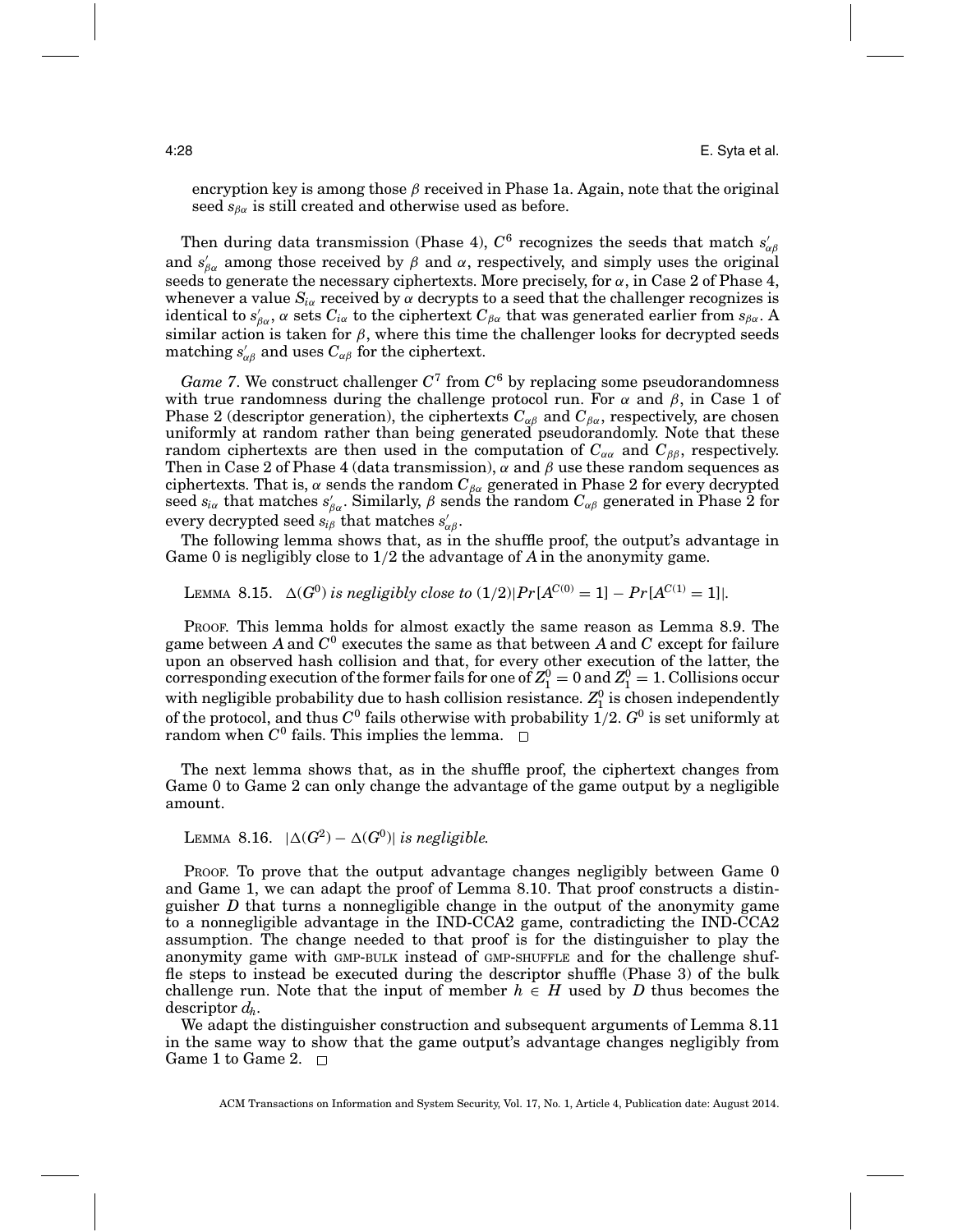Security Analysis of Accountable Anonymity in Dissent 4:29

Game 3 is created by applying the first game transformation of the shuffle proof to the blame shuffle in Game 2. Thus, as in the shuffle proof, the game advantage decreases by a factor negligibly close to 1/2:

LEMMA 8.17.  $\Delta(G^3)$  *is negligibly close to*  $\frac{1}{2}\Delta(G^2)$ *.* 

PROOF. The proof of this lemma is the same as the proof of Lemma 8.15 except for some small changes. First, the guess  $Z_2^3$  about key release as well as failure upon an observed hash collision are done with respect to the blame shuffle (Phase 7). Second, in this case, we begin with the existing possibility that the challenger fails, specifically during the descriptor shuffle (Phase 3) upon observing a hash collision or making a wrong guess about key release.  $C<sup>3</sup>$  fails for this reason exactly when  $C<sup>2</sup>$  does, and the probability is negligibly close to  $1/2$  in both. The game output is uniformly random in this failure case, and therefore we must observe that the new failure does not affect the game advantage in that case. Thus, with these changes, the earlier proof applies to the current lemma.  $\square$ 

Changing ciphertexts from the challenger from Game 3 to Game 5 has only a negligible effect on the output advantage, as in the analogous game transitions of the shuffle proof.

LEMMA 8.18.  $|\Delta(G^5) - \Delta(G^3)|$  *is negligible.* 

PROOF. This lemma can be proven using the arguments of Lemma 8.16 applied to the blame shuffle rather than the descriptor shuffle. Those construct distinguishers and show that they convert a nonnegligible change in the game output between Games 3 and 4 or between Games 4 and 5 into a nonnegligible advantage in the IND-CCA2 game. This would contradict the IND-CCA2 property of the cryptosystem.  $\Box$ 

Game 6 is created from Game 5 by changing some PRNG seeds that are then encrypted and sent by the challenger. By the IND-CCA2 property of the encryption scheme, this can only have a negligible effect on the output advantage.

LEMMA 8.19. 
$$
|\Delta(G^6) - \Delta(G^5)|
$$
 is negligible.

PROOF. To prove this lemma, we consider the two ciphertext changes in sequence: (i)  $\{s_{\alpha\beta}\}_{y_\beta}$  gets replaced by  $\{s'_{\alpha\beta}\}_{y_\beta}$  and (ii)  $\{s_{\beta\alpha}\}_{y_\alpha}$  gets replaced by  $\{s'_{\beta\alpha}\}_{y_\alpha}$ . For each change, we can construct a distinguisher that converts a nonnegligible change in the gameoutput distribution into a nonnegligible advantage in the IND-CCA2 game.

Let Game 5a be the game resulting from just the ciphertext replacement in (i). We construct a distinguisher *D* that converts a change in output between Games 5 and 5a into an advantage in the IND-CCA2 game. Let  $C_D$  be the challenger in the IND-CCA2 game and  $b<sub>D</sub>$  be the challenge bit.

*D* executes all steps of the anonymity game as  $C<sup>5</sup>$  would except during the challenge run. During that run,  $D$  obtains a public encryption key from  $C_D$  and uses it as the key  $y<sub>\beta</sub>$  during key generation (Phase 1a). Then, during descriptor generation (Phase 2), if key verification is successful (Case 1), *D* creates  $S_{\alpha\beta}$  by randomly choosing a new seed  $s'_{\alpha\beta}$ , submitting  $(s_{\alpha\beta},s'_{\alpha\beta})$  to  $C_D$ , receiving  $c_{b_D}$  as a response, and setting  $S_{\alpha\beta}=c_{b_D}.$  During data transmission (Phase 4), if the descriptors were successfully received (Case 2), then for each encrypted seed  $S_{i\beta}$  received by  $\beta$  in a descriptor, if  $S_{i\beta}$  matches the encrypted seed  $S_{\alpha\beta} = c_{bn}$  created by  $\alpha$  for  $\beta$ , then *D* sets  $s_{i\beta}$  to the seed  $s_{\alpha\beta}$  chosen by  $\alpha$  in Phase 2, rather than obtaining it by decrypting  $S_{i\beta}$ . Otherwise,  $D$  sends  $S_{i\beta}$  to  $C_D$  for decryption,  $\text{receiving } s \text{ in response. If } s = s'_{\alpha\beta}, \text{ then } D \text{ sets } s_{i\beta} = s_{\alpha\beta}, \text{ and otherwise it sets } s_{i\beta} = s. D$ otherwise executes the challenge run as  $C^5$  would. Note that  $D$  will never be required to produce the random bits used to produce  $S_{\alpha\beta}$ , which it would be unable to do, because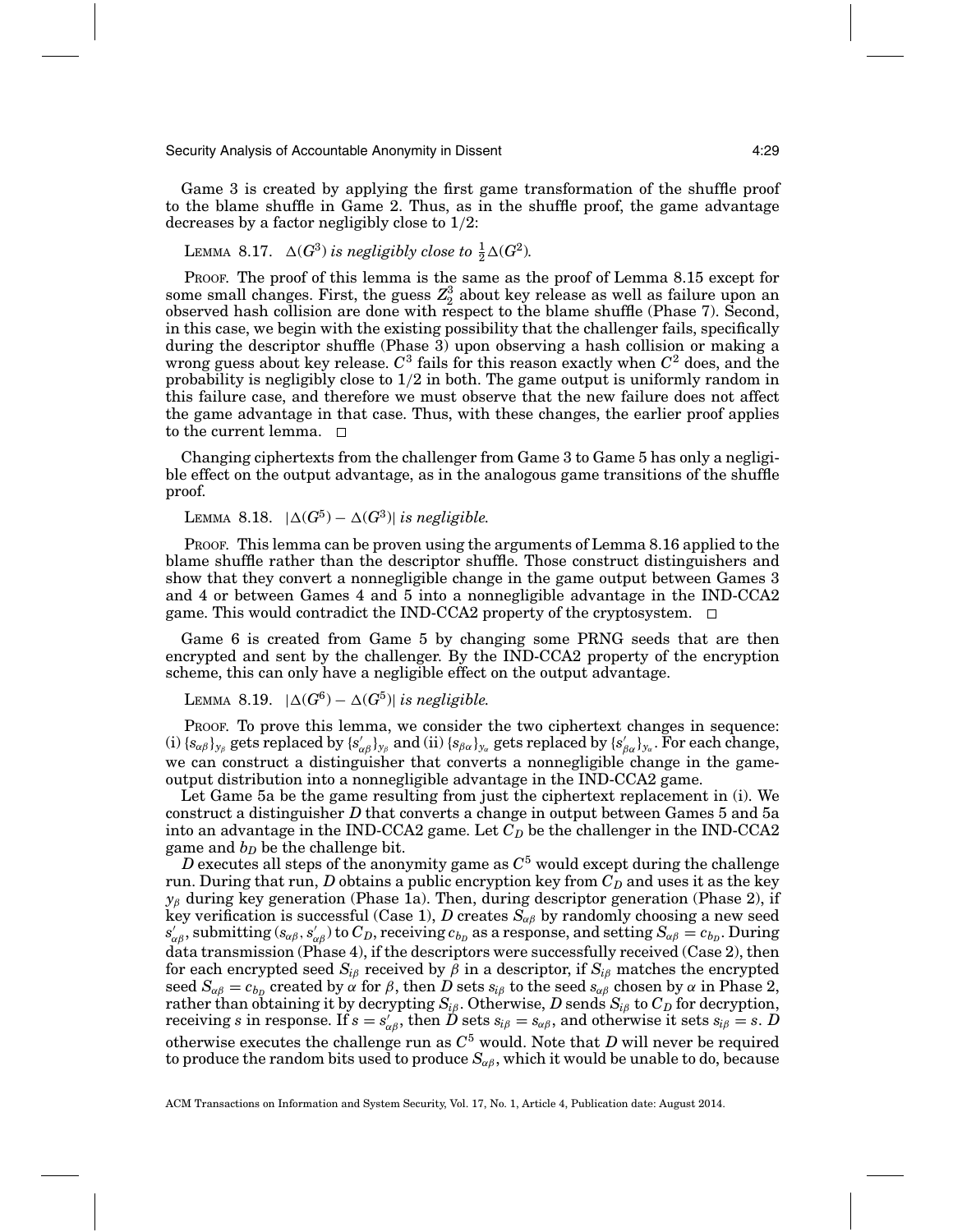$\beta$  only sends ciphertexts with correct hashes for slots with the descriptors of honest members. Finally, *D* uses the game output *G* as its guess  $\delta_D$ .

We observe that, except with negligible probability,  $D$  simulates  $C^5$  if  $b_D=0$  (i.e., if  $c_{b_D} = {s_{\alpha\beta}}_{y_\beta}$ ) and  $C^{5a}$  if  $\bar{b}_D = 1$ . If  $\bar{b}_D = 0$ , the probability that  $\beta$  receives an encryption of  $s'_{\alpha\beta}$  and (incorrectly) uses  $s_{\alpha\beta}$  as the decryption is negligible because  $s'_{\alpha\beta}$  is never used in the simulation up to that point and is chosen independently at random.

The output of *D* is the game output *G*(*b*), where *b* is the challenge bit of the simulated anonymity game.  $G(b)$  is set exactly as it is by the simulated challenger except with negligible probability, and thus the advantage of *D* is negligibly close to the change in the distribution of  $G(b)$  for any *b*. Because the advantage in the IND-CCA2 game is negligible by the IND-CCA2 property of the cryptosystem, the change in the output distribution between Game 5 and Game 5a for a given value of *b* must be negligible. This implies that the change in the output advantage is also negligible.

Applying ciphertext replacement (*ii*) to Game 5a results in Game 6. Essentially the same argument as before (simply swapping  $\alpha$  and  $\beta$  everywhere) shows that the output advantage changes negligibly as a result of this replacement.

Thus the output advantage changes negligibly between Game 5 and Game 6.  $\Box$ 

We create Game 7 from Game 6 by replacing some pseudorandom streams with random streams. By the pseudorandomness of the PRNG doing so has a negligible effect on the output advantage.

LEMMA 8.20.  $|\Delta(G^7) - \Delta(G^6)|$  *is negligible.* 

PROOF. Consider the changes made to  $C^6$  in the following sequence: (i)  $\beta$  chooses the ciphertext  $C_{\beta\alpha}$  in Phase 2 randomly instead of pseudorandomly, and  $\alpha$  uses that ciphertext in Phase 4; and (ii)  $\alpha$  chooses the ciphertext  $C_{\alpha\beta}$  in Phase 2 randomly instead of pseudorandomly, and  $\beta$  uses that ciphertext in Phase 4. Let Game 6a be the game defined by applying (i) to Game 6. Game 7 is then (ii) applied to Game 6a. We can show that the game output distribution changes negligibly for each pair in this short sequence by constructing a distinguisher *D* that converts a change in the game output probability to the same advantage in the pseudorandomness game.

Let  $C_R$  be the challenger in the pseudorandomness game, and let  $b_R$  be its challenge bit. *D* executes the anonymity game as *C*<sup>6</sup> does except for a couple of changes during the challenge round. During the descriptor generation of this round (Phase 2), if  $\beta$ received valid keys (Case 1) then *D* takes *r* from  $C_R$  and sets  $C_{\beta\alpha} = r$ . Then during data transmission (Phase 4) of  $\alpha$ , *D* sets  $C_{j\alpha} = r$  for all decrypted seeds  $s_{i\alpha}$  that are identical to the seed  $s'_{\beta\alpha}$  generated by  $\beta$ . Finally, *D* uses the game output of the simulated challenger as guess  $b_R$ .

We observe that if  $b_R = 0$  (i.e., r is pseudorandomly generated by  $C_R$ ), then D simulates Game 6, and if  $b_R = 1$ , then *D* simulates Game 6a. In particular, *D* can execute the blame phase without knowing the seed that is used to generate *r*, if any, because the encrypted seed included in the descriptor  $d_{\beta}$  is already an unrelated seed  $s'_{\beta\alpha}$ .

The guess bit  $\hat{b}_R$  of *D* is thus  $G^6$  when  $b_R = 0$  and  $G^{6a}$  when  $b_R = 1$ . Therefore if  $|Pr[G^6(b) = 1] - Pr[G^{6a}(b) = 1]|$  were nonnegligible for some *b*, then *D* could achieve a nonnegligible advantage in the pseudorandomness game. This would contradict pseudorandomness, and thus the change in the output advantage from Game 6 to Game 6a is negligible.

A nearly identical argument, simply swapping  $\alpha$  and  $\beta$  everywhere, shows that there is a negligible change in the game advantage from Game 6a to Game 7 as well. Thus, the change in the game advantage from Game 6 to Game 7 is negligible.  $\square$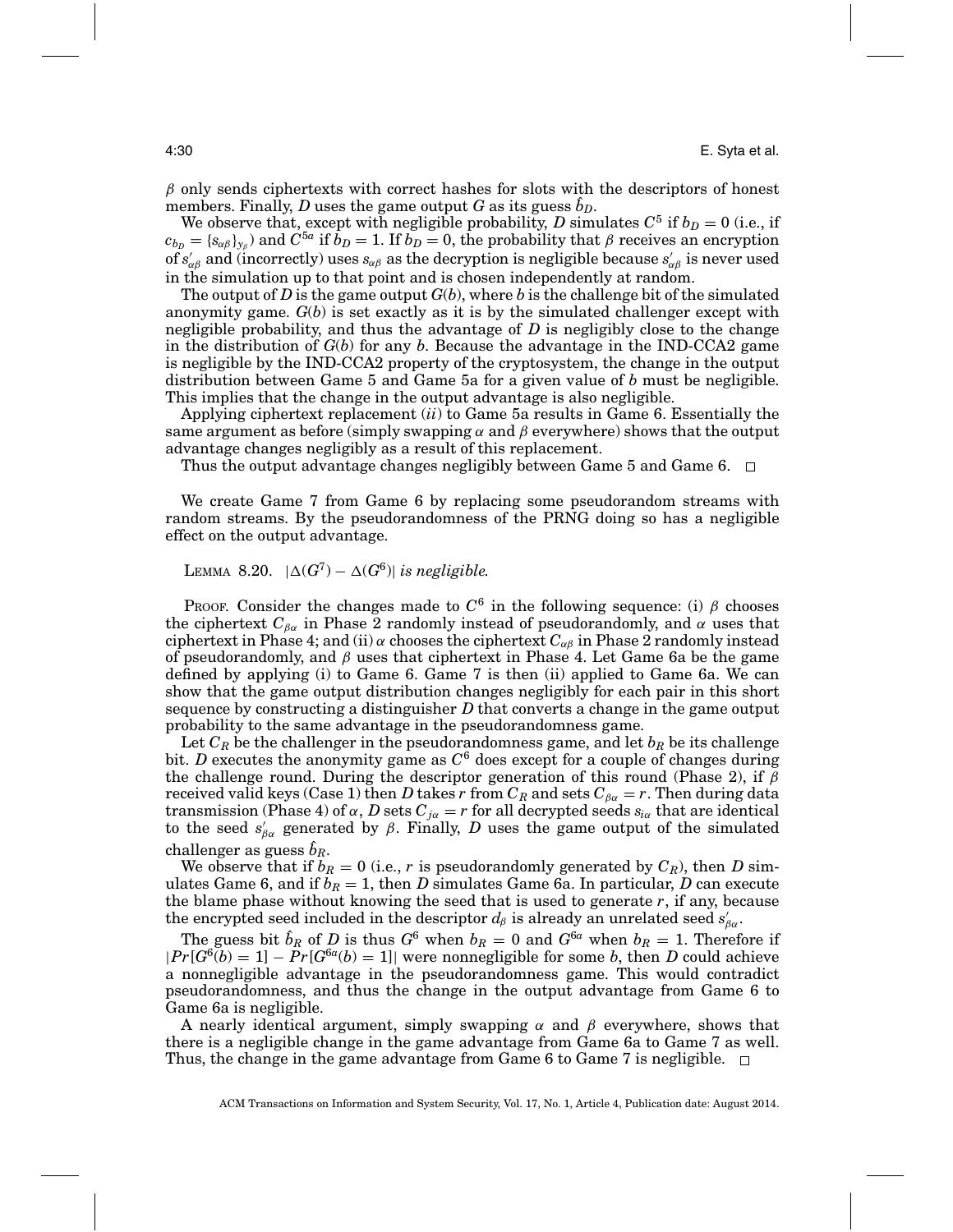Security Analysis of Accountable Anonymity in Dissent 4:31 4:31

By Game 7, the adversary has the same view whether  $m_0$  belongs to  $\alpha$  or  $\beta$ , and thus there is no advantage in the game output. In order to show this, we follow the approach of Lemmas 8.12 and 8.13, and we view the challenger  $C<sup>7</sup>$  as calling a subroutine  $C<sup>7</sup>$ to execute ANONYMIZE-B during the challenge run. This allows a natural decomposition of the proof, and it also us to express the fact that in addition to the messages to the adversary, the outputs of the bulk protocol are independent of *b*. Thus if, for example, the members decide later to come to a consensus about the results of the bulk protocol, that information will not break anonymity.  $C<sup>7</sup>$  takes as input the challenge bit *b* and  $I = (n_R, n_{R_1}, n_{R_2}, K, \tau, \alpha, \beta, m_0^c, m_1^c, \{m_h\}_{h \in H \setminus {\{\alpha, \beta\}}})$ .  $C^{7}$  either fails or returns output  $O = (O_{h_1}, \ldots, O_{N-k})$ , where  $O_h$  is the output of ANONYMIZE-B for member *h*.  $C^7$  fails if and only if *C*-<sup>7</sup> fails.

In addition, we view  $C^7$  as executing the descriptor and blame shuffles by calling as a subroutine the challenger  $C^2$  as defined in Section 8.4.1 for use in Lemma 8.12. *C*<sup>7</sup> uses as inputs to *C*<sup>2</sup> the same *K*,  $\alpha$ ,  $\beta$ , and  $\tau$  that itself received. It uses  $n_{R_1}$  as the round nonce input for the descriptor shuffle (i.e., Phase 3) and  $n_{R_2}$  as the round nonce input for the blame shuffle (i.e., Phase 7). The member messages and fail flags are determined from its own inputs as described in the bulk protocol description. For the descriptor shuffle, we denote by  $m_0^{c_1}$  and  $m_1^{c_1}$  the challenge messages and by  $f_h^1$  the fail flags. For the blame shuffle, we denote by  $m_0^{c_2}$  and  $m_1^{c_2}$  the challenge messages and by  $f_h^2$  the fail flags. We denote by  $O^1 = (O_{h_1}^1,\ldots,O_{h_{N-k}}^1)$  the output of the descriptor shuffle and by  $O^2 = (O_{h_1}^2, \ldots, O_{h_{N-k}}^2)$  the output of the blame shuffle.  $C'^7$  fails if one of the two invocations of *C*-<sup>2</sup> fails.

Let *M* be the transcript of all messages between members during the protocol. Let  $F<sup>7</sup>$  be the event that  $C<sup>7</sup>$  fails. When  $F<sup>7</sup> = 1$ , O and M are defined to take a constant failure value. The following lemma shows that changing *b* does not change the joint distribution of  $M$ ,  $O$ , and  $\overline{F}$ <sup> $\prime$ </sup>.

LEMMA 8.21.

$$
Pr[M = m \wedge 0 = o \wedge F^{\prime 7} = f | I = i \wedge b = 0] = Pr[M = m \wedge 0 = o \wedge F^{\prime 7} = f | I = i \wedge b = 1].
$$

PROOF. We can pair the executions of  $C^{7}$  and *A* with  $b = 0$  and those with  $b = 1$ such that each member of a given pair occurs with the same probability and has the same failure event  $F^{\prime 7}$ , message transcript *M*, and output *O*. In fact, most protocol operations are completely independent of *b*, but in GMP-BULK, members do create message descriptors, ciphertexts, and accusations differently depending on their input message. Thus we must show that these differences do not affect challenger failure, messages, or outputs in Game 7.

We observe that when key equivocation does not occur in Phase 1, the descriptor for message  $m_0$  is created the same way regardless of the owner. In particular, whichever  $h \in {\{\alpha, \beta\}}$  owns  $m_0$ , effectively the ciphertext  $C_{h\alpha}$  is chosen at random and  $C_{h\beta}$  is the XOR of *m*<sup>0</sup> and all other ciphertexts. When key equivocation does occur in Phase 1, an honest member *h* sets  $f_h^1 = 1$ , and so  $C^7$  fails when  $Z_1^7 = 0$  and uses only dummy messages in the descriptor shuffle when  $Z_1^7 = 1$ . Either resulting execution is independent of *b*. The same holds for the  $m_1$  descriptor, and so formation of descriptors  $d_{m_0}$  and  $d_{m_1}$  by the owners of  $m_0$  and  $m_1$ , respectively, has the same probability regardless of *b*. Thus we can apply Lemma 8.12 to the descriptor shuffle (Phase 3) with challenge messages  $m_0^{c_1} = d_{m_0}$  and  $m_1^{c_1} = d_{m_1}$  to show that its execution is independent of *b*.

Furthermore, we can see that during data transmission (Phase 4)  $\alpha$  sends the same ciphertext for each seed matching her seed in  $d_{m_0}$ , and  $\beta$  sends the same ciphertext for each seed matching hers in  $d_{m_0}$ . A similar observation applies for  $m_1$ . Thus the generation of ciphertexts by  $\alpha$  and  $\beta$  does not depend on *b*.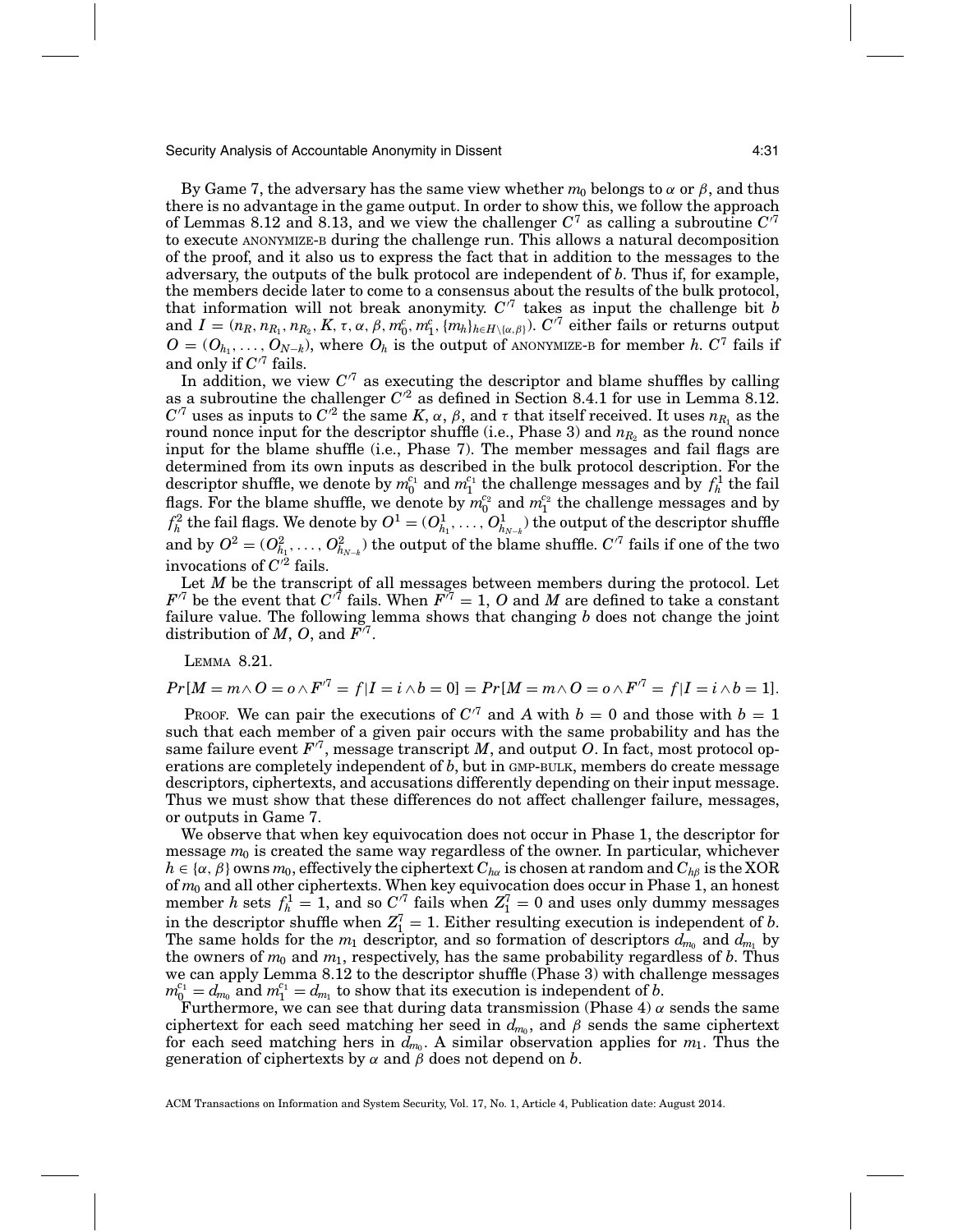Finally, we note that accusations  $a_0$  and  $a_1$  for corrupted slots containing  $d_{m_0}$  and  $d_{m_1}$ , respectively, are formed the same regardless of *b*. To see this, observe that accusations are formed depending on the descriptor shuffle output  $O<sup>1</sup>$ , the received ciphertexts, and the acknowledgements  $V_k$ . A successful output  $O^1$  must be the same for  $\alpha$  and  $\beta$  by the same reasoning as in the proof of shuffle integrity (cf. Theorem 8.1). Thus, assuming no ciphertext equivocation, whichever  $h \in \{\alpha, \beta\}$  owns  $m_0$  will create an accusation  $a_0$  for it in the same way, and the same is true for  $a_1$  and  $m_1$ . Thus we can apply Lemma 8.12 to the blame shuffle (Phase 7) with challenge messages  $m_0^{c_2} = a_0$  and  $m_1^{c_2} = a_1$  to show its execution and output is independent of *b*. Ciphertext equivocation results in honest member *h* setting  $f_h^2 = 1$ , and so either  $Z = 0$  and  $C^7$  will fail during the blame shuffle or  $Z = 1$  and dummy messages instead of accusations are sent. Either outcome is independent of *b*. Thus an execution of the blame shuffle when  $b = 0$  has the same probability as the same execution when  $b = 1$  but with any accusations for  $d_{m_0}$  and  $d_{m_1}$ swapped between  $\alpha$  and  $\beta$ .

The other parts of the executions do not depend on *b*. Thus the failures, messages, and outputs of *C*-<sup>7</sup> are independent of *b*.

LEMMA 8.22.  $\Delta(G^7) = 0$ .

PROOF. The steps of the anonymity game before the challenge run do not use the challenge bit *b*. Therefore the input  $\overline{I}$  from  $C^7$  to  $C^7$  during the challenge run is independent of *b*, and so Lemma 8.21 shows that the failures and message transcript of  $C^7$  are independent of *b*. This implies that the subsequent steps of the anonymity game, including the output b of A, are independent of b. The game output  $G<sup>7</sup>$  depends only on  $F^7$  and  $\bar{b}$ , and thus it is independent of *b* as well.  $\Box$ 

Taken together, the preceding lemmas show that the adversary has a negligible advantage in the anonymity game.

THEOREM 8.23. *The* GMP-BULK *protocol maintains anonymity with k colluding members for any*  $0 \leq k \leq N-2$ .

Proof. Let *A* be a probabilistic polynomial-time adversary. We denote the change in advantage between games *i* and *j* as  $\epsilon_{ij} = |\Delta(G^{j}) - \Delta(G^{i})|$ . By Lemmas 8.15 and 8.17, the advantage of *A* in the anonymity game with GMP-BULK is negligibly close to  $2(\epsilon_{02} + 2(\epsilon_{35} + \epsilon_{56} + \epsilon_{67} + \Delta(G^7)))$ . By Lemma 8.22, this is  $2\epsilon_{02} + 4\epsilon_{35} + 4\epsilon_{56} + 4\epsilon_{67}$ . This quantity is negligible by Lemmas 8.16, 8.18, 8.19, and 8.20.  $\Box$ 

#### **9. CONCLUSION AND FUTURE WORK**

DISSENT is a practical protocol for anonymous and accountable group communication that allows a well-defined group of participants to efficiently exchange variable-length messages, while resisting traffic analysis and disruption attacks effective against mixnetworks, DC-nets, and onion routing.

We have presented an improved version of this protocol that fixes several flaws in the original design. In addition, we have expressed the protocol in a modular framework that allows its components to be easily reused and analyzed. We have precisely defined its security properties and have given rigorous proofs that the improved protocol satisfies these properties.

Recent additional work on DISSENT has resulted in two new systems. Dissent in Numbers [Wolinsky et al. 2012] accommodates anonymity sets sizes of thousands of nodes by offloading the protocols computational burden to a small set of servers. Verdict [Corrigan-Gibbs et al. 2013] extends this client/server architecture by requiring clients to prove (in zero-knowledge) the well-formedness of messages they submit to the servers, thus preventing the certain disruption attacks which affected prior DCnet-based systems. Both protocols, however, lack rigorous proof of security. Therefore,

ACM Transactions on Information and System Security, Vol. 17, No. 1, Article 4, Publication date: August 2014.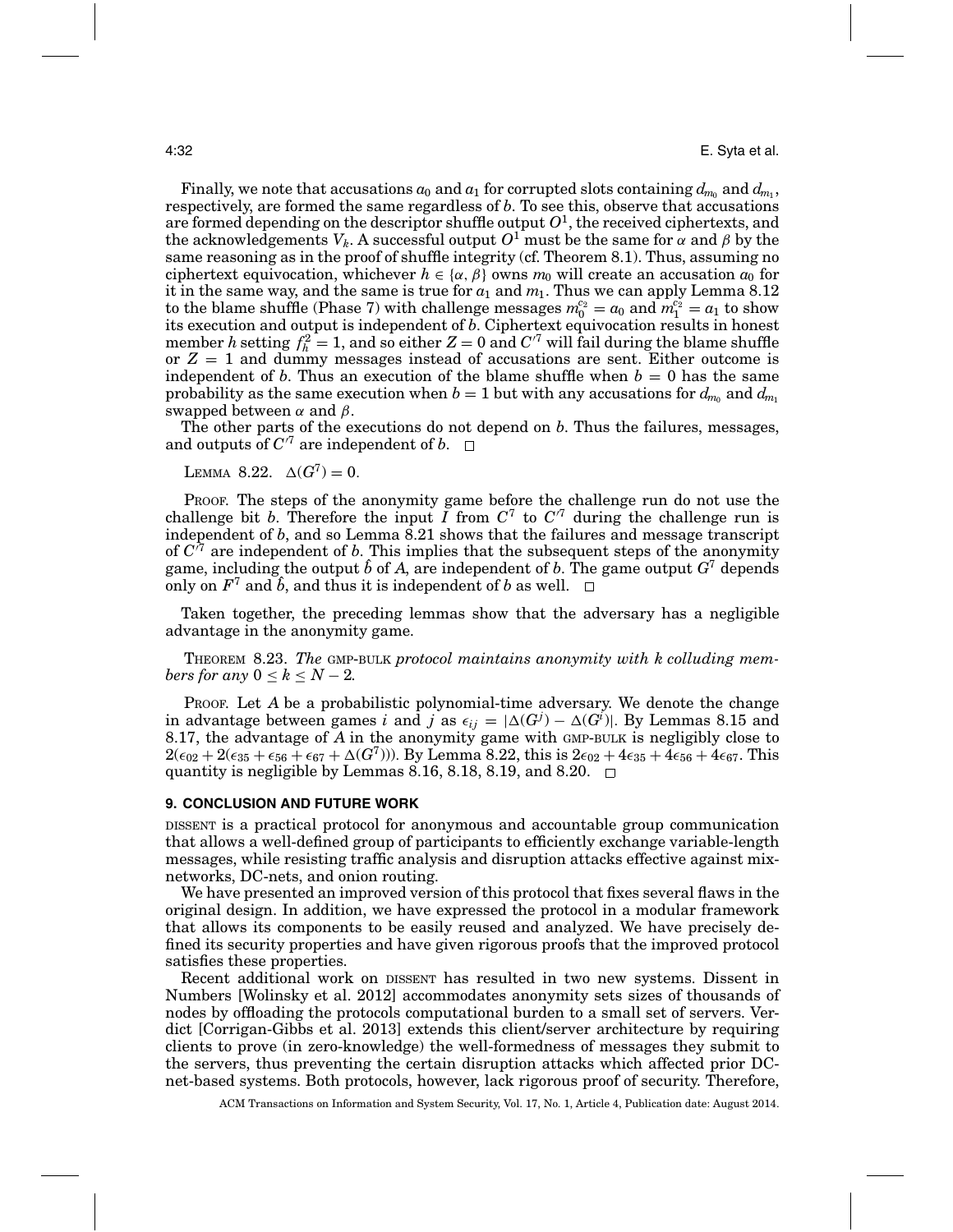Security Analysis of Accountable Anonymity in Dissent 4:33 4:33

future work includes a thorough security analysis of the scalable DISSENT and Verdict. Performing a rigorous security analysis of a complex protocol is a time-consuming and error-prone task. Hence, we would like to take advantage of formal verification methods for cryptographic protocols [Meadows 2003], especially for an exhaustive case analysis. We also wish to express and verify DISSENT's security properties in the universally composable (UC) framework [Canetti 2001].

# **REFERENCES**

- Masayuki Abe and Hideki Imai. 2003. Flaws in some robust optimistic mix-nets. In *Proceedings of the 8th Australasian Conference on Information Security and Privacy (ACISP'03)*. Lecture Notes in Computer Science, vol. 2727, Springer-Verlag, Berlin Heidelberg, 39–50.
- Masayuki Abe and Hideki Imai. 2006. Flaws in robust optimistic mix-nets and stronger security notions. *IEICE Trans. Fundam. Electron. Commun. Comput. Sci*. E89-A, 1 (2006), 99–105.
- Ben Adida. 2006. Advances in cryptographic voting systems. Ph.D. Dissertation, Massachusetts Institute of Technology, Cambridge, MA.
- Jordi Puiggali Allepuz and Sandra Guasch Castello. 2010. Universally verifiable efficient re-encryption mixnet. In *Proceedings of the 4th International Conference on Electronic Voting*.
- Michael Backes, Jeremy Clark, Aniket Kate, Milivoj Simeonovski, and Peter Druschel. 2014. BackRef: Accountability in anonymous communication networks. In *Proceedings of the 12th International Conference on Applied Cryptography and Network Security (ACNS'14)*. Lecture Notes in Computer Science, vol. 8479, Springer-Verlag, Berlin Heidelberg, 380–400.
- Stephanie Bayer and Jens Groth. 2012. Efficient zero-knowledge argument for correctness of a shuffle. In *Proceedings of the 31st Annual International Conference on the Theory and Applications of Cryptographic Techniques (EUROCRYPT'12)*. Lecture Notes in Computer Science, vol. 7237, Springer-Verlag, Berlin Heidelberg, 263–280.
- Mihir Bellare, Anand Desai, David Pointcheval, and Phillip Rogaway. 1998. Relations among notions of security for public-key encryption schemes. In *Proceedings of the 18th Annual International Cryptology Conference (CRYPTO'98)*. Lecture Notes in Computer Science, vol. 1462, Springer-Verlag, Berlin Heidelberg, 26–45.
- Justin Brickell and Vitaly Shmatikov. 2006. Efficient anonymity-preserving data collection. In *Proceedings of the 12th ACM SIGKDD International Conference on Knowledge Discovery and Data Mining (SIGKDD'06)*. 76–85.
- R. Canetti. 2001. Universally composable security: A new paradigm for cryptographic protocols. In *Proceedings of the 42nd IEEE Symposium on Foundations of Computer Science (FOCS'01)*.
- Miguel Castro and Barbara Liskov. 1999. Practical Byzantine fault tolerance. In *Proceedings of the 3rd Symposium on Operating Systems Design and Implementation (OSDI'99)*.
- David Chaum. 1981. Untraceable electronic mail, return addresses, and digital pseudonyms. *Commun. ACM* 24, 2 (1981), 84–90.
- David Chaum. 1988. The dining cryptographers problem: Unconditional sender and recipient untraceability. *J*. *Cryptol.* 1, 1 (1988), 65–75.
- Ian Clarke, Oskar Sandberg, Brandon Wiley, and Theodore W. Hong. 2001. Freenet: A distributed anonymous information storage and retrieval system. In *Proceedings of the International Workshop on Design Issues in Anonymity and Unobservability*. Lecture Notes in Computer Science, vol. 2009, Springer-Verlag, Berlin Heidleberg, 46–66.
- Henry Corrigan-Gibbs and Bryan Ford. 2010. Dissent: Accountable anonymous group messaging. In *Proceedings of the 17th ACM Conference on Computer and Communications Security (CCS'10)*. 340–350.
- Henry Corrigan-Gibbs, David Isaac Wolinsky, and Bryan Ford. 2013. Proactively accountable anonymous messaging in verdict. In *Proceedings of the 22nd USENIX Security Symposium*. 147–162.
- Yvo Desmedt and Kaoru Kurosawa. 2000. How to break a practical MIX and design a new one. In *Proceedings of the International Conference on the Theory and Application of Cryptographic Techniques (EUROCRYPT'00)*. Lecture Notes in Computer Science, vol. 1807, Springer-Verlag, Berlin Heidelberg, 557–572.
- Claudia Diaz and Bart Preneel. 2007. Accountable anonymous communication. In *Security, Privacy, and Trust in Modern Data Management*. Springer-Verlag, Berlin Heidelberg, 239–253.
- Roger Dingledine, Nick Mathewson, and Paul Syverson. 2004. Tor: The second-generation onion router. In *Proceedings of the 13th USENIX Security Symposium*. 21–21.
- Roger Dingledine, Vitaly Shmatikov, and Paul Syverson. 2005. Synchronous batching: From cascades to free routes. In *Proceedings of the 4th International Workshop on Privacy Enhancing Technologies (WPET'04)*. Lecture Notes in Computer Science, vol. 3424, Spring-Verlag, Berlin Heidelberg, 186–206.
- ACM Transactions on Information and System Security, Vol. 17, No. 1, Article 4, Publication date: August 2014.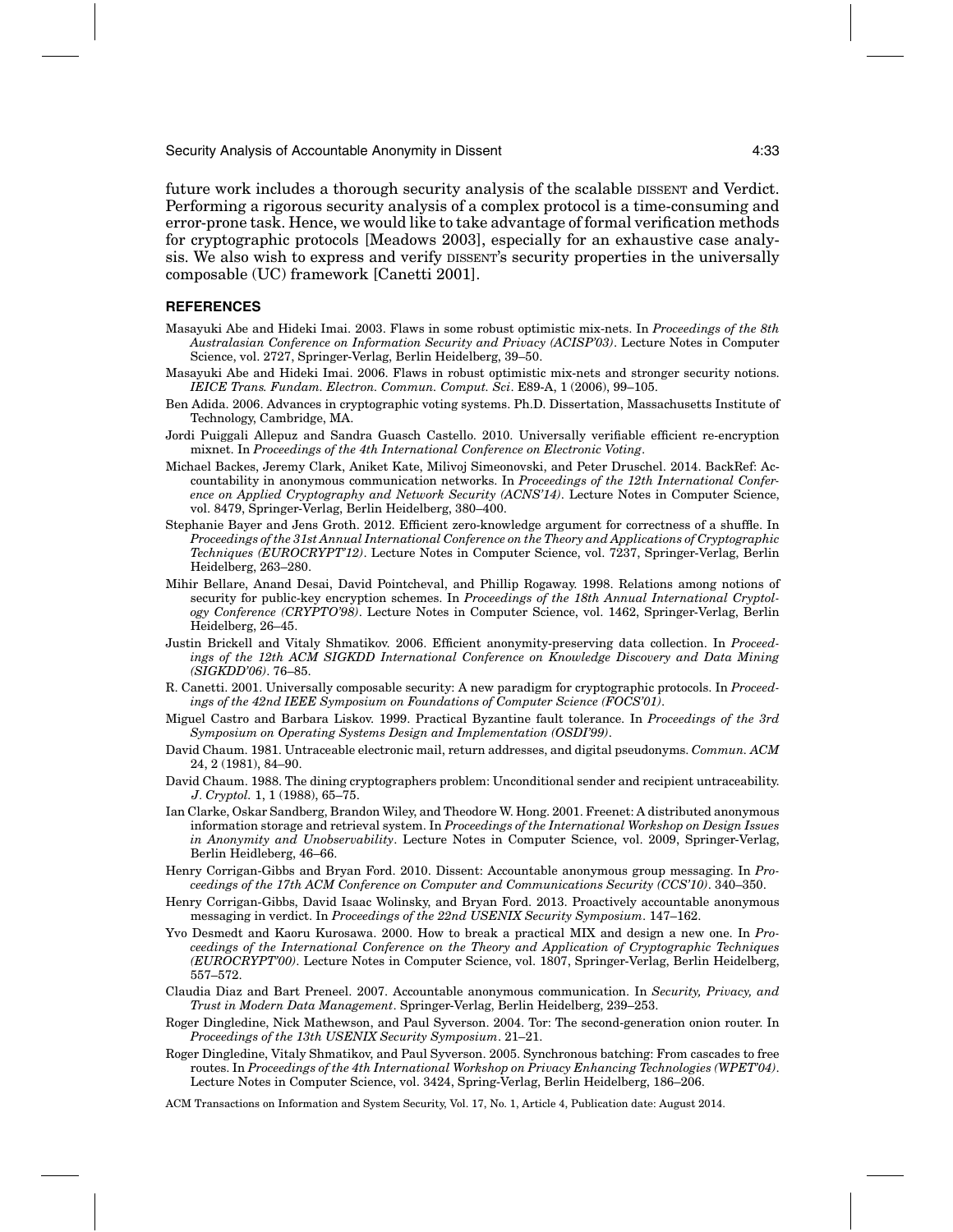- Roger Dingledine and Paul Syverson. 2003. Reliable MIX cascade networks through reputation. In *Proceedings of the 6th International Conference on Financial Cryptography (FC'02)*. Lecture Notes in Computer Science, vol. 2357, Springer-Verlag, Berlin Heidelberg, 253–268.
- John R. Douceur. 2002. The Sybil attack. In *Proceedings of the 1st International Workshop on Peer-to-Peer Systems (IPTPS'02)*. Lecture Notes in Computer Science, vol. 2429, Springer-Verlag, Berlin Heidelberg, 251–260.
- Joan Feigenbaum, James A. Hendler, Aaron D. Jaggard, Daniel J. Weitzner, and Rebecca N. Wright. 2011. Accountability and deterrence in online life. In *Proceedings of the 3rd International Conference on Web Science (WebSci'11)*. Article 7.
- Jun Furukawa and Kazue Sako. 2001. An efficient scheme for proving a shuffle. In *Proceedings of the 21st Annual International Cryptology Conference (CRYPTO'01)*. Lecture Notes in Computer Science, vol. 2139, Springer-Verlag, Berlin Heidelberg, 368–387.
- Sharad Goel, Mark Robson, Milo Polte, and Emin Gun Sirer. 2003. Herbivore: A scalable and efficient protocol ¨ for anony-mous communication. Technical Report 2003-1890, Cornell University, Ithaca, NY.
- David Goldschlag, Michael Reed, and Paul Syverson. 1999. Onion routing for anonymous and private internet connections. *Commun. ACM* 42, 2 (1999), 39–41.
- Shafi Goldwasser, Silvio Micali, and Ronald L. Rivest. 1995. A digital signature scheme secure against adaptive chosen-message attacks. *SIAM J. Comput*. 17, 2 (1988), 281–305.
- Philippe Golle and Ari Juels. 2004. Dining cryptographers revisited. In *Proceedings of the International Conference on the Theory and Applications of Cryptographic Techniques (EUROCRYPT'04)*. Lecture Notes in Computer Science, vol. 3027, Springer-Verlag, Berlin Heidelberg, 456–473.
- Philippe Golle, Sheng Zhong, Dan Boneh, Markus Jakobsson, and Ari Juels. 2002. Optimistic mixing for exitpolls. In *Proceedings of the 8th International Conference on the Theory and Application of Cryptology and Information Security (ASIACRYPT'02)*. Lecture Notes in Computer Science, vol. 2501, Springer-Verlag, Berlin Heidelberg, 451–465.
- Andreas Haeberlen, Petr Kouznetsov, and Peter Druschel. 2007. PeerReview: Practical accountability for distributed systems. In *Proceedings of the 21st ACM SIGOPS Symposium on Operating Systems Principles (SOSP'07)*, 175–188.
- Jan Iwanik, Marek Klonowski, and Miroslaw Kutylowski. 2005. DUO-onions and Hydra-onions—Failure and adversary resistant onion protocols. In *Proceedings of the 8th IFIP TC-6 TC-11 Conference on Communications and Multimedia Security (CMS'04)*. The International Federation for Information Processing, vol. 175. 1–15.
- Markus Jakobsson. 1999. Flash mixing. In *Proceedings of the 18th Annual ACM Symposium on Principles of Distributed Computing (PODC'99)*. 83–89.
- Markus Jakobsson and Ari Juels. 2001. An optimally robust hybrid mix network. In *Proceedings of the 21st Annual ACM Symposium on Principles of Distributed Computing (PODC'01)*. 284–292.
- Shahram Khazaei, Tal Moran, and Douglas Wikstrom. 2012a. A mix-net from any CCA2 secure cryptosystem. ¨ In *Proceedings of the 18th International Conference on the Theory and Application of Cryptology and Information Security (ASIACRYPT'12)*. Lecture Notes in Computer Science, vol. 7658, Springer-Verlag, Berlin Heidelberg, 607–625.
- Shahram Khazaei, Björn Terelius, and Douglas Wikström. 2012b. Cryptanalysis of a universally verifiable efficient re-encryption mixnet. In *Proceedings of the International Conference on Electronic Voting Technology/Workshop on Trustworthy Elections (EVT/WOTE'12)*. 7–7.
- Leslie Lamport. 1998. The part-time parliament. *Trans. Comput. Syst*. 16, 2 (1998), 133–169.
- Catherine Meadows. 2003. Formal methods for cryptographic protocol analysis: Emerging issues and trends. *IEEE J. Select. Area Commun*. 21, 1 (2003), 44–54.
- Masashi Mitomo and Kaoru Kurosawa. 2000. Attack for flash MIX. In *Proceedings of the 6th International Conference on the Theory and Application of Cryptology and Information Security (ASIACRYPT'00)*. Lecture Notes in Computer Science, vol. 1976, Springer-Verlag, Berlin Heidelberg, 192–204.
- C. Andrew Neff. 2001. A verifiable secret shuffle and its application to e-voting. In *Proceedings of the 8th ACM Conference on Computer and Communications Security (CCS'01)*. 116–125.
- C. Andrew Neff. 2003. Verifiable mixing (shuffling) of ElGamal pairs. VHTi Technical Document, VoteHere, Inc.
- Omkant Pandey, Rafael Pass, and Vinod Vaikuntanathan. 2008. Adaptive one-way functions and applications. In *Proceedings of the 28th Annual International Cryptology Conference (CRYPTO'08)*. Lecture Notes in Computer Science, vol. 5157, Springer-Verlag, Berlin Heidelberg, 57–74.
- Choonsik Park, Kazutomo Itoh, and Kaoru Kurosawa. 1994. Efficient anonymous channel and all/nothing election scheme. In *Proceedings of the Workshop on the Theory and Application of Cryptographic*